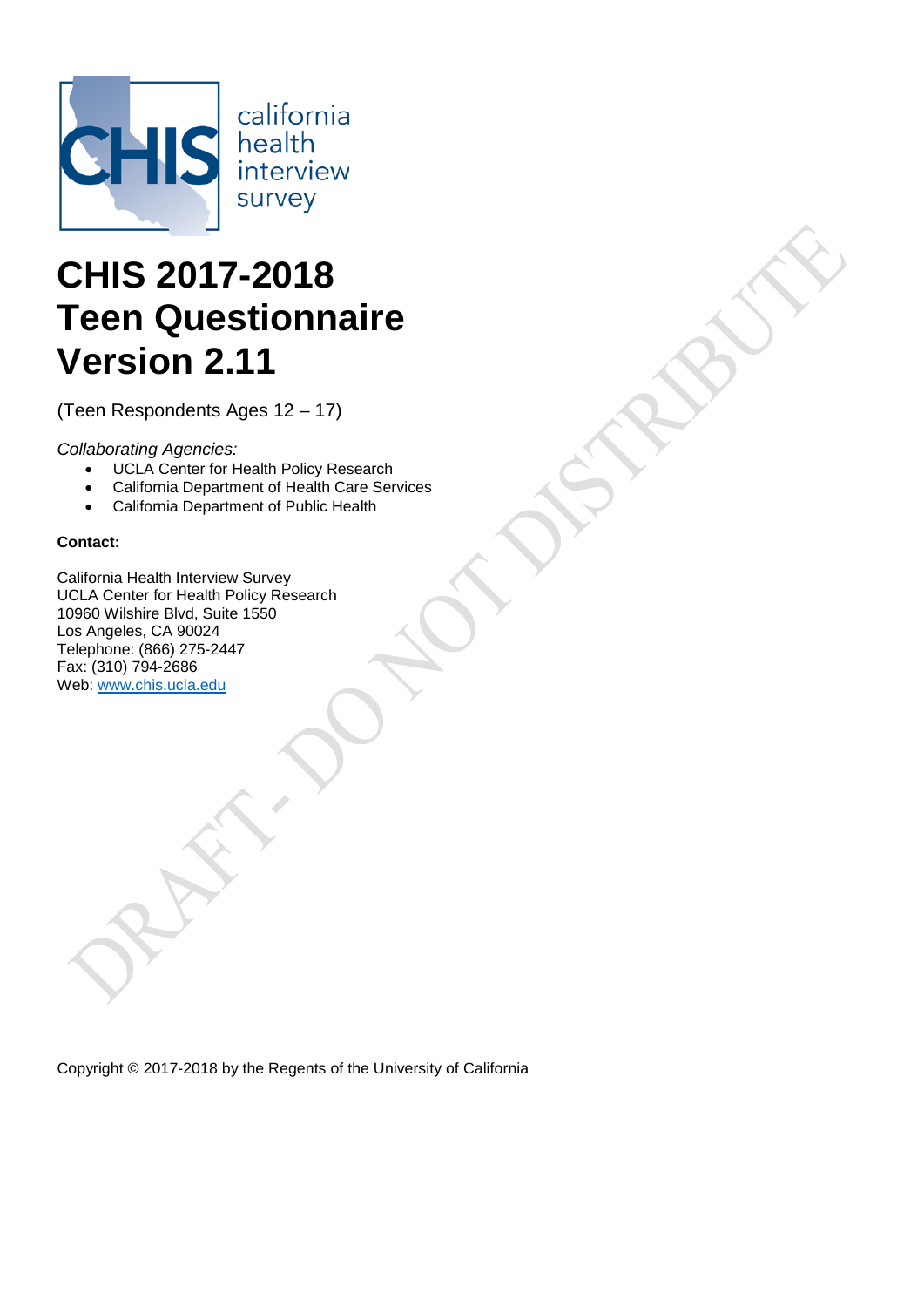# TABLE OF CONTENTS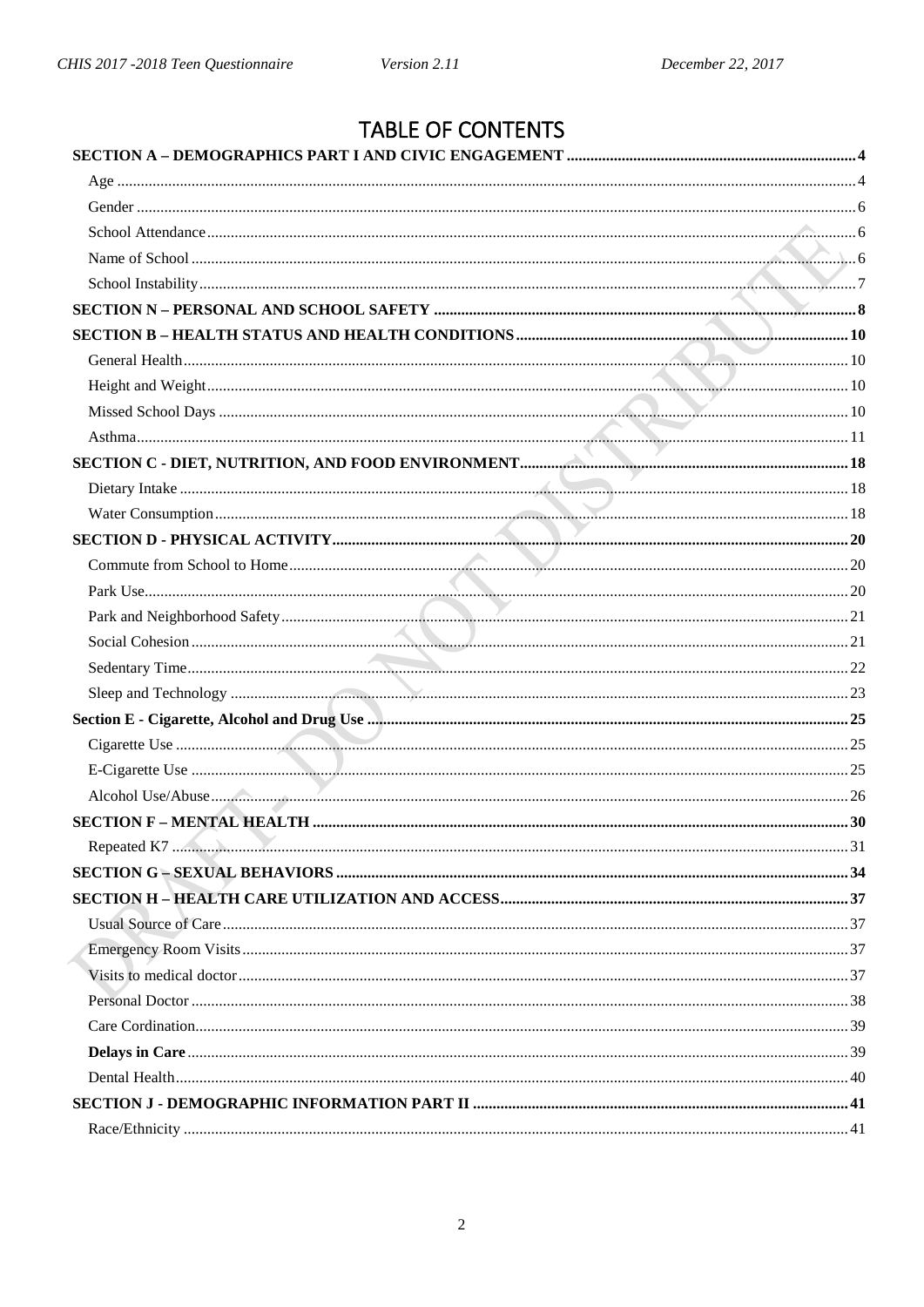| CHIS 2017 -2018 Teen Questionnaire Version 2.11 | December 22, 2017 |  |
|-------------------------------------------------|-------------------|--|
|                                                 |                   |  |
|                                                 |                   |  |
|                                                 |                   |  |
|                                                 |                   |  |
|                                                 |                   |  |
|                                                 |                   |  |
|                                                 |                   |  |
|                                                 |                   |  |
|                                                 |                   |  |
|                                                 |                   |  |

NOTE: Each question in the CHIS questionnaires (adult, child, and adolescent) has a unique, sequential question number by section that follows the administration of the survey. In addition, the variable name (in the CHIS data file) associated with a question, appears in a box beneath the question number. Please consult the CHIS 2017 Data Dictionaries for additional information on variables, the population universe answering a specific question, and data file content.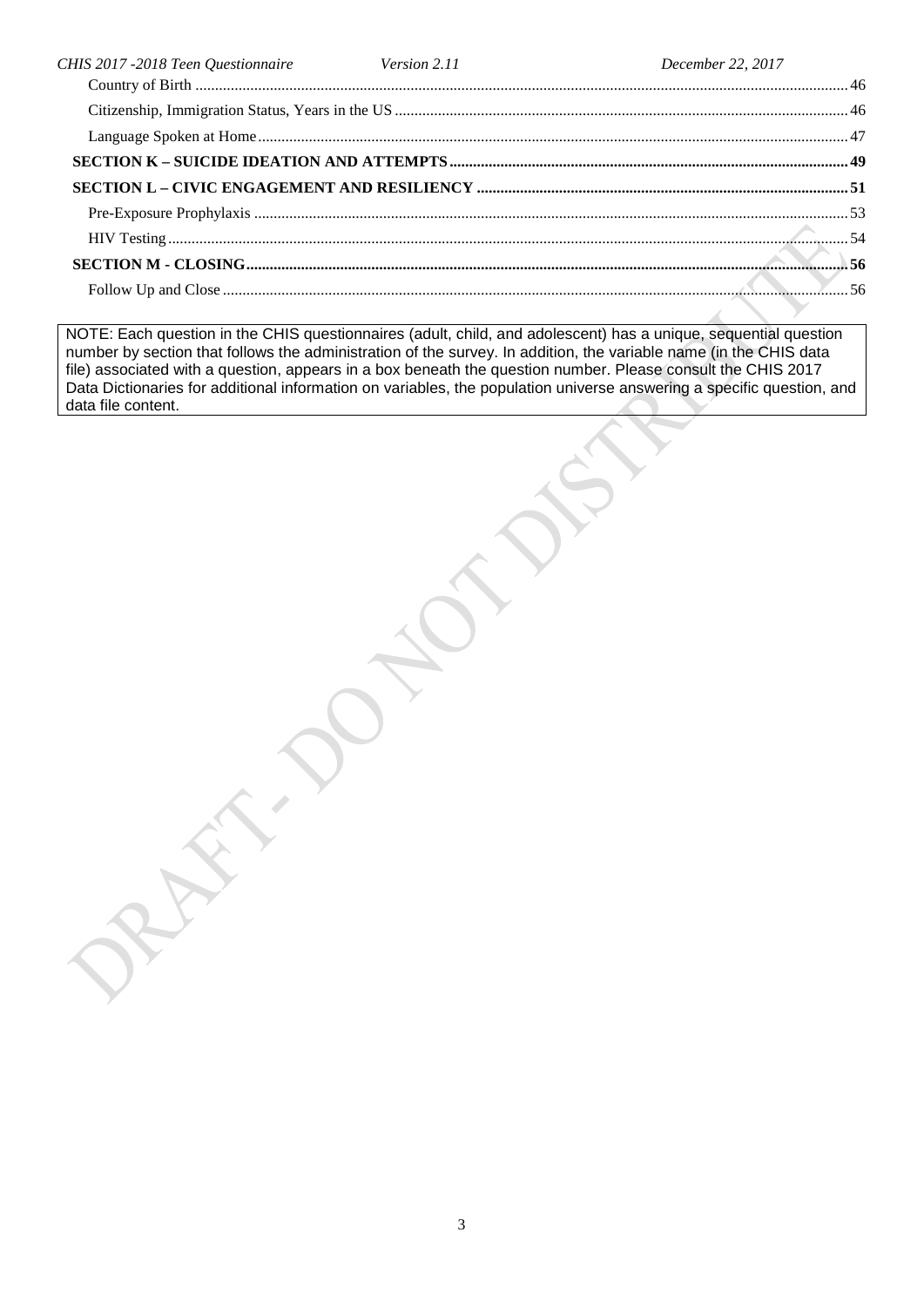# SECTION A – DEMOGRAPHICS PART I AND CIVIC ENGAGEMENT

#### **'PN\_QT15\_A1' [PN\_TA1] - PROGRAMMING NOTE TA1 : SET TADATE = CURRENT DATE (YYYYMMDD)**

# **'QT15\_A1'** [TA1] -

What is your date of birth?

# [TA1MON] -

<span id="page-3-1"></span><span id="page-3-0"></span> $\overline{\phantom{a}}$ 

| <b>MONTH</b>   |                                   |  |  |
|----------------|-----------------------------------|--|--|
|                | 01 JANUARY                        |  |  |
| 00000000000    | 02 FEBRUARY<br>03 MARCH           |  |  |
|                | 04 APRIL                          |  |  |
|                | 05 MAY                            |  |  |
|                | 06 JUNE                           |  |  |
|                | 07 JULY                           |  |  |
|                | 08 AUGUST                         |  |  |
|                | 09 SEPTEMBER                      |  |  |
|                | 10 OCTOBER                        |  |  |
|                | <b>11 NOVEMBER</b><br>12 DECEMBER |  |  |
|                |                                   |  |  |
|                |                                   |  |  |
| $\overline{O}$ | -7 REFUSED                        |  |  |
|                | -8 DON'T KNOW                     |  |  |
| [TA1DAY] -     |                                   |  |  |
| DAY            |                                   |  |  |
|                |                                   |  |  |
|                |                                   |  |  |
| $\rm _O$       | -7 REFUSED                        |  |  |
|                | -8 DON'T KNOW                     |  |  |
| $[TA1YR]$ -    |                                   |  |  |
| <b>YEAR</b>    |                                   |  |  |
|                |                                   |  |  |
|                |                                   |  |  |
| $\circ$        | -7 REFUSED                        |  |  |
|                | -8 DON'T KNOW                     |  |  |
|                |                                   |  |  |
|                |                                   |  |  |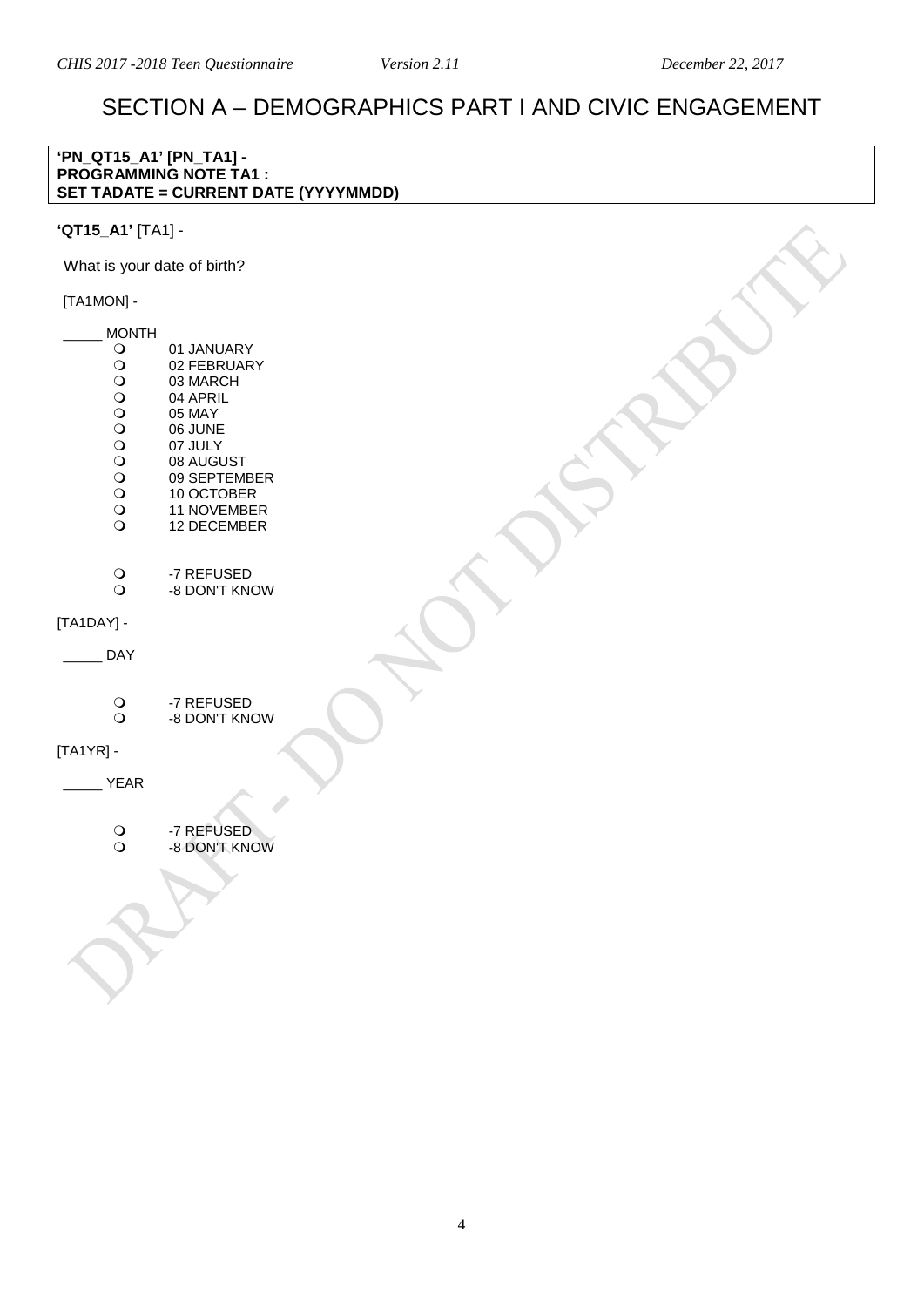#### **'PN\_QT15\_A2'** [PN\_TA1A] - **PROGRAMMING NOTE TA1A : IF TA1 = -7 OR -8 (REF/DK), CONTINUE WITH TA1A ; ELSE GO TO TA3**

# **'QT15\_A2'** [TA1A] -

What month and year were you born?

'TA1AMON' [TA1AMON] -

| <b>MONTH</b>                             |                                                                                 |  |
|------------------------------------------|---------------------------------------------------------------------------------|--|
| $\circ$                                  | 01 JANUARY                                                                      |  |
| $\circ$                                  | 02 FEBRUARY                                                                     |  |
| $\circ$                                  | 03 MARCH                                                                        |  |
| $\bigcirc$                               | 04 APRIL                                                                        |  |
| $\circ$                                  | 05 MAY                                                                          |  |
| $\bigcirc$                               | 06 JUNE                                                                         |  |
| $\circ$                                  | 07 JULY                                                                         |  |
| $\circ$<br>$\circ$                       | 08 AUGUST<br>09 SEPTEMBER                                                       |  |
| $\bigcirc$                               | 10 OCTOBER                                                                      |  |
| $\bigcirc$                               | <b>11 NOVEMBER</b>                                                              |  |
| $\circ$                                  | 12 DECEMBER                                                                     |  |
| $\circ$                                  | -7 REFUSED                                                                      |  |
| $\circ$                                  | -8 DON'T KNOW                                                                   |  |
| $[TA1AYR]$ -                             |                                                                                 |  |
| <b>YEAR</b>                              |                                                                                 |  |
| $\circ$                                  | -7 REFUSED                                                                      |  |
| $\circ$                                  | -8 DON'T KNOW                                                                   |  |
|                                          |                                                                                 |  |
| 'PN_QT15_A3' [PN_TA2] -                  | <b>PROGRAMMING NOTE TA2:</b><br>IF TA1A = -7 OR -8 (REF/DK), CONTINUE WITH TA2; |  |
| <b>ELSE GO TO TA3</b>                    |                                                                                 |  |
|                                          |                                                                                 |  |
| $M$ $T$ $I$ $E$ $A$ $2$ $I$ $T$ $A$ $21$ |                                                                                 |  |

**'QT15\_A3'** [TA2] -

How old are you?

\_\_\_\_\_ YEARS OF AGE [SR: 12-17]

O -7 REFUSED -8 DON'T KNOW

**'POST\_QT15\_A3'** [POST\_TA2] - **POST-NOTE TA2 : IF TA1 AND TA2 ARE NOT KNOWN, USE CHILD ROSTER AGE (ENUM.AGE); IF TEENAGE is less than 12 OR TEENAGE greater than 17, THEN TERMINATE INTERVIEW AND CODE INELIGIBLE (IT)**

 $\overline{a}$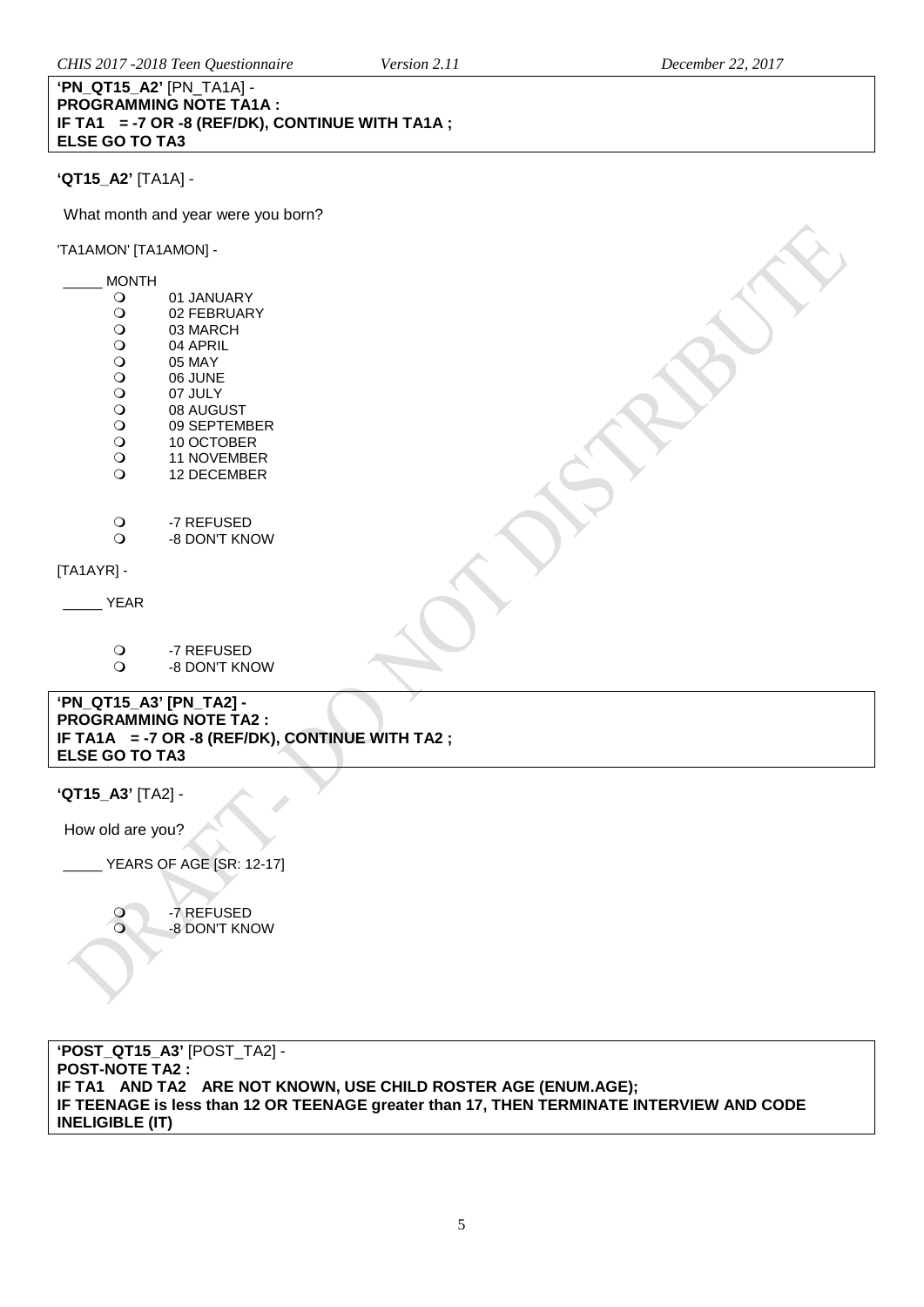# <span id="page-5-0"></span>**'QT15\_A4'** [TA3] -

Are you male or female?

- O 01 MALE<br>O 02 FEMA
- O 02 FEMALE -7 REFUSED
- 

### <span id="page-5-1"></span>**'QT15\_A5'** [TA4] -

Did you attend school last week?<br> $Q = 01$  YES

- O 01 YES<br>O 02 NO
- O 02 NO<br>O 03 ON
- O 03 ON VACATION<br>O 04 HOME SCHOO
- O 04 HOME SCHOOLED<br>O -7 REFUSED
- O -7 REFUSED<br>O -8 DON'T KN
- -8 DON'T KNOW

# **If = 1, goto 'QT15\_A7'**

**'QT15\_A6'** [TA4C] -

Did you attend school during the last school year?<br>  $Q = 01$  YES

- O 01 YES<br>O 02 NO
- O 02 NO<br>O 03 HO
- O 03 HOME SCHOOLED LAST YEAR<br>O -7 REFUSED
- O -7 REFUSED<br>O -8 DON'T KN
	- -8 DON'T KNOW

# **If = 2, -7, -8, goto 'SECTION B – HEALTH STATUS AND HEALTH CONDITIONS'**

# <span id="page-5-2"></span>**'QT15\_A7'** [TA4B] -

What is the name of the school you go to or last attended?

[IF NEEDED, ASK: "Is that an elementary, middle, junior high, or high school?"]

# **[INTERVIEWER NOTE: RECORD VERBATIM]**

'TEXT\_NAM\_TA4B' [TEXT\_NAM\_TA4B] -

NAME OF SCHOOL\_

- O -7 REFUSED
- -8 DON'T KNOW

# 'TA4BTYPE' [TA4BTYPE] -

# TYPE OF SCHOOL<br>O 00 TEEN

- O 300 TEEN NOT IN SCHOOL O

01 ELEMENTARY
O

02 INTERMEDIAT O 02 INTERMEDIATE<br>O 03 JUNIOR HIGH O 03 JUNIOR HIGH<br>O 04 MIDDLE SCHO O 04 MIDDLE SCHOOL<br>O 05 HIGH SCHOOL O 05 HIGH SCHOOL<br>O 06 SENIOR HIGH S O 06 SENIOR HIGH SCHOOL<br>O 07 CONTINUATION O 07 CONTINUATION<br>
O 08 CHARTER SCHO
	- O 08 CHARTER SCHOOL<br>
	O 91 OTHER (SPECIFY: Q 91 OTHER (SPECIFY: \_<br>Q -7 REFUSED
	- O -7 REFUSED<br>O -8 DON'T KN
		- -8 DON'T KNOW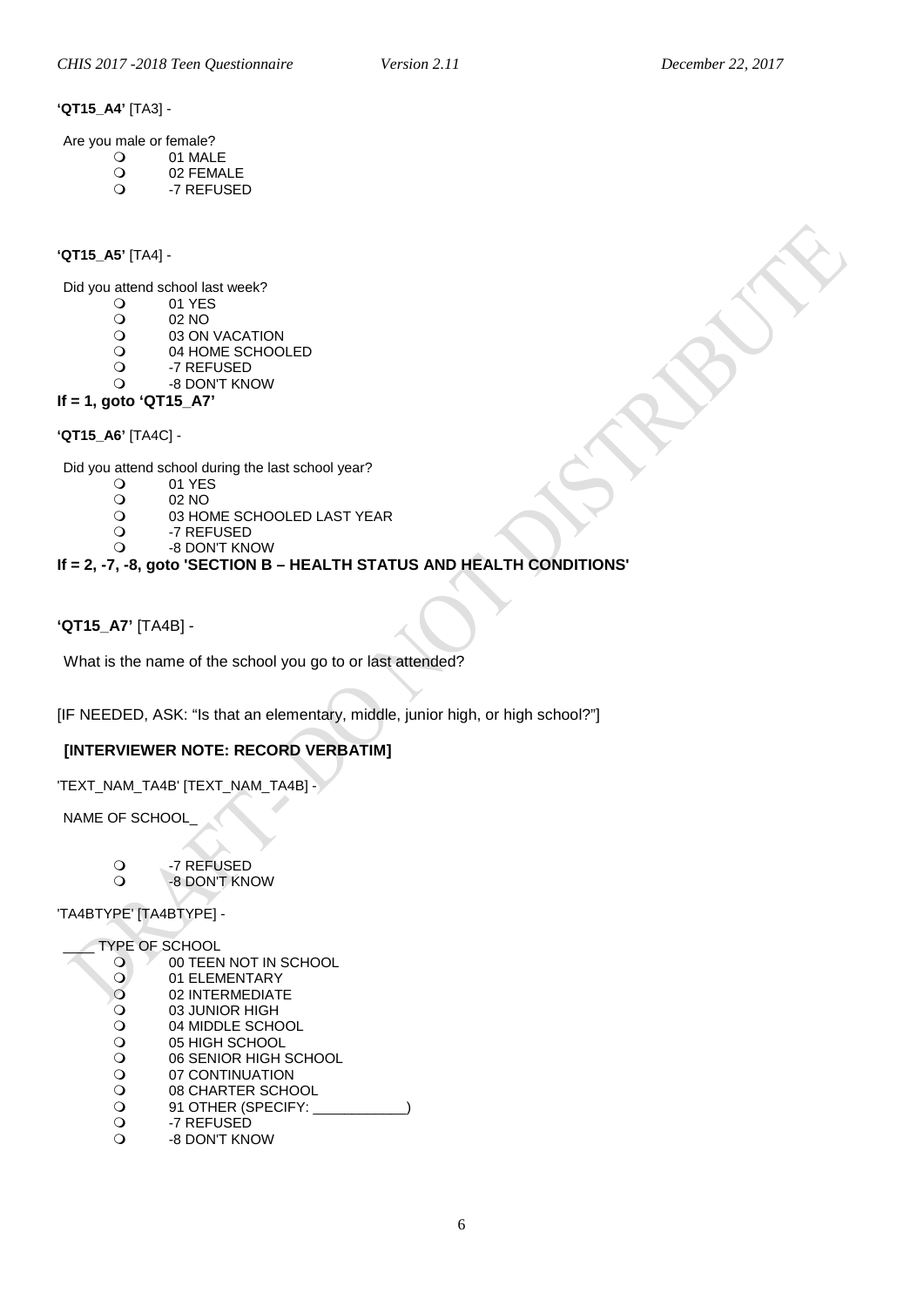# <span id="page-6-0"></span>**'QT15\_A8'** [TA6] -

In the past 3 years, how many times did you change schools, not counting for graduation?

 $_$  TIMES

 -7 REFUSED -8 DON'T KNOW

**'PN\_QT15\_A9'** [PN\_TA7] - **PROGRAM NOTE FOR TA7 : IF TA6 = 0, -7, OR -8 (ZERO/REF/DK) GO TO PN TN1 ; ELSE CONTINUE WITH TA7** 

**'QT15\_A9'** [TA7] -

Why did you change schools?

[CHECK ALL THAT APPLY]

| ❏ | 01 MOVED                                          |
|---|---------------------------------------------------|
| ❏ | 02 SCHOOL CLOSED                                  |
| ❏ | 03 DIDN'T LIKE OLD SCHOOL/TO ATTEND BETTER SCHOOL |
| ◻ | 04 GOT EXPELLED/GOT IN TROUBLE                    |
| ❏ | 05 PROBLEMS WITH TEACHER/PEERS                    |
| ❏ | 91 OTHER (SPECIFY: Sample 2012)                   |
| ◻ | -7 REFUSED                                        |
|   |                                                   |

-8 DON'T KNOW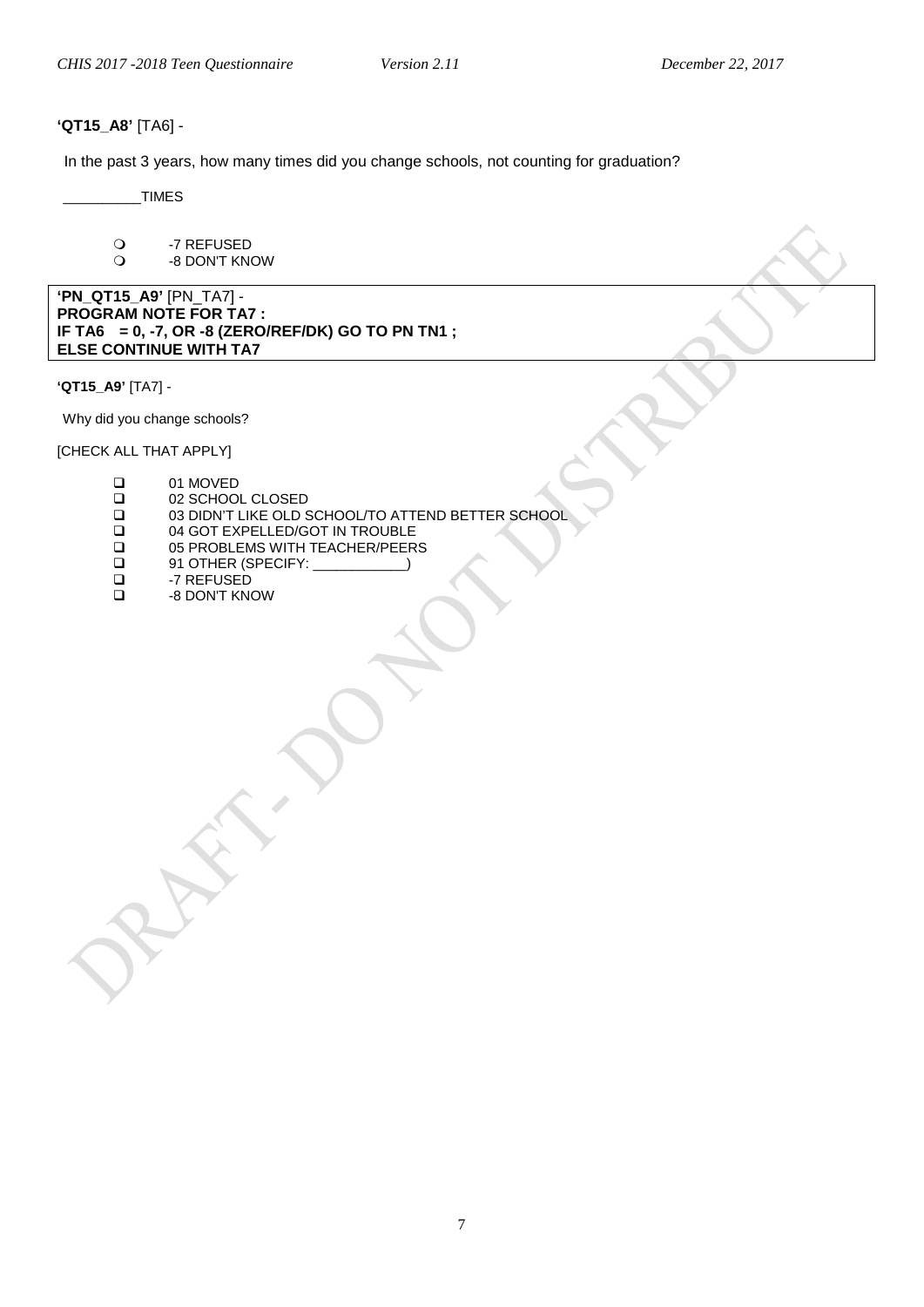# **SECTION N – PERSONAL AND SCHOOL SAFETY**

#### <span id="page-7-0"></span>**'PN\_SECTION\_N' [PN\_SECTION\_N] - PROGRAMMING NOTE SECTION N: IF TA4 = 1 (ATTENDED SCHOOL LAST WEEK) OR TA4C = 1 (ATTENDED SCHOOL LAST YEAR) THEN CONTINUE WITH TN1 ; ELSE GO TO TB1**

**'QT15\_N1'** [TN1] -

The next questions are about your relationships with people around your age.

I'll ask about threats and your safety. In the past 12 months, about how many times did someone about your age threaten to hurt you or threaten to beat you up?

\_\_\_\_\_ TIMES\_[HR: 0-365; SR: 0-20]

O -7 REFUSED<br>O -8 DON'T KN -8 DON'T KNOW

#### **'QT15\_N2'** [TG2] -

In the past 12 months, how many times did YOU threaten to hurt someone or threaten \_to beat HIM OR HER up?

\_\_\_\_\_ TIMES\_[HR: 0-365; SR: 0-20]

- O -7 REFUSED<br>O -8 DON'T KN
- -8 DON'T KNOW

#### **'QT15\_N3'** [TN2] -

In the past 12 months, how many times *on school grounds* have you been afraid of being beaten up? Would you say…

- O 01 Never,<br>O 02 1 Time
- O 02 1 Time,<br>O 03 2 to 3 T
- O 03 2 to 3 Times,<br>
O 04 Or 4 or More
- $\frac{1}{2}$  04 Or 4 or More Times?
- O -7 REFUSED<br>O -8 DON'T KN -8 DON'T KNOW

#### **'QT15\_N4'** [TN6] -

During the past 30 days, on how many days did you not go to school because you felt unsafe on your way to or from school?

\_\_\_\_\_\_ DAYS

O -7 REFUSED -8 DON'T KNOW

# **'QT15\_N5'** [TN7] -

During the past 30 days, on how many days did you not go to school because you felt unsafe there?

\_\_\_\_\_\_ DAYS

O -7 REFUSED<br>O -8 DON'T KN

-8 DON'T KNOW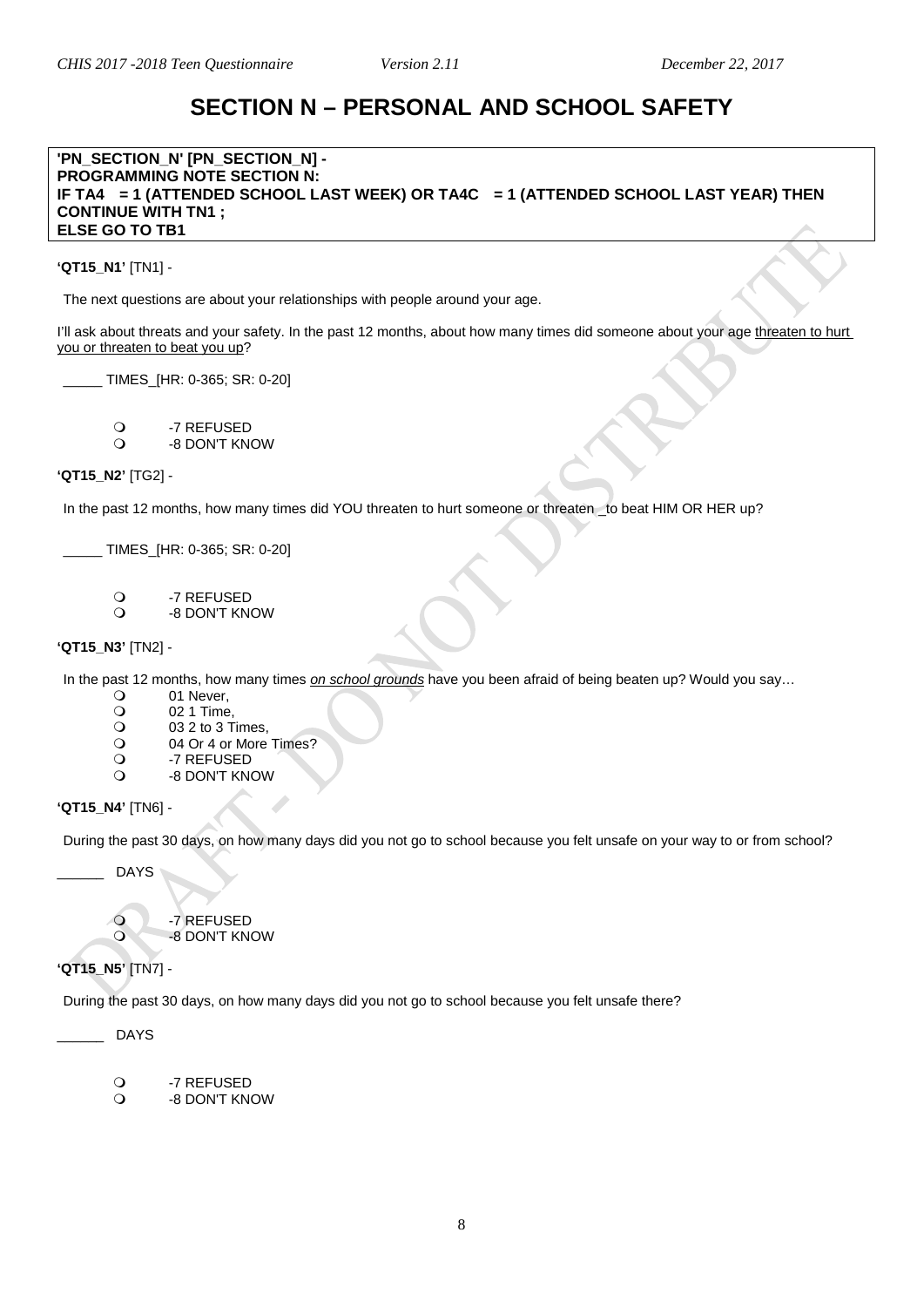*CHIS 2017 -2018 Teen Questionnaire Version 2.11 December 22, 2017* **'QT15\_N6'** [TE65] -

Do you feel safe at your school...

- 01 All of the time,
- 02 Most of the time,
- 03 Some of the time, or
- 04 None of the time?
- -7 REFUSED -8 DON'T KNOW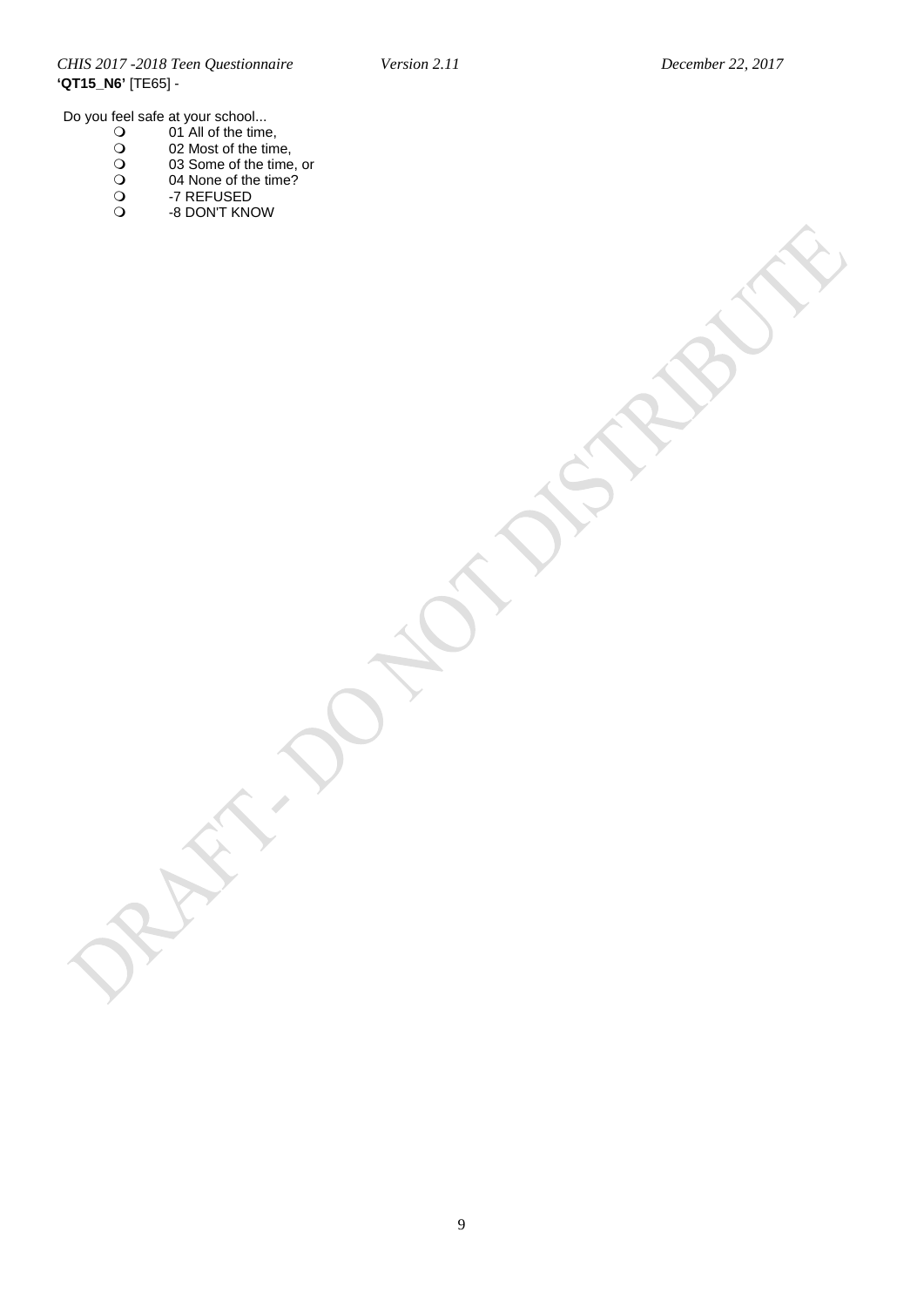# SECTION B – HEALTH STATUS AND HEALTH CONDITIONS

# <span id="page-9-1"></span><span id="page-9-0"></span>**'QT15\_B1'** [TB1] -

Now I'm going to ask about your health.

In general, would you say your health is excellent, very good, good, fair or poor?

- 01 EXCELLENT
- O 02 VERY GOOD<br>O 03 GOOD
- O 03 GOOD<br>O 04 FAIR
- O 04 FAIR<br>O 05 POOF
- O 05 POOR<br>O -7 REFUS
- O -7 REFUSED<br>O -8 DON'T KN -8 DON'T KNOW

# <span id="page-9-2"></span>**'QT15\_B2'** [TB2] -

About how tall are you without shoes?

# **[IF NEEDED,**

**SAY:** "Your best guess is fine."]

- \_\_\_\_\_ FEET
- \_\_\_\_\_ INCHES
- \_\_\_\_\_ METERS
- \_\_\_\_\_ CENTIMETERS

**'QT17\_B3'** [TB2FMT] -

- O
01 FEET, INCHES
O
02 METERS. CENT
- O 02 METERS, CENTIMETERS<br>O 7 REFUSED
- O -7 REFUSED<br>O -8 DON'T KN -8 DON'T KNOW

**'QT15\_B3'** [TB3] -

About how much do you weigh without shoes?

**[IF NEEDED, SAY:** "Your best guess is fine."]

\_\_\_\_\_ POUNDS [HR:50-450]

\_\_\_\_\_ KILOGRAMS [HR: 20-220]

<span id="page-9-3"></span>O -7 REFUSED<br>O -8 DON'T KN -8 DON'T KNOW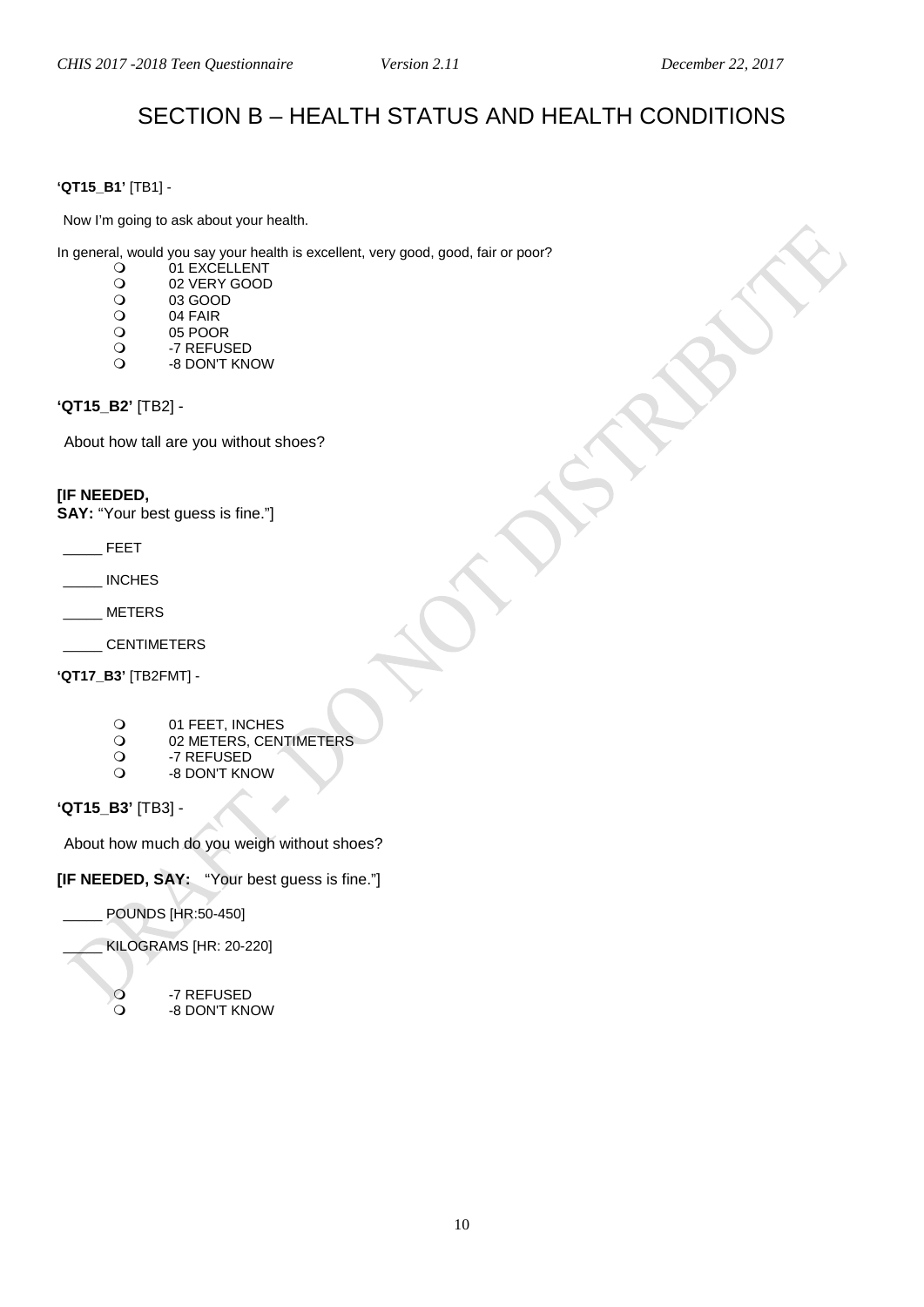# **'PN\_QT15\_B4' [PN\_TB4] - PROGRAMMING NOTE TB4 : IF TA4 = 1 (ATTENDED SCHOOL LAST WEEK) OR 4 (HOME SCHOOLED), CONTINUE WITH TB4 ; ELSE GO TO TB5**

# **'QT15\_B4'** [TB4] -

During the last four school weeks, how many days of school did you miss because of a health problem?

# [INTERVIEWER NOTE: INCLUDE HOME SCHOOLERS]

 $\_$  DAYS $\_$ [HR: 0-20]

- O -7 REFUSED<br>O -8 DON'T KN
- -8 DON'T KNOW

# <span id="page-10-0"></span>**'QT15\_B5'** [TB5] -

Has a doctor ever told you or your parents that you have asthma?<br> $Q = 01$  YES

- $\begin{array}{cc}\n\text{O} & 01 \text{ YES} \\
\text{O} & 02 \text{ NO}\n\end{array}$ 
	-
- O 02 NO<br>O -7 REF O -7 REFUSED<br>O -8 DON'T KN
- -8 DON'T KNOW

# **If = 2, -7, -8, goto 'QT17\_B22'**

# **'QT15\_B6'** [TB17] -

Do you still have asthma?<br>
O 01 YES

- 01 YES<br>02 NO
- O 02 NO<br>O -7 REF
- O -7 REFUSED<br>O -8 DON'T KN
- -8 DON'T KNOW

# **'QT15\_B7'** [TB18] -

During the <u>past 12 months</u>, have you had an episode of asthma or an asthma attack?<br>  $Q = 01$  YES

- 01 YES<br>02 NO
- O 02 NO<br>O -7 REF
- O -7 REFUSED<br>O -8 DON'T KN
- -8 DON'T KNOW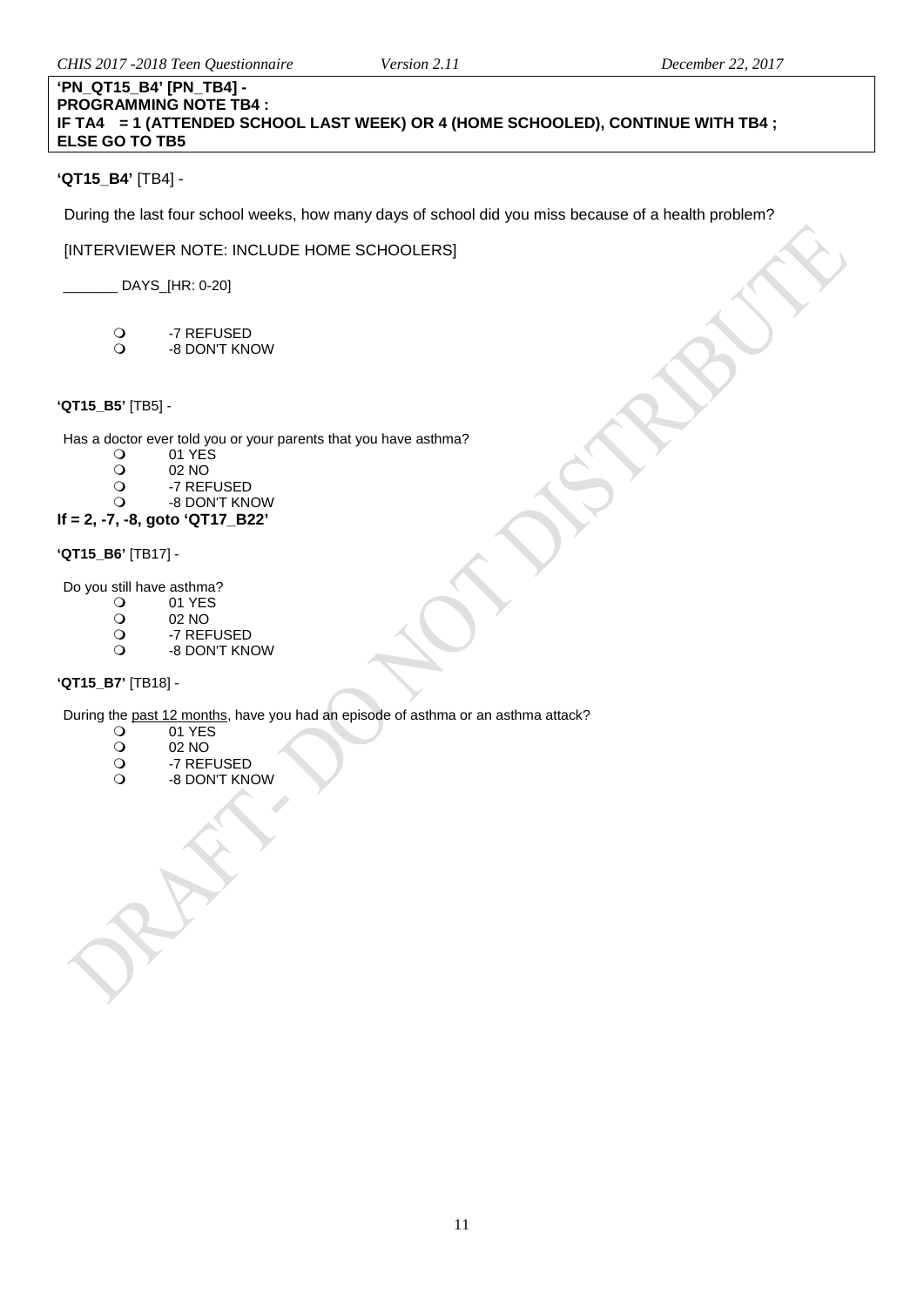#### **'PN\_QT15\_B8' [PN\_TB7] - PROGRAMMING NOTE TB7 : IF TB17 = 2, -7, OR -8 (NO, REFUSED, OR DON'T KNOW) AND TB18 = 2, -7, OR -8 (NO, REFUSED, OR DON'T KNOW), GO TO TB6 ; ELSE IF SAMPLED COUNTY IS NOT IMPERIAL COUNTY OR SCREENER SELF-REPORT COUNTY (OR ZIP CODE) IS NOT IMPERIAL COUNTY, THEN GO TO TB6; ELSE CONTINUE WITH TB7**

#### **'QT15\_B8'** [TB7] -

During the past 12 months, how often have you had asthma symptoms such as coughing, wheezing, shortness of breath, chest tightness, or phlegm? Would you say<br>O 01 Not at all,

- O 01 Not at all,<br>O 02 Less than
- O 02 Less than every month,<br>
O 03 Every month.
- O 03 Every month,<br>
O 04 Every week, o
- 04 Every week, or
- 05 Every day?
- O -7 REFUSED
- -8 DON'T KNOW

### **'QT15\_B9'** [TB19] -

During the past 12 months**,** have you had to visit a hospital emergency room because of your asthma?

- 
- O 01 YES<br>O 02 NO
- O 02 NO<br>O -7 REF
- O -7 REFUSED<br>O -8 DON'T KN -8 DON'T KNOW
- **If = 2, -7, -8, goto 'QT15\_B11'**

**'QT15\_B10'** [TB31] -

Did you visit a hospital emergency room for your asthma because you were unable to see your doctor?

[INTERVIEWER NOTE: ENTER 3 ONLY IF R VOLUNTEERS THAT HE/SHE DOESN'T HAVE A DOCTOR. DO NOT PROBE.]

- O 01 YES<br>O 02 NO
- O 02 NO<br>O 03 DO
- O 03 DOESN'T HAVE A DOCTOR<br>O 3 -7 REFUSED
- -7 REFUSED
- -8 DON'T KNOW

#### **'PN\_QT15\_B11'** [PN\_TF4A] - **PROGRAMMING NOTE TF4A: IF SAMPLED COUNTY IS NOT IMPERIAL COUNTY OR SCREENER SELF-REPORT COUNTY (OR ZIP CODE) IS NOT IMPERIAL COUNTY, THEN GO TO TB6;**

# **'QT15\_B11'** [TF4A] -

During the <u>past 12 months</u>, were you admitted to the hospital overnight or longer for your asthma?<br>
O 01 YES

- 01 YES<br>02 NO
- 02 NO<br>0 -7 REF
	- -7 REFUSED
- -8 DON'T KNOW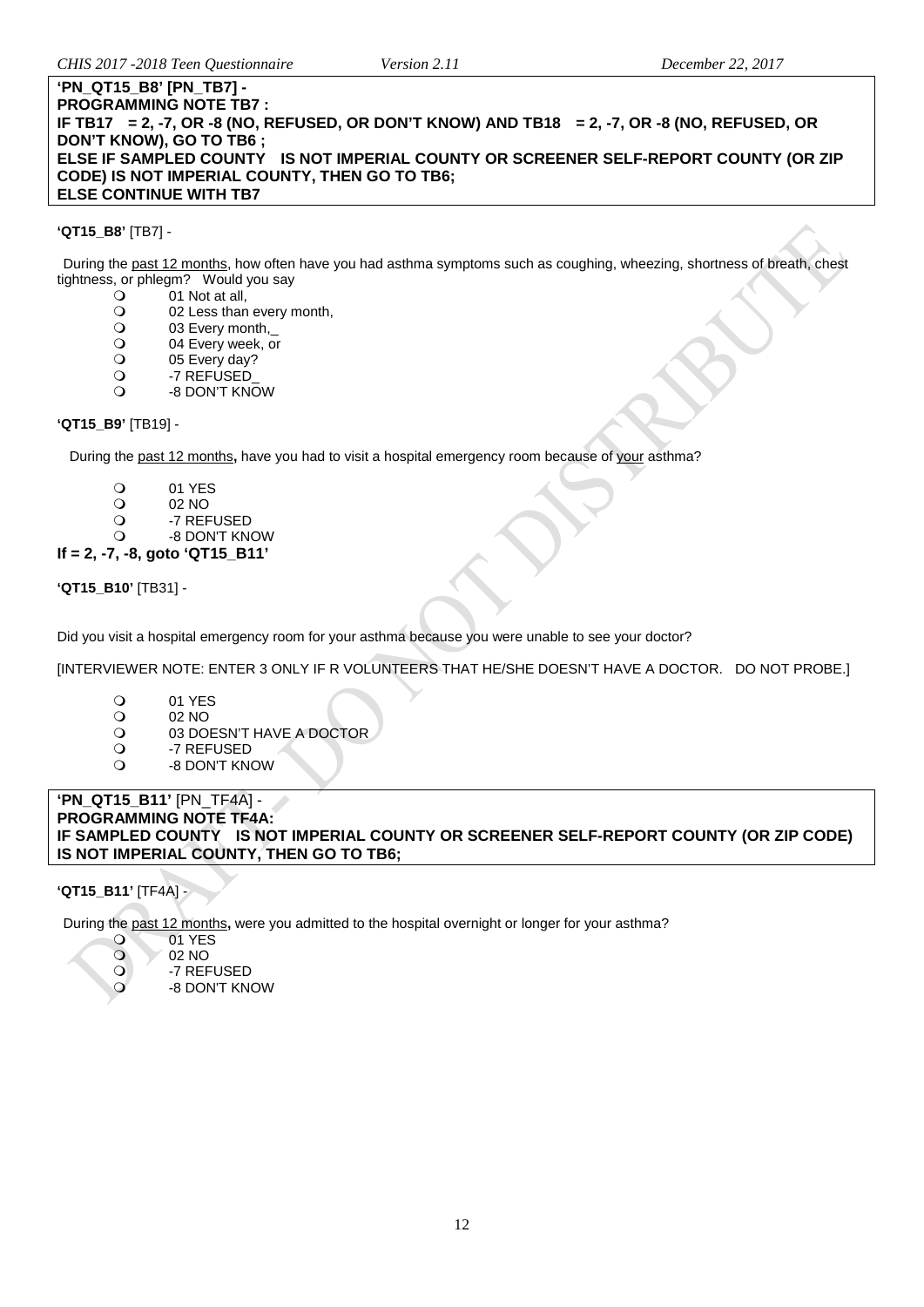Are you now taking a daily medication to control your asthma that was prescribed or given to you by a doctor?

#### **[IF NEEDED, SAY: "This includes both oral medicine and inhalers. This is different from inhalers used for quick relief."]**

- 01 YES<br>02 NO
- O 02 NO<br>O -7 REF
- O -7 REFUSED<br>O -8 DON'T KN
- -8 DON'T KNOW

#### **'PN\_QT15\_B13' [PN\_TB27] - PROGRAMMING NOTE TB27 : IF TB17 = 1 (YES, STILL HAVE ASTHMA) OR TB18 = 1 (YES, EPISODE IN PAST 12 MONTHS) GO TO TB24 ; ELSE IF SAMPLED COUNTY IS NOT IMPERIAL COUNTY OR SCREENER SELF-REPORT COUNTY (OR ZIP CODE) IS NOT IMPERIAL COUNTY, THEN GO TO TB24; ELSE CONTINUE WITH TB27**

#### **'QT15\_B13'** [TB27] -

During the past 12 months, how often have you had asthma symptoms such as coughing, wheezing, shortness of breath, chest tightness, or phlegm? Would you say...<br>  $Q = 01$  Not at all

- O 01 Not at all,<br>O 02 Less than
- O 02 Less than every month,<br>
O 03 Every month,
- O 03 Every month,<br>O 04 Every week.
- O 04 Every week, or<br>
O 05 Every day?
- O 05 Every day?<br>O -7 REFUSED
- O -7 REFUSED
- -8 DON'T KNOW

#### **'QT15\_B14'** [TB28] -

During the past 12 months**,** have you had to visit a hospital emergency room because of your asthma?

- 01 YES
- O 02 NO<br>O -7 REF
- O -7 REFUSED<br>O -8 DON'T KN

#### -8 DON'T KNOW **If = 2, -7, -8, goto 'QT15\_B16'**

# **'QT15\_B15'** [TB34] -

Did you visit a hospital emergency room for your asthma because you were unable to see your doctor

[INTERVIEWER NOTE: ENTER 3 ONLY IF R VOLUNTEERS THAT HE/SHE DOESN'T HAVE A DOCTOR. DO NOT PROBE.]

- O 01 YES
- 02 NO<br>02 NO
- O 03 DOESN'T HAVE A DOCTOR<br>O 3 -7 REFUSED
- O -7 REFUSED<br>O -8 DON'T KN
- -8 DON'T KNOW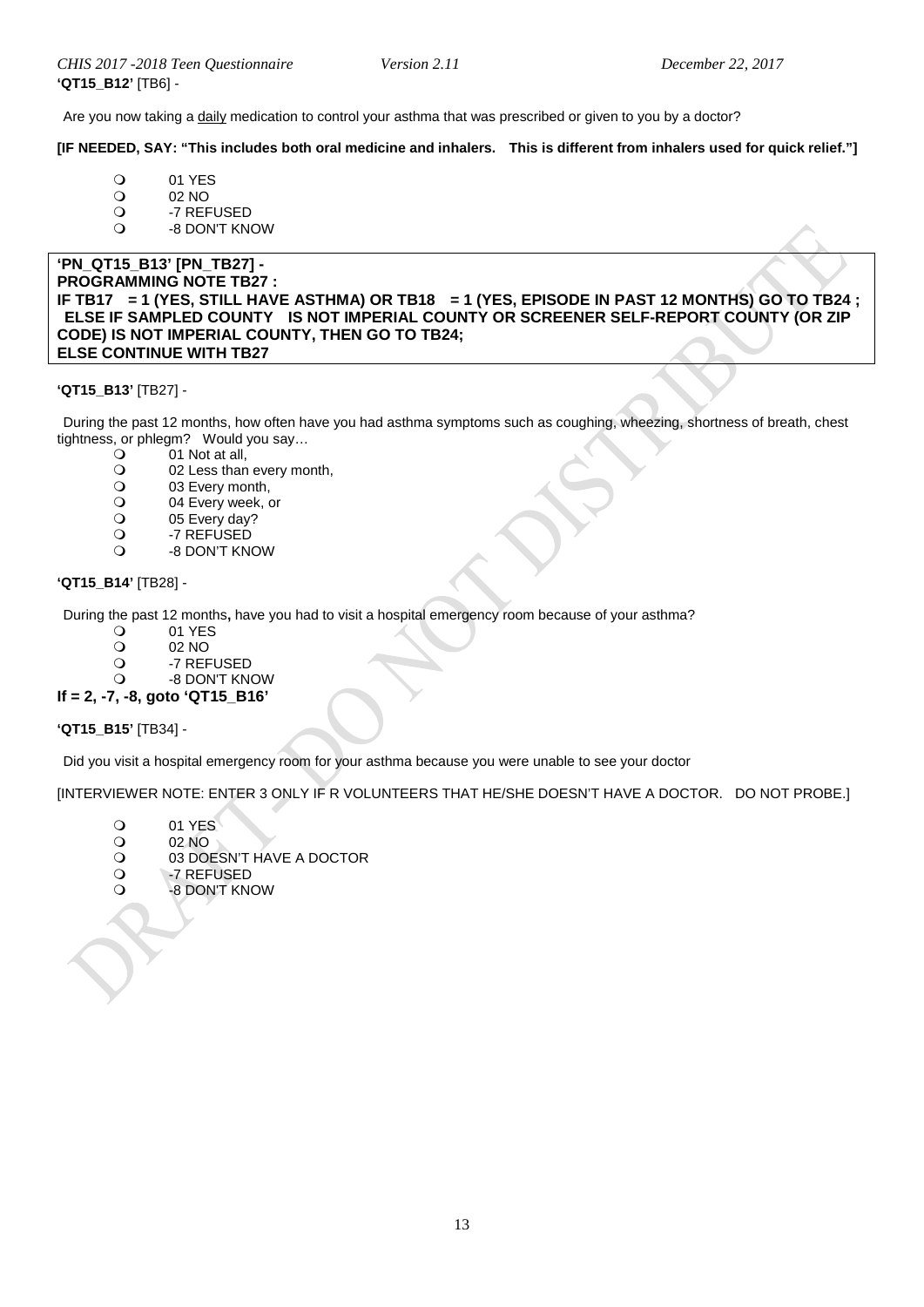#### **'PN\_QT15\_B16'** [PN\_TB29] - **PROGRAMMING NOTE TB29: IF SAMPLED COUNTY IS NOT IMPERIAL COUNTY OR SCREENER SELF-REPORT COUNTY (OR ZIP CODE) IS NOT IMPERIAL COUNTY, THEN GO TO TB24;**

#### **'QT15\_B16'** [TB29] -

During the <u>past 12 months</u>, were you admitted to the hospital overnight or longer for your asthma?<br>
O 01 YES

- 01 YES
- O 02 NO<br>O -7 REF
- O -7 REFUSED<br>O -8 DON'T KN
- -8 DON'T KNOW

# **'QT15\_B17'** [TB24] -

During the past 12 months, how many days of school did you miss due to asthma?

[INTERVIEWER NOTE: INCLUDE HOME SCHOOLERS]

\_\_\_\_\_\_\_ DAYS\_[HR: 0-365]

- 996 NOT GOING TO SCHOOL
- O -07 REFUSED<br>O -08 DON'T KN
- -08 DON'T KNOW

# **'QT15\_B18'** [TB20] -

Have your doctors or other medical providers worked with you to develop a plan so that you know how to take care of your asthma?

- O 01 YES<br>O 02 NO
- O 02 NO<br>O -7 REF
- O -7 REFUSED<br>O -8 DON'T KN -8 DON'T KNOW
- **If = 2, -7, -8, goto 'QT15\_B20'**

# **'QT15\_B19'** [TB32] -

Do you have a written or printed copy of this plan [IF NEEDED, SAY: "This can be an electronic or hard copy."]

- O 01 YES<br>O 02 NO
- O 02 NO<br>O -7 REF
- O -7 REFUSED<br>O -8 DON'T KN
- -8 DON'T KNOW

### **'PN\_QT15\_B20'** [PN\_TB33] - **PROGRAMMING NOTE TB33: IF SAMPLED COUNTY IS NOT IMPERIAL COUNTY OR SCREENER SELF-REPORT COUNTY (OR ZIP CODE) IS NOT IMPERIAL COUNTY, THEN GO TO TB40;**

#### **'QT15\_B20'** [TB33] -

How confident are you that you can control and manage your asthma? Would you say you are...

- O 01 Very confident,<br>
Q 02 Somewhat con
- O 02 Somewhat confident,<br>O 03 Not too confident, or
- O 03 Not too confident, or<br>
O 04 Not at all confident?
- 04 Not at all confident?
- -7 REFUSED
- -8 DON'T KNOW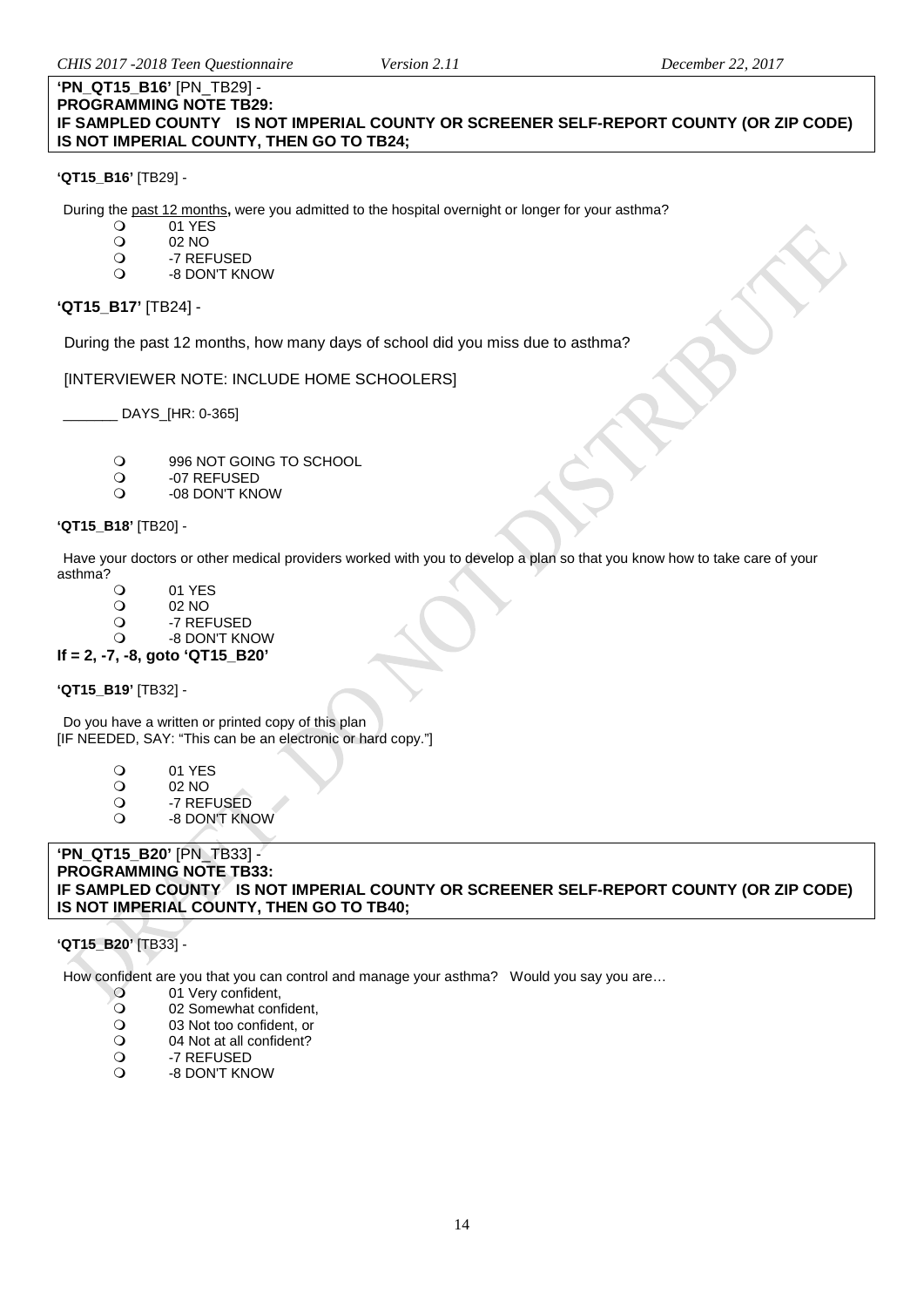#### **'PN\_QT17\_B22'** [PN\_TB40] - **PROGRAMMING NOTE TB40: IF TB5 = 1, THEN SKIP TO PN\_TB42; ELSE IF SAMPLED COUNTY IS IMPERIAL COUNTY OR SCREENER SELF-REPORT COUNTY (OR ZIP CODE) IS IMPERIAL COUNTY, THEN CONTINUE; ELSE SKIP TO PN\_TB42;**

### **'QT17\_B22'** [TB40] -

During the past 12 months, have you had symptoms such as coughing, wheezing, shortness of breath, chest tightness, or phlegm when you DID NOT have a cold or respiratory infection?<br>
O 01 YES

- O 01 YES<br>O 02 NO
- O 02 NO<br>O -7 REF
- O -7 REFUSED
- -8 DON'T KNOW
- **If = 2, -7, -8, goto 'QT17\_B24'**

#### **'QT17\_B23'** [TB41] -

How often did you have those symptoms? Would you say...<br>  $Q = 01 \text{ NOT AT AI}$ 

- 01 NOT AT ALL
	- O 02 Once or twice in the past 12 months<br>
	O 03 Every couple of months
	- O 03 Every couple of months<br>
	O 04 Every month, or
	- O 04 Every month, or<br>
	O 05 Every week?
	- O 05 Every week?<br>Q -7 REFUSED
	- O -7 REFUSED<br>O -8 DON'T KN
- -8 DON'T KNOW ALLERGY SYMPTOMS (IMPERIAL COUNTY)

#### **'PN\_QT17\_B24'** [PN\_TB42] - **PROGRAMMING NOTE TB42: IF SAMPLED COUNTY IS IMPERIAL COUNTY OR SCREENER SELF-REPORT COUNTY (OR ZIP CODE) IS IMPERIAL COUNTY,THEN CONTINUE; ELSE SKIP TO NEXT SECTION;**

# **'QT17\_B24'** [TB42] -

During the past 12 months, have you been bothered by sneezing or a runny or blocked nose when you DID NOT have a cold or the flu?

[IF R MENTIONS ALLERGY, CODED 'YES']

- O 01 YES<br>O 02 NO
- O 02 NO<br>O -7 REF
- O -7 REFUSED
- -8 DON'T KNOW

# **If = 2, -7, -8, goto 'QT17\_B26'**

**'QT17\_B25'** [TB43] -

How often did you have those symptoms? Would you say...<br>
O 01 NOT AT ALL

- O 01 NOT AT ALL
- 0 02 Once or twice in the past 12 months<br>0 03 Every couple of months
- 03 Every couple of months<br>04 Every month, or
- O 04 Every month, or<br>
O 05 Every week?
- 05 Every week?
- O →7 REFUSED<br>O →8 DON'T KN
- -8 DON'T KNOW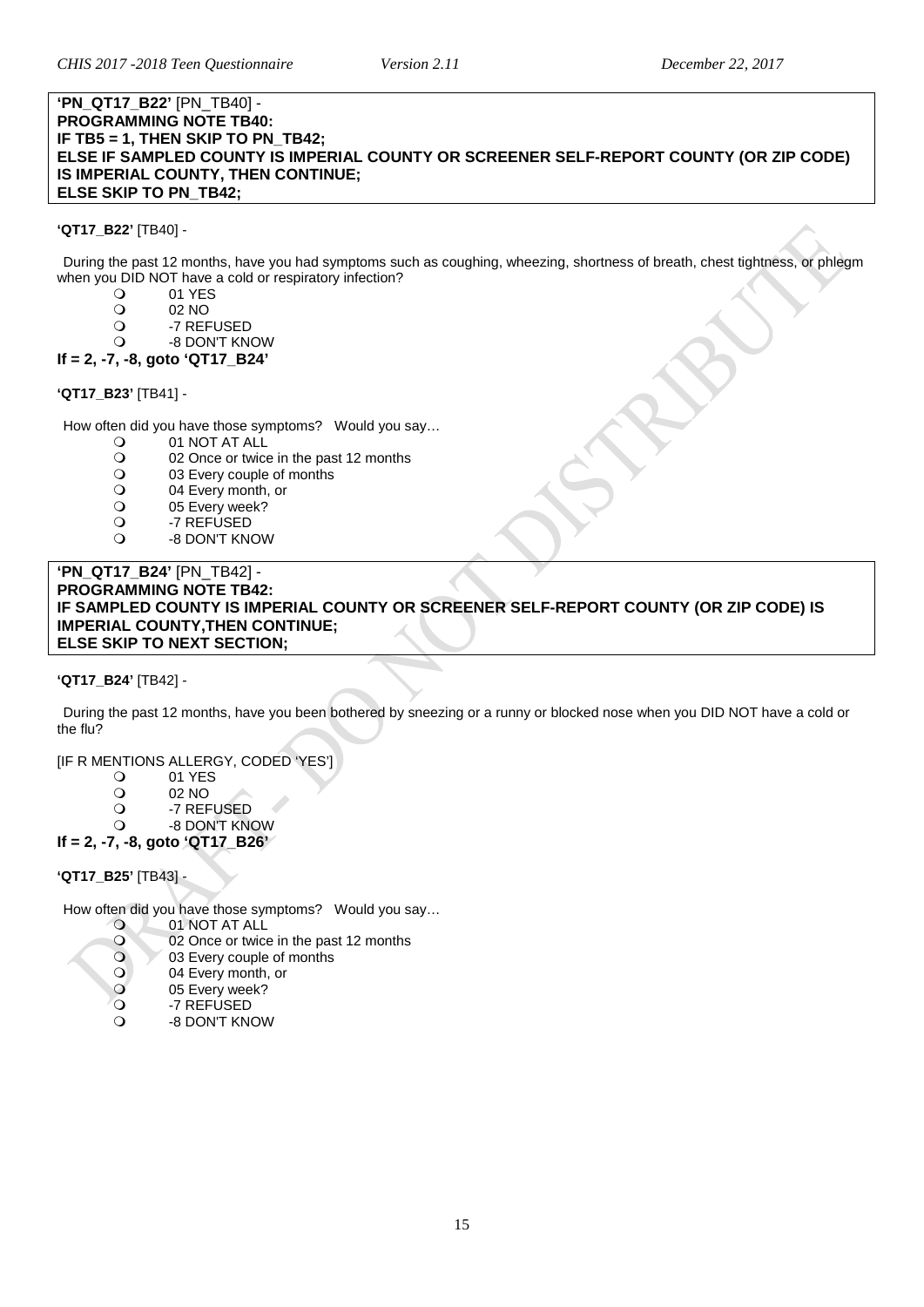During the past 12 months, have you been bothered by watery, itchy, or burning eyes when you DID NOT have a cold or the flu? [IF R MENTIONS ALLERGY, CODED 'YES']<br>
O
01 YES

- O 01 YES<br>O 02 NO
- O 02 NO<br>O -7 REF
- O -7 REFUSED<br>O -8 DON'T KN
- -8 DON'T KNOW

#### **If = 2, -7, -8, goto 'QT17\_B28'**

**'QT17\_B27'** [TB45] -

How often did you have those symptoms? Would you say...<br>
O 01 NOT AT ALL

- O 01 NOT AT ALL<br>O 02 Once or twice
- O 02 Once or twice in the past 12 months<br>
O 03 Every couple of months
- O 03 Every couple of months<br>
O 04 Every month, or
- O 04 Every month, or<br>
O 05 Every week?
- O 05 Every week?<br>
O -7 REFUSED
- O -7 REFUSED<br>O -8 DON'T KN
- -8 DON'T KNOW

#### **'QT17\_B28'** [TB46] -

How concerned are you with the air quality? Would you say…

- $\begin{matrix} 0 & 01 \ 0 & 02 \end{matrix}$  Moderate concern
- O 02 Moderate concern<br>
O 03 Significant concern
- O 03 Significant concern<br>
O -7 REFUSED
- O -7 REFUSED<br>O -8 DON'T KN
- -8 DON'T KNOW

### **'QT17\_B29'** [TB47] -

Please rate the air quality in your neighborhood? Would you say..<br>  $Q = 01$  Excellent

- O 01 Excellent<br>O 02 Very good
- O 02 Very good<br>O 03 Good
- O 03 Good<br>O 04 Fair, c
- O 04 Fair, or<br>O 05 Poor
- O
05 Poor
0
5<br>
0
7
REFL
- 
- O -7 REFUSED<br>O -8 DON'T KN -8 DON'T KNOW

#### **'QT17\_B30'** [TB48] -

In the past 12 months, have you had an illness or symptoms that you think was caused by pollution in the air outdoors?

**[IF NEEDED, SAY: Things like dust, smog, automobile exhaust, and chemicals can cause outdoor air pollution]. [NOTE: IF TEEN HAD EXPERIENCE AN ILLNESS OR SYMPTOMS WITHIN THE PAST 12 MONTHS THAT WAS CAUSED BY SOMETHING IN THE AIR HE OR SHE ENCOUNTERED MORE THAN 12 MONTHS AGO, THEN CODE 'YES']**

- 01 YES<br>02 NO 02 NO<br>Q -7 REF -7 REFUSED
- -8 DON'T KNOW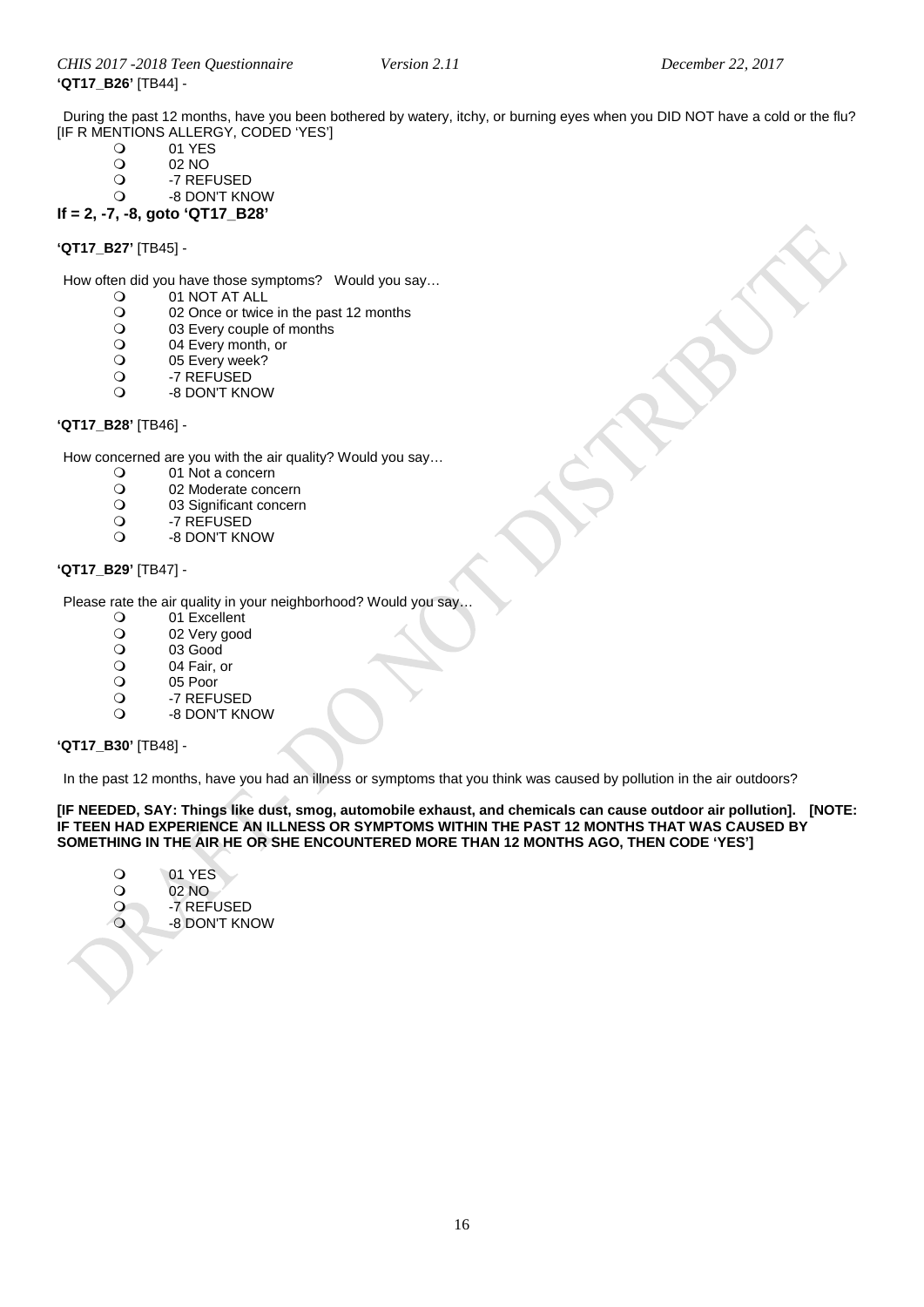The next questions are about the outdoor air quality and how it affects your activities.

Please think of the past 12 months. How many times did you reduce or change your outdoor activity levels because you thought the air quality was bad or was affecting how well you felt? Would you say…

# **[IF NEEDED: For example, avoiding outdoor exercise or strenuous outdoor activity.]**

- 0 1 None<br>0 2 1 to 3
- $\begin{array}{cc}\n\text{O} & 21 \text{ to } 3 \text{ times}, \\
\text{O} & 34 \text{ to } 6 \text{ times},\n\end{array}$
- $\begin{array}{cc}\n\mathbf{Q} & 34 \text{ to } 6 \text{ times, or} \\
\mathbf{Q} & 4 \text{ More than } 6 \text{ time}\n\end{array}$
- O 4 More than 6 times?<br>O 5 REFUSED
- O 5 REFUSED<br>O 6 DON'T KN
- 6 DON'T KNOW

#### **'QT17\_B32'** [TB50] -

 Information on air quality that may be distributed to help inform the public about air pollution levels. Have you ever heard or read about the air quality index or air quality alerts where you live?<br>O 1 YES

- 01 YES<br>02 NO
- O 02 NO<br>O -7 REF
- O -7 REFUSED<br>O -8 DON'T KN
- -8 DON'T KNOW

### **If = 2, -7, -8, goto NEXT SECTION**

#### **'QT17\_B33'** [TB51] -

Did you reduce or change your outdoor activity level based on the air quality index or air quality alerts?<br>
<br>
O 01 YES

- $\begin{array}{cc}\n\text{O} & 01 \text{ YE} \text{S} \\
\text{O} & 02 \text{ NO}\n\end{array}$
- O 02 NO<br>O -7 REF
- O -7 REFUSED<br>O -8 DON'T KN
- -8 DON'T KNOW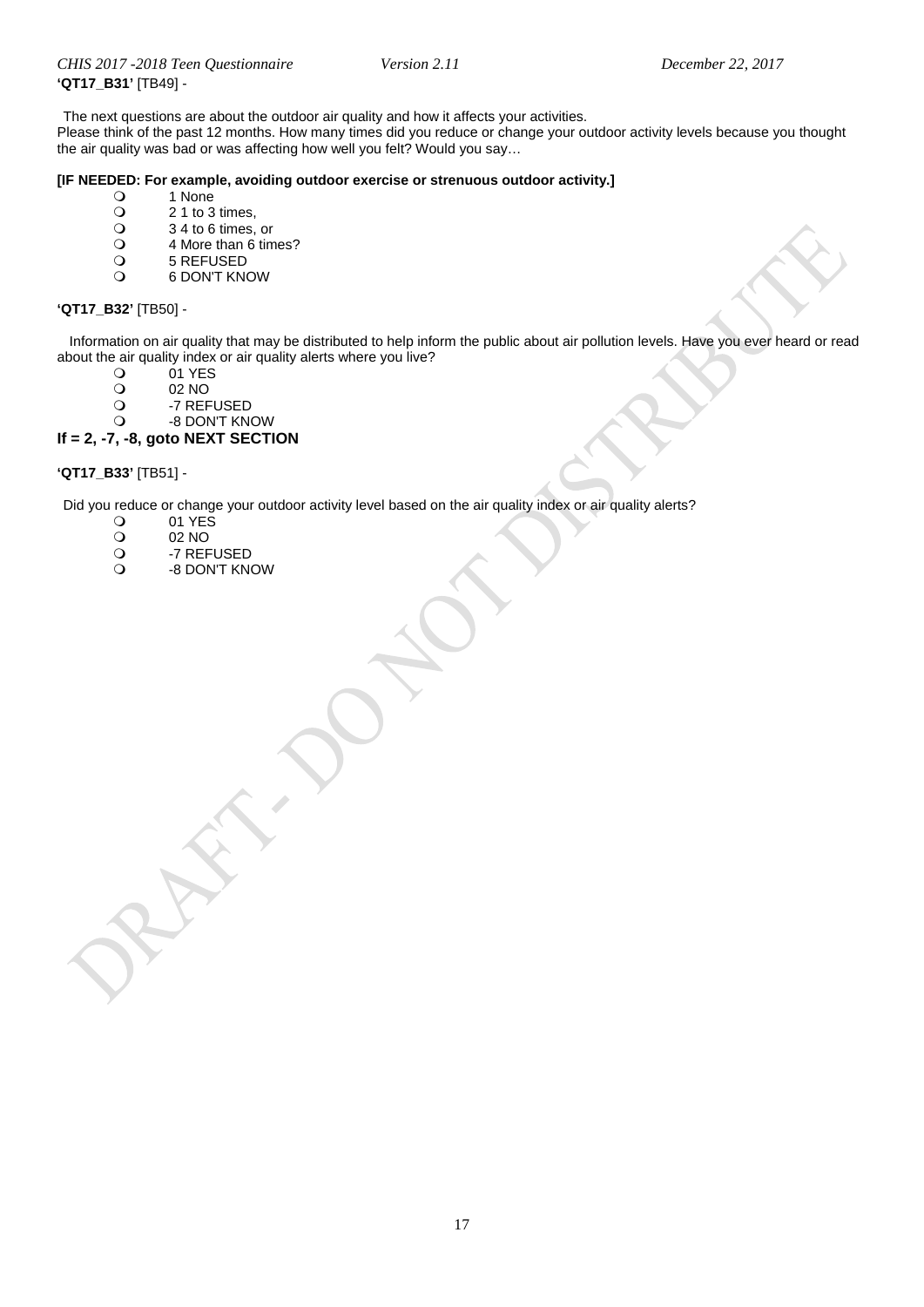# SECTION C - DIET, NUTRITION, AND FOOD ENVIRONMENT

<span id="page-17-1"></span><span id="page-17-0"></span>**'QT15\_C1'** [TE4] -

Now, I'm going to ask about the foods you ate yesterday, including both meals and snacks.

Yesterday, how many servings of fruit, such as an apple or banana, did you eat?

**[IF NEEDED, SAY:** "A serving is whatever it means to you."]

SERVINGS [HR: 0-20; SR: 0-9]

- O -7 REFUSED<br>O -8 DON'T KN
- -8 DON'T KNOW

**'QT15\_C2'** [TE6] -

[Yesterday,] how many servings of vegetables like green salad, green beans, or potatoes did you have? Do not include fried potatoes.

\_\_\_\_\_\_ SERVINGS [HR: 0-20; SR: 0-4]

- O -7 REFUSED<br>O -8 DON'T KN
- -8 DON'T KNOW

**'QT15\_C3'** [TC28A] -

[Yesterday,] how many glasses or cans of soda that contain sugar, such as Coke, did you drink? Do not include diet soda.

**[IF NEEDED, SAY: "Do not include canned or bottled juices or teas."]**

\_\_\_\_\_ GLASSES OR CANS

- O -7 REFUSED<br>O -8 DON'T KN
- -8 DON'T KNOW

**'QT15\_C4'** [TC28B] -

[Yesterday,] how many glasses or cans of sweetened fruit drinks, sports, or energy drinks, did you drink?

**[IF NEEDED, SAY: "Such as lemonade, Gatorade, Snapple, or Red Bull."]**

**[DO NOT READ. FOR INTERVIEWER INFORMATION ONLY. THIS ALSO INCLUDES DRINKS SUCH AS: FRUIT JUICES OR DRINKS YOU MADE AT HOME AND ADDED SUGAR TO, KOOL-AID, TAMPICO, HAWAIIAN PUNCH, CRANBERRY COCKTAIL, HI-C, SNAPPLE, SUGAR CANE JUICE, AND VITAMIN WATER. DO NOT INCLUDE: 100% FRUIT JUICES OR SODA, YOGURT DRINKS, CARBONATED WATER, OR FRUIT-FLAVORED TEAS.]**

\_\_\_\_\_ GLASSES OR CANS

- O -7 REFUSED<br>O -8 DON'T KN
- <span id="page-17-2"></span>-8 DON'T KNOW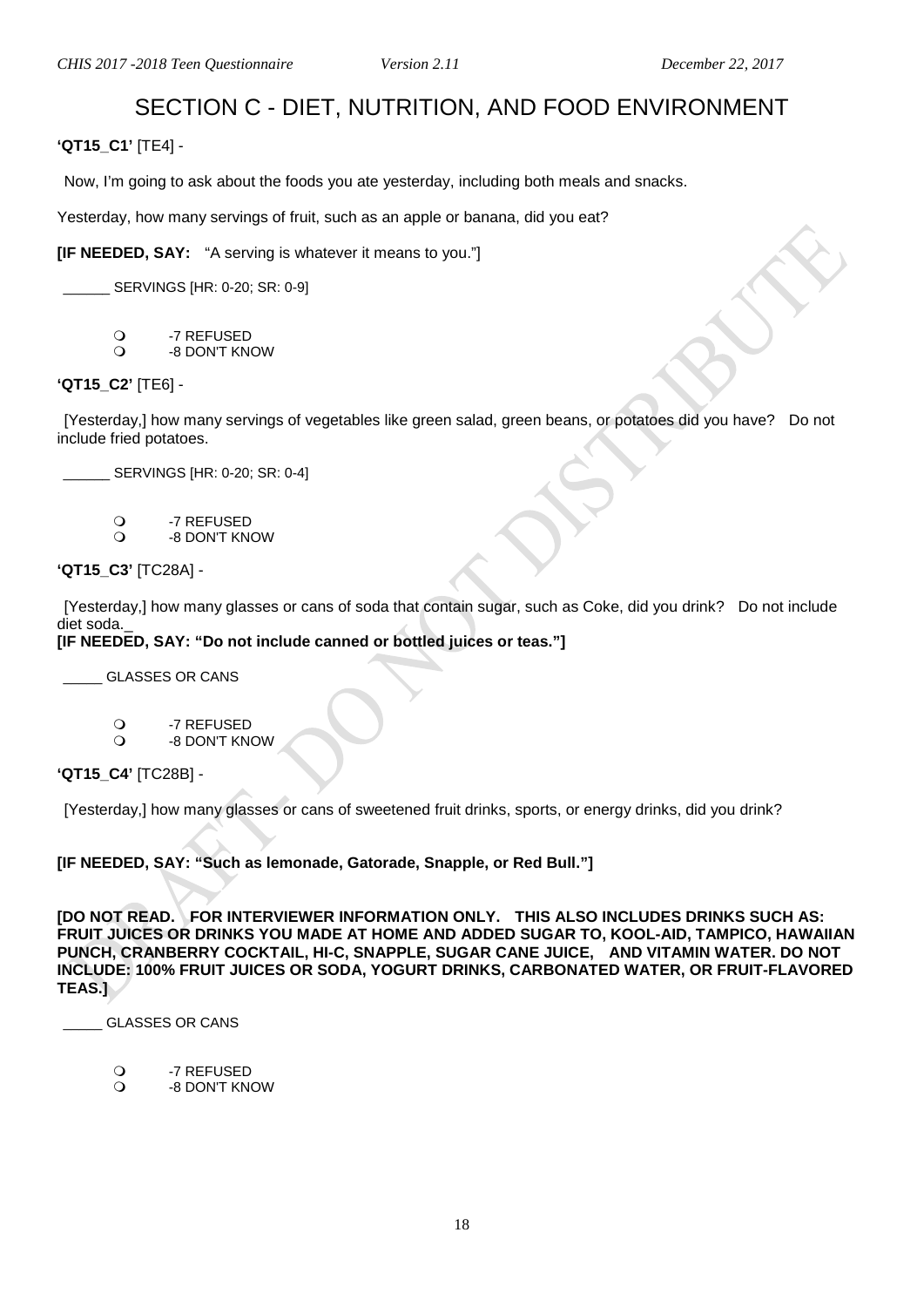### **'QT15\_C8'** [TC53] -

Yesterday, how many glasses of water did you drink at school, home, and everywhere else? Count one cup as one glass and count one bottle of water as two glasses. Count only a few sips, like from a water fountain, as less than one glass. Your best guess is fine.

[IF NEEDED SAY: "Include tap water, like from a sink, faucet, fountain, or pitcher, and bottled water like Aquafina®. Do not include flavored sweetened water.]

\_\_\_\_\_\_ Glasses

- 99 LESS THAN 1 GLASS (eg, SIPS FROM A FOUNTAIN)<br>0 00 NONE
- O 00 NONE<br>O -7 REFUS
- O -7 REFUSED<br>O -8 DON'T KN
- -8 DON'T KNOW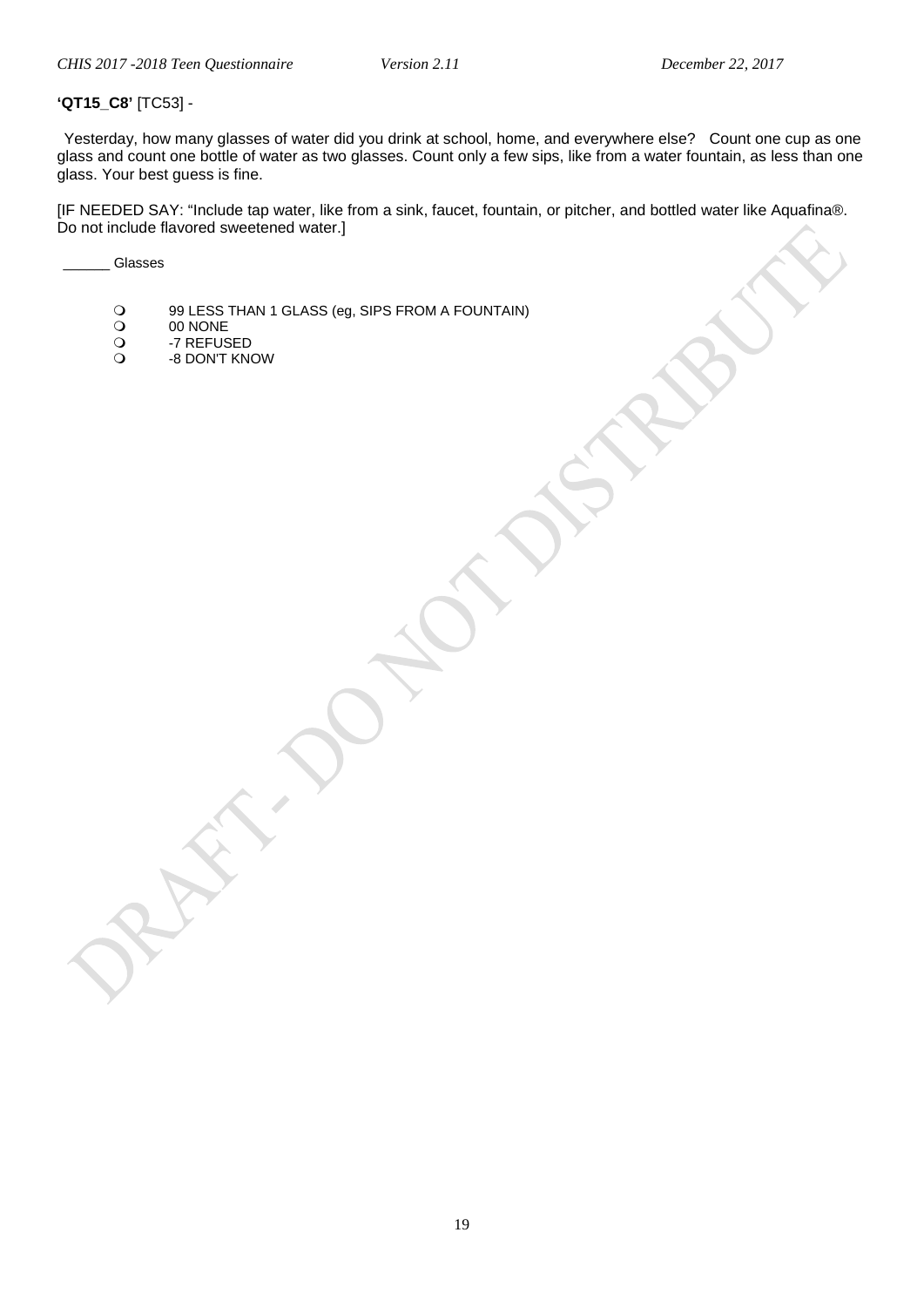# SECTION D - PHYSICAL ACTIVITY

#### <span id="page-19-1"></span><span id="page-19-0"></span>**'PN\_QT15\_D3'** [PN\_TD27] - **PROGRAMMING NOTE TD27 : IF TA4 = 4 OR TA4C = 3 (HOME SCHOOLED) OR TA4C = 2 (NO, NOT IN SCHOOL LAST YEAR), GO TO TE62 ; IF TA4 = 2 (NO, NOT IN SCHOOL LAST WEEK) OR 3 (ON VACATION), CONTINUE WITH TD27 AND DISPLAY "During the school year, on how many days during a typical week do"; ELSE CONTINUE WITH TD27 AND DISPLAY "How many days in the past week did"**

# **'QT15\_D3'** [TD27] -

{How many days in the past week did/During the school year, on how many days during a typical week do} you walk home from school?

[HR:0-7]

#### **[IF CHILD DOES NOT GO DIRECTLY HOME FROM SCHOOL, INCLUDE # OF DAYS WALKED, ETC. TO CHILDCARE, RELATIVE'S HOME, AFTER-SCHOOL PROGRAM, ETC.]**

- O -7 REFUSED
- -8 DON'T KNOW

#### **'PN\_QT15\_D6' [PN\_TD30] - PROGRAMMING NOTE TD30 : IF TA4 = 2 (NO, NOT IN SCHOOL LAST WEEK) OR 3 (ON VACATION), CONTINUE WITH TD30 AND DISPLAY "During the school year, on how many days during a typical week do"; ELSE CONTINUE WITH TD30 AND DISPLAY "How many days in the past week did"**

**'QT15\_D6'** [TD30] -

{How many days in the past week did/During the school year, on how many days during a typical week do} you bicycle or skateboard home from school?

#### **[INTERVIEWER NOTE: THIS INCLUDES KIDS WHO RIDE ROLLERBLADES, ROLLERSHOES, OR NON-MOTORIZED SCOOTERS HOME FROM SCHOOL.]**

\_\_\_\_\_\_ DAYS

O -7 REFUSED<br>O -8 DON'T KN -8 DON'T KNOW

**'QT15\_D9'** [TE62] -

<span id="page-19-2"></span>Park Use

In the past 30 days, did you go to a park, playground, or open space?<br>  $Q = 01$  YES

- O 01 YES<br>O 02 NO
- O 02 NO<br>O -7 REF
- O -7 REFUSED<br>O -8 DON'T KN -8 DON'T KNOW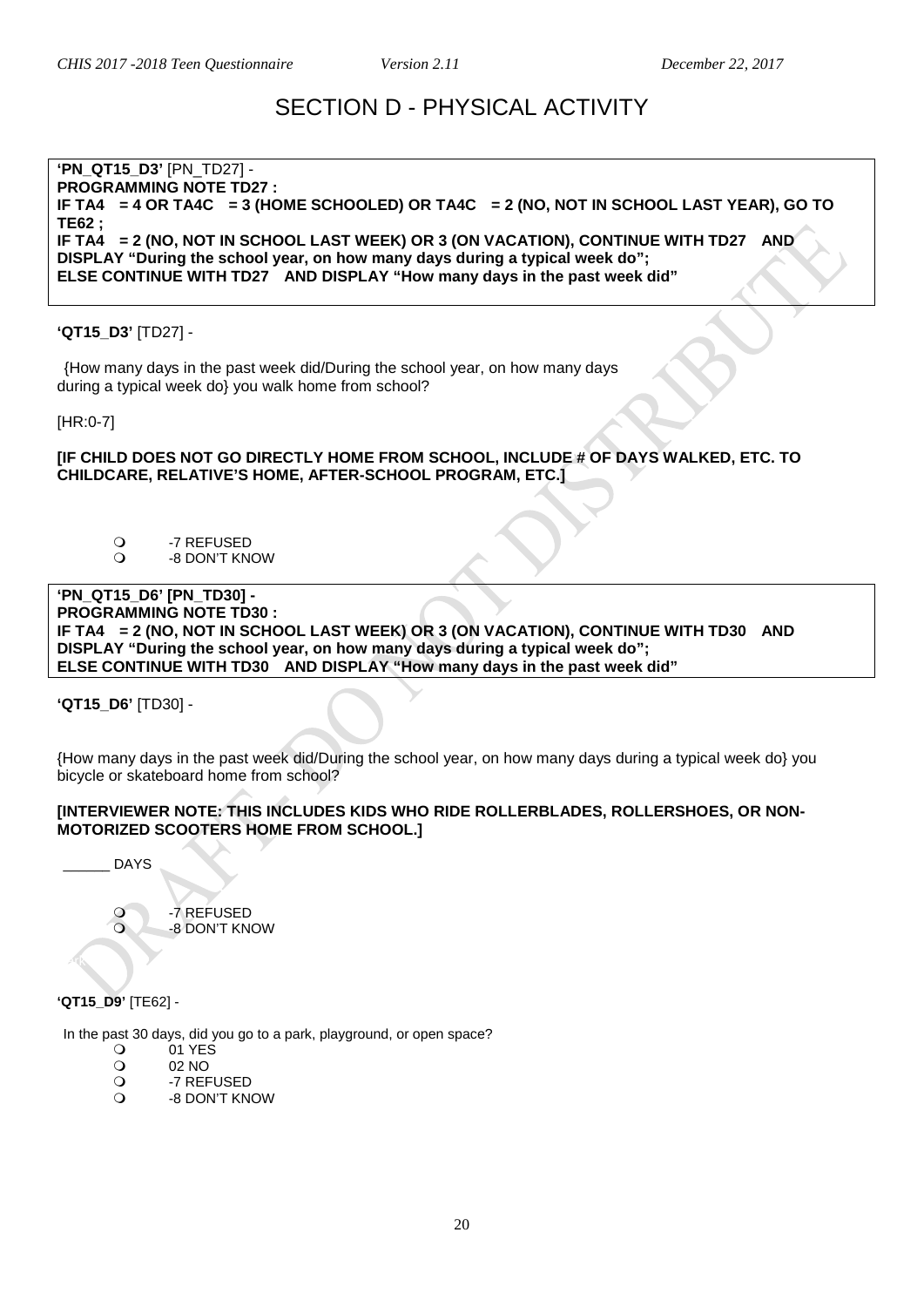## **'QT15\_D10'** [TC42] -

Is there a park, playground, or open space within 30 minutes walking distance of your home?<br>
O 01 YES

- O 01 YES<br>O 02 NO
- O 02 NO<br>O -7 REF
- O -7 REFUSED<br>O -8 DON'T KN -8 DON'T KNOW
- 

# **'QT15\_D11'** [TE63] -

The last time you went to a park, playground or open space, were you physically active while you were there?<br>  $Q = 01$  YFS

- O 01 YES<br>O 02 NO
- O 02 NO<br>O -7 REF
- O -7 REFUSED<br>O -8 DON'T KN
- -8 DON'T KNOW

#### <span id="page-20-0"></span>**'QT15\_D12'** [TC25] -

Do you strongly agree, agree, disagree, or strongly disagree with the following statement?

The park or playground closest to where I live is safe during the day.

#### **[IF NEEDED, SAY: "Do you strongly agree, agree, disagree, or strongly disagree?"]**

- O 01 STRONGLY AGREE<br>O 02 AGREE
- O 02 AGREE<br>O 03 DISAGR
- O 03 DISAGREE<br>O 04 STRONGLY
- O 04 STRONGLY DISAGREE<br>O -7 REFUSED
- O -7 REFUSED<br>O -8 DON'T KN -8 DON'T KNOW
- **'QT17\_D7'** [TC26] -

The park or playground closest to where I live is safe at night. **[IF NEEDED, SAY: "Do you strongly agree, agree, disagree, or strongly disagree?"]**

- O 01 STRONGLY AGREE<br>O 02 AGREE
- O 02 AGREE<br>O 03 DISAGR
- O 03 DISAGREE<br>O 04 STRONGLY
- O 04 STRONGLY DISAGREE<br>O -7 REFUSED
- O -7 REFUSED<br>O -8 DON'T KN
- -8 DON'T KNOW

<span id="page-20-1"></span>**'QT15\_D13'** [TD34] -

People in my neighborhood are willing to help each other.

**[IF NEEDED, SAY: "Do you strongly agree, agree, disagree, or strongly disagree?"]**

- O 01 STRONGLY AGREE
- O 02 AGREE<br>O 03 DISAGR
- O 03 DISAGREE<br>O 04 STRONGLY
- O 04 STRONGLY DISAGREE<br>O -7 REFUSED
- O -7 REFUSED<br>O -8 DON'T KN
- -8 DON'T KNOW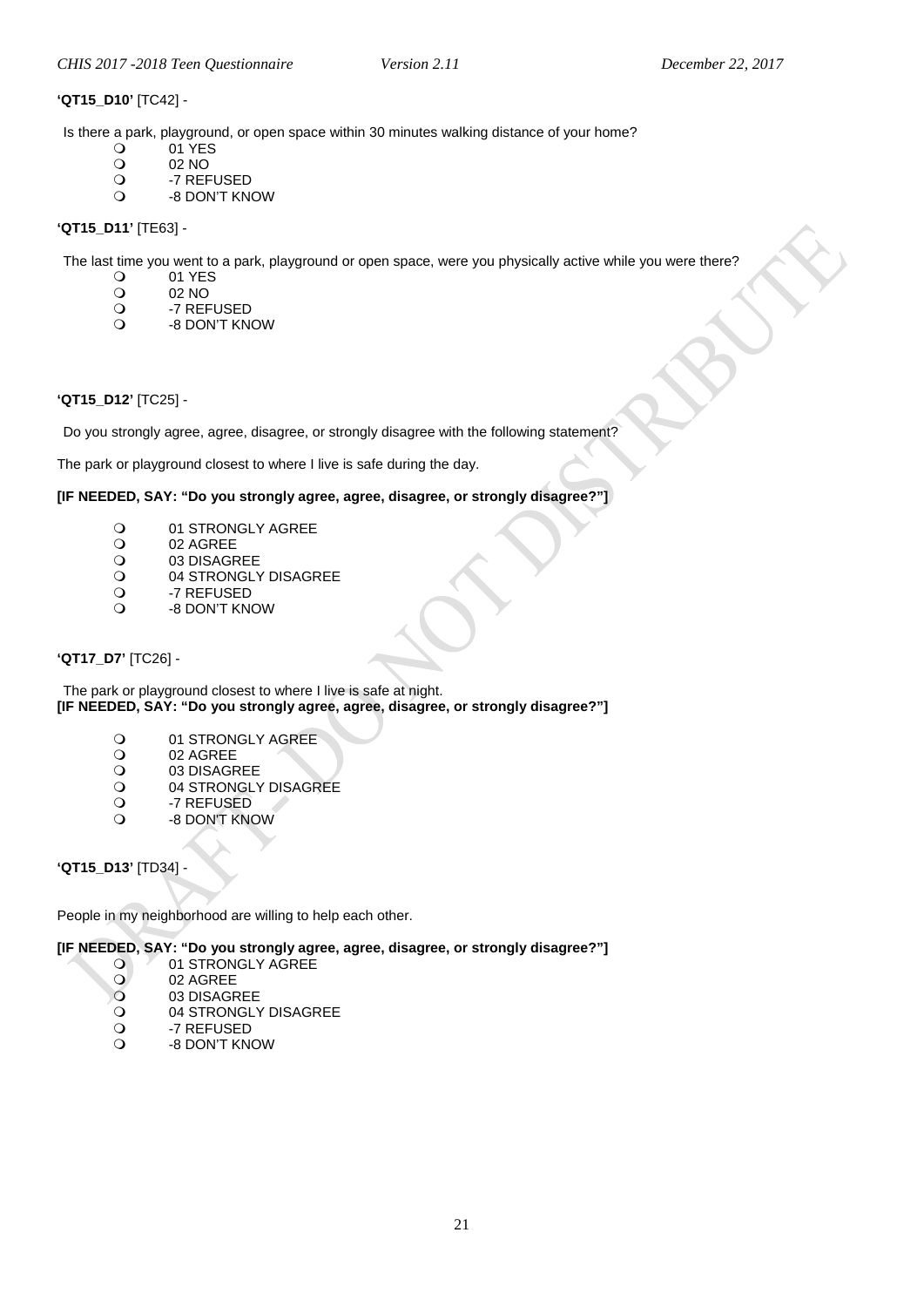People in this neighborhood generally do NOT get along with each other.

#### **[IF NEEDED, SAY: "Do you strongly agree, agree, disagree, or strongly disagree?"**

# **[INTERVIEWER NOTE: DO NOT PROBE A "DON'T KNOW" RESPONSE**

- O 01 STRONGLY AGREE<br>O 02 AGREE
- O 02 AGREE<br>O 03 DISAGR
- O 03 DISAGREE<br>O 04 STRONGLY
- O 04 STRONGLY DISAGREE<br>O -7 REFUSED
- O -7 REFUSED -8 DON'T KNOW

#### **'QT15\_D14'** [TD36] -

People in this neighborhood can be trusted.

#### **[IF NEEDED, SAY: "Do you strongly agree, agree, disagree, or strongly disagree?"]**

- O 01 STRONGLY AGREE<br>O 02 AGREE
- O 02 AGREE<br>O 03 DISAGR
- O 03 DISAGREE<br>O 04 STRONGLY
- O 04 STRONGLY DISAGREE<br>O -7 REFUSED
- O -7 REFUSED
- -8 DON'T KNOW

#### **'QT15\_D15'** [TD37] -

You can count on adults in this neighborhood to watch out that children are safe and don't get in trouble.

#### **[IF NEEDED, SAY: "Do you strongly agree, agree, disagree, or strongly disagree?"]**

- O 01 STRONGLY AGREE<br>O 02 AGREE
- O 02 AGREE<br>O 03 DISAGR
- O 03 DISAGREE<br>O 04 STRONGLY
- O 04 STRONGLY DISAGREE<br>O -7 REFUSED
- O -7 REFUSED<br>O -8 DON'T KN
- -8 DON'T KNOW

**'QT15\_D16'** [TE64] -

Do you feel safe in your neighborhood…

- O 01 All of the time,<br>O 02 Most of the time
- O 02 Most of the time,<br>O 03 Some of the time
- 03 Some of the time, or
- O 04 None of the time?<br>O -7 REFUSED
- <span id="page-21-0"></span>O -7 REFUSED<br>O -8 DON'T KN
	- -8 DON'T KNOW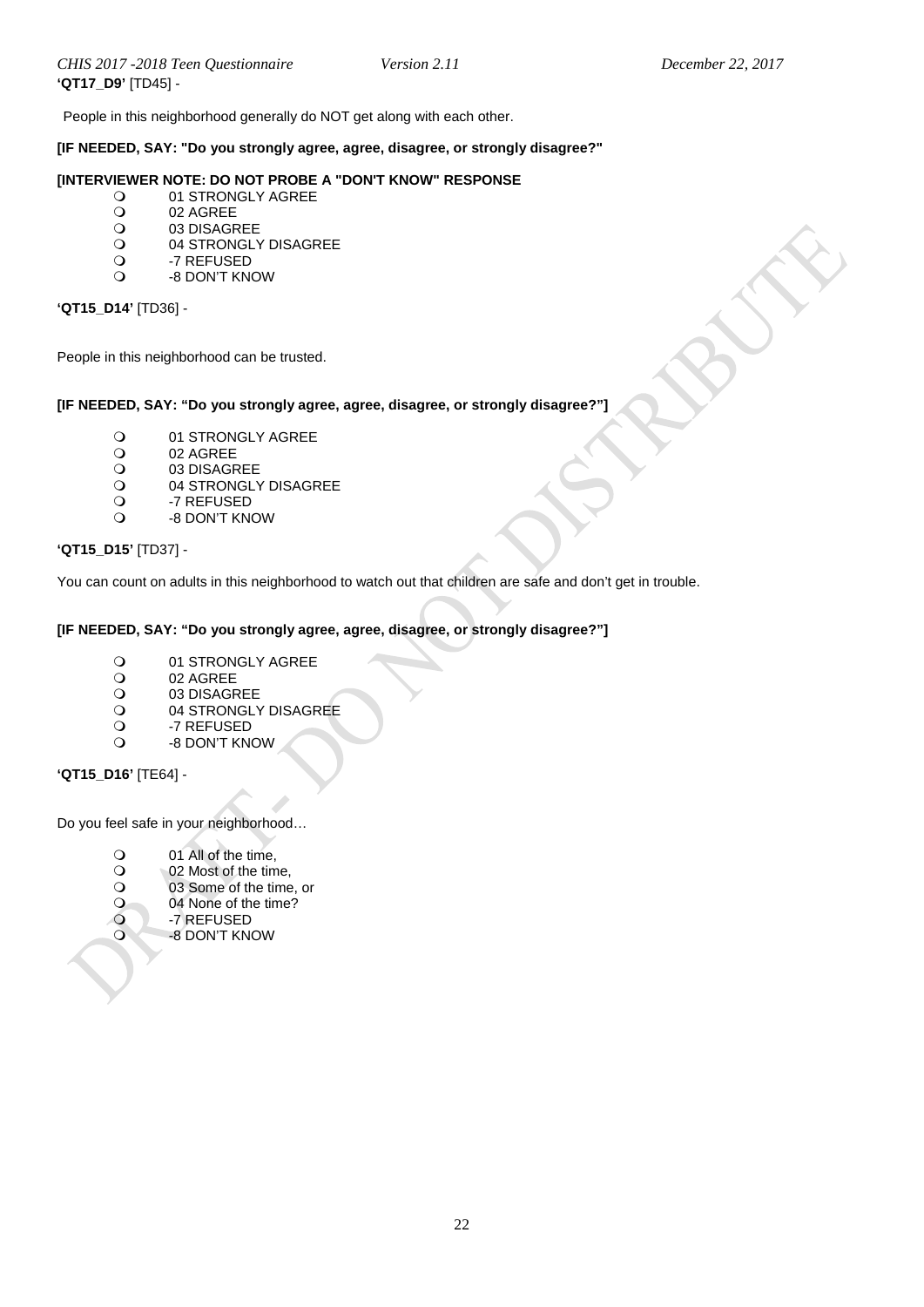The next questions are about the time you spend mostly sitting when you are not in school or doing homework.

During the weekends, about how much time do you spend on a typical or usual weekend day sitting and watching TV, playing computer games, talking with friends or doing other sitting activities?

 $_$  HOUR(S)

 $MINUTE(S)$ 

O -7 REFUSED<br>O -8 DON'T KN -8 DON'T KNOW

**'QT15\_D18'** [TD38] -

During the week days, about how much time do you spend on a typical or usual week day sitting and watching TV, playing computer games, talking with friends or doing other sitting activities?

 $_$  HOUR(S)

 $_MINUTE(S)$ 

O -7 REFUSED<br>O -8 DON'T KN -8 DON'T KNOW

<span id="page-22-0"></span>**'QT17\_D15'** [TD40] -

During the past week, on nights when you had school the next day, what time did you usually go to bed?

 $_$  TIME(HR)

 $\_TIME(MIN)$ 

 $(AM/PM)$ 

O -7 REFUSED<br>O -8 DON'T KN -8 DON'T KNOWN

# **'QT17\_D16'** [TD41] -

During the past week, on school days, what time did you usually get up?

 $_1$ TIME(HR)

\_\_\_\_\_TIME(MIN)

- $\_$  (AM/PM)
	- O -7 REFUSED<br>O -8 DON'T KN
	- -8 DON'T KNOWN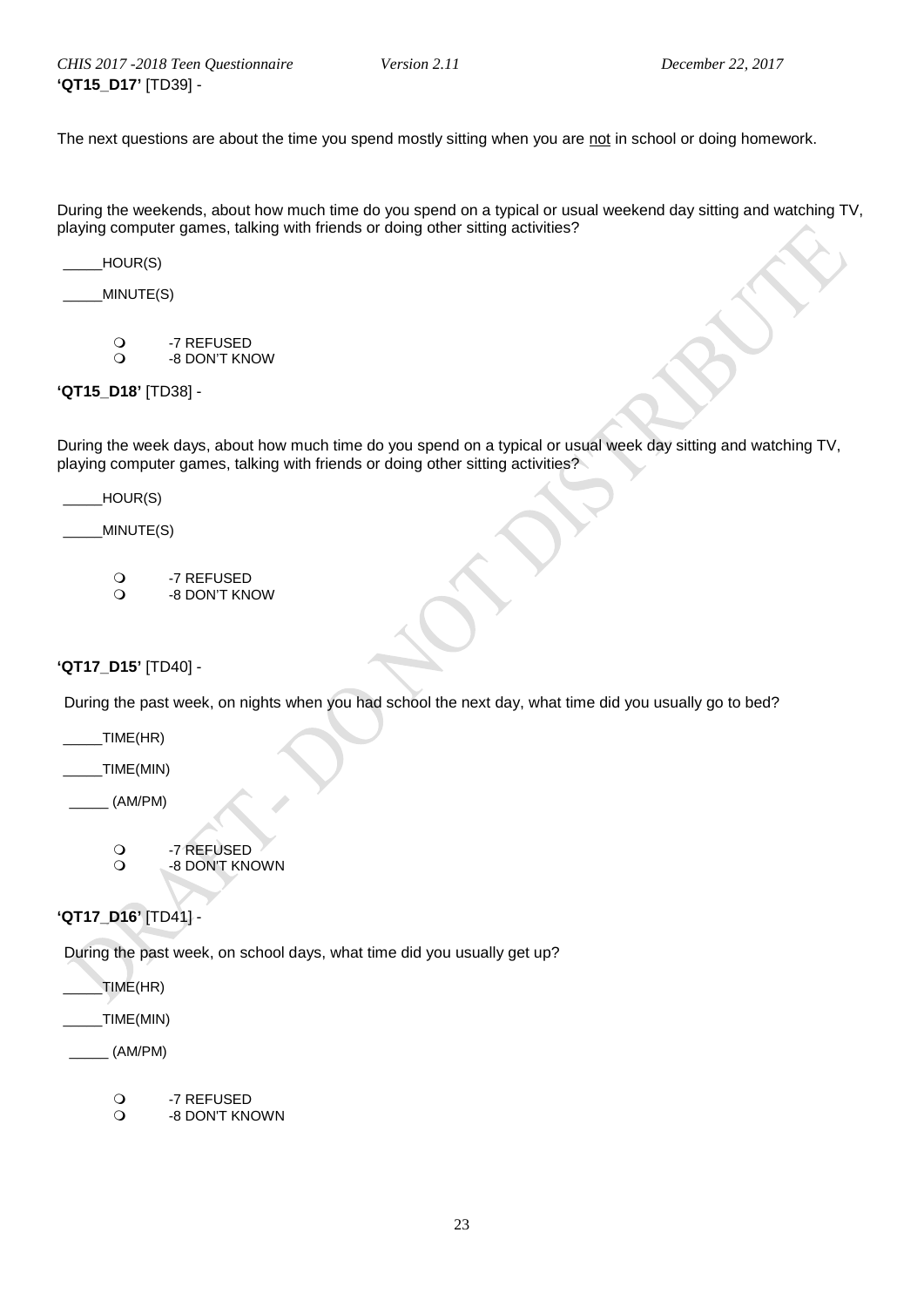Do you have rules in your home about when you are supposed to turn off or put away computers, phones or other electronics, such as during meal times or a specific time at night?<br>  $Q = 01$  YES

- 0 01 YES<br>0 02 NO<br>0 -7 REFU
- 02 NO
- O -7 REFUSED<br>O -8 DON'T KN
- -8 DON'T KNOW

# **'QT17\_D18'** [TD44] -

Did your doctor talk to you about your on-line technology use, such as social media use, gaming or other internet use?<br>
O 01 YES

- $\begin{array}{cc}\n\text{O} & 01 \text{ YES} \\
\text{O} & 02 \text{ NO}\n\end{array}$
- 02 NO<br>
0 -7 REF
- O -7 REFUSED<br>O -8 DON'T KN
- -8 DON'T KNOW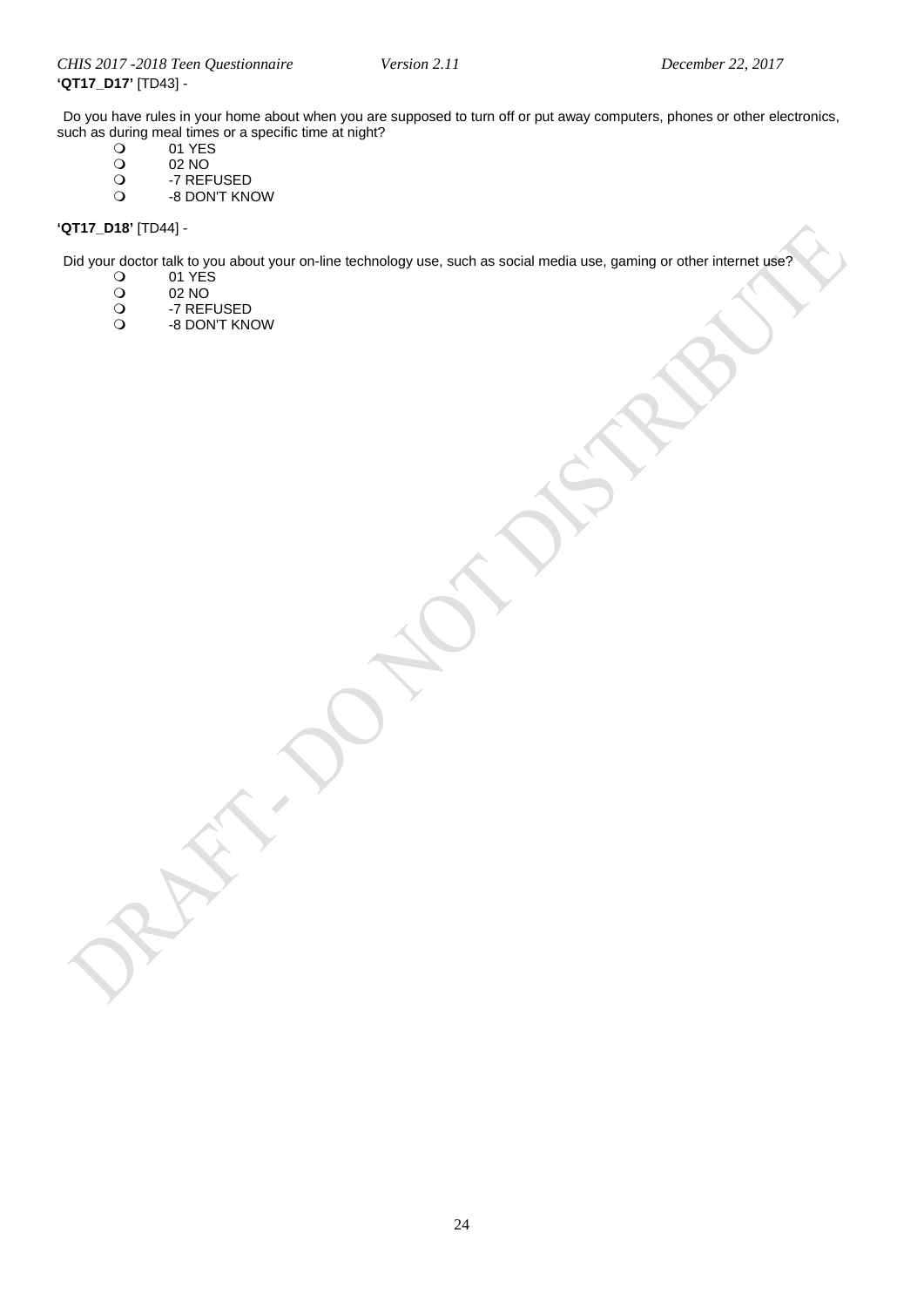# Section E - Cigarette, Alcohol and Drug Use

#### <span id="page-24-1"></span><span id="page-24-0"></span>**'QT15\_E1'** [TC38] -

Now I'm going to ask about smoking. Have you ever smoked cigarettes, even 1 or 2 puffs?<br>O 01 YES

- O 01 YES<br>O 02 NO
- O 02 NO<br>O -7 REF
- O -7 REFUSED<br>O -8 DON'T KN -8 DON'T KNOW

# **If = 2, -7, -8, goto 'QT15\_E4'**

# **'QT15\_E2'** [TE19] -

In the past 30 days, on how many days did you smoke cigarettes?

- O 00 NONE<br>Q 01 1 OR 2
- O 01 1 OR 2 DAYS<br>Q 02 3-5 DAYS
- O 02 3-5 DAYS<br>O 03 6-9 DAYS
- O 03 6-9 DAYS<br>Q 04 10-19 DAY
- O 04 10-19 DAYS<br>O 05 20-29 DAYS
- O 05 20-29 DAYS<br>O 06 30 DAYS
- O 06 30 DAYS<br>O -7 REFUSED
- O -7 REFUSED<br>O -8 DON'T KN -8 DON'T KNOW
- **If = 0, goto 'QT15\_E4'**

**'QT15\_E3'** [TE20] -

In the past 30 days, when you smoked, about how many cigarettes did you smoke per day?

# **[IF NEEDED, SAY: "**On average."]

**[IF NEEDED, SAY:** "On the days you smoked."]

# **[IF R SAYS "A Pack", CODE THIS AS 20 CIGARETTES]**

\_\_\_\_\_\_\_\_\_NUMBER OF CIGARETTES

O -7 REFUSED<br>O -8 DON'T KN -8 DON'T KNOW

<span id="page-24-2"></span>**'QT15\_E4'** [TE66] -

Have you ever smoked electronic cigarettes, also known as e-cigarettes or vaporizer cigarettes?

# **[INTERVIEWER NOTE: CODE 'YES' IF R MENTIONS VAPE OR VAPING.]**

**[IF NEEDED, SAY: "Electronic cigarettes are devices that mimic traditional cigarette smoking, but the battery operated device produces vapor instead of smoke. The solutions used in the device may contain nicotine and are usually flavored.]**

O 01 YES O 02 NO<br>O -7 REF

- O -7 REFUSED<br>O -8 DON'T KN -8 DON'T KNOW
- **If = 2, -7, -8, goto 'QT15\_E7'**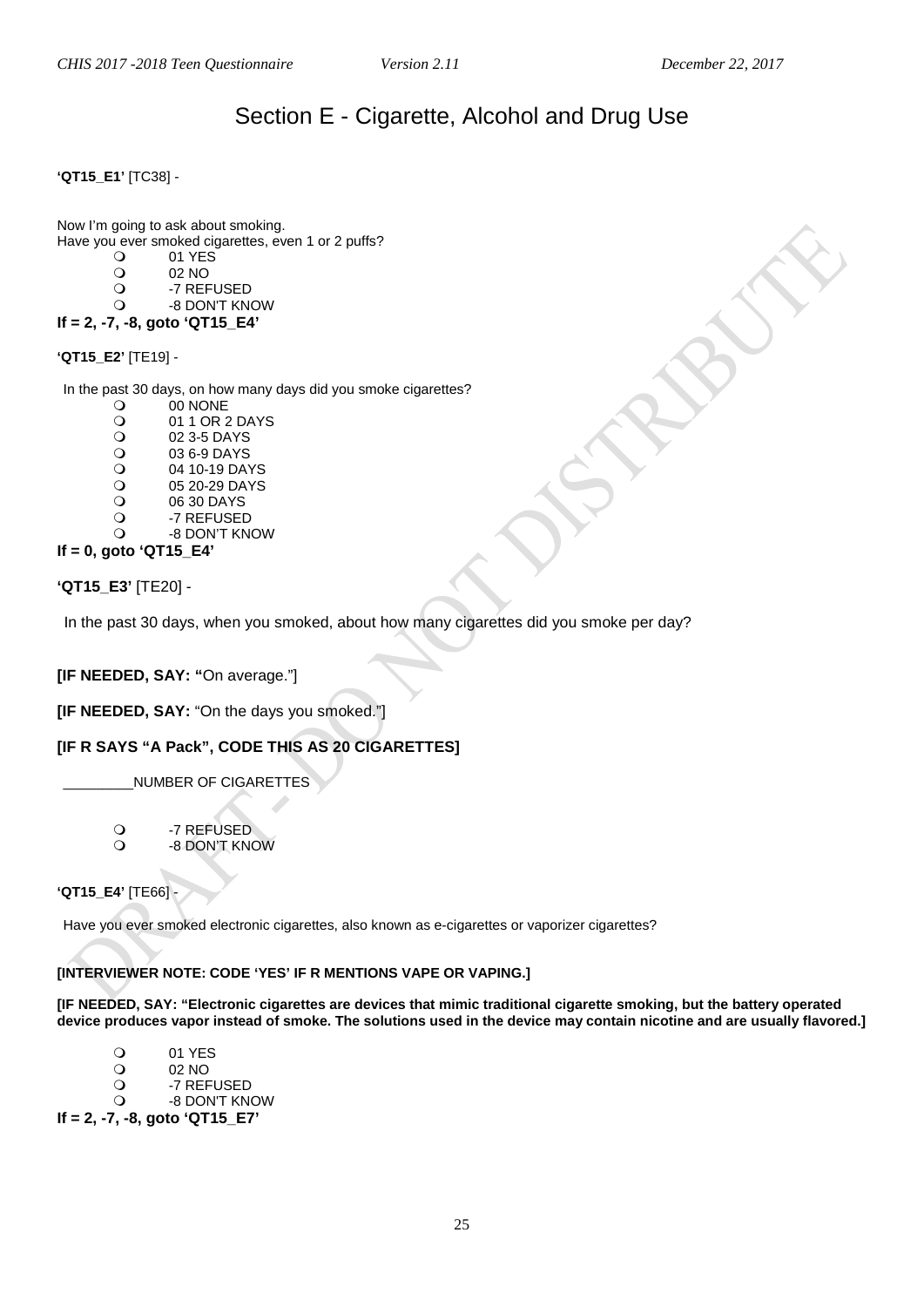During the past 30 days, how many days did you use electronic cigarettes?

\_\_\_\_\_ NUMBER OF DAYS

**If = 0, goto 'QT15\_E7'**

O -7 REFUSED<br>O -8 DON'T KN -8 DON'T KNOW

# **If = -7, -8, goto 'QT15\_E7'**

**'QT15\_E6'** [TE68] -

What are your reasons for using electronic cigarettes?

[CODE ALL THAT APPLY]

- □ 01 QUIT SMOKING<br>□ 02 REPLACE SMOK
- □ 02 REPLACE SMOKING<br>□ 03 CUT DOWN OR RED
- **□** 03 CUT DOWN OR REDUCE SMOKING<br>□ 04 USE IN PLACES WHERE SMOKING
- 04 USE IN PLACES WHERE SMOKING NOT IS NOT ALLOWED
- □ 05 CURIOSITY, JUST TRY IT<br>□ 91 OTHER (SPECIFY: \_\_\_\_
- □ 91 OTHER (SPECIFY: \_<br>□ -7 REFUSED
- –7 REFUSED<br>⊣9 DON'T KN
- -8 DON'T KNOW

**'PN\_QT15\_E7'** [PN\_TE22] - **PROGRAMMING NOTE TE22: : IF SC24X = 3 OR 5 (NO QUESTIONS ON DRUGS) : OR IF SC23XXX = 1 SKIP TO TG11 ELSE CONTINUE TO TE22**

#### **'QT15\_E7'** [TE22] -

<span id="page-25-0"></span>Alcohol Use/Abuse

Did you ever have more than a few sips of any alcoholic drink, like beer, wine, mixed drinks, or liquor?<br>
O 01 YES

- 0 01 YES<br>02 NO
- O 02 NO<br>O -7 RFF
- O -7 REFUSED<br>O -8 DON'T KN
- -8 DON'T KNOW
- **If = 2, -7, -8, goto 'QT17\_E10'**

#### **'QT15\_E8'** [TE24A] -

How many days in the past 30 days did you have <u>four or more</u> drinks in a row, that is within a couple of hours?<br>O 00 NONE

- 00 NONE<br>0011 DAY 0 01 1 DAY<br>02 2 DAY O 02 2 DAYS
- 03 3 5 DAYS<br>03 3 5 DAYS
	-
- 046 9 DAYS<br>05 10 19 DAY 05 10 - 19 DAYS<br>06 20 DAYS OR
	- 06 20 DAYS OR MORE
- -7 REFUSED
- -8 DON'T KNOW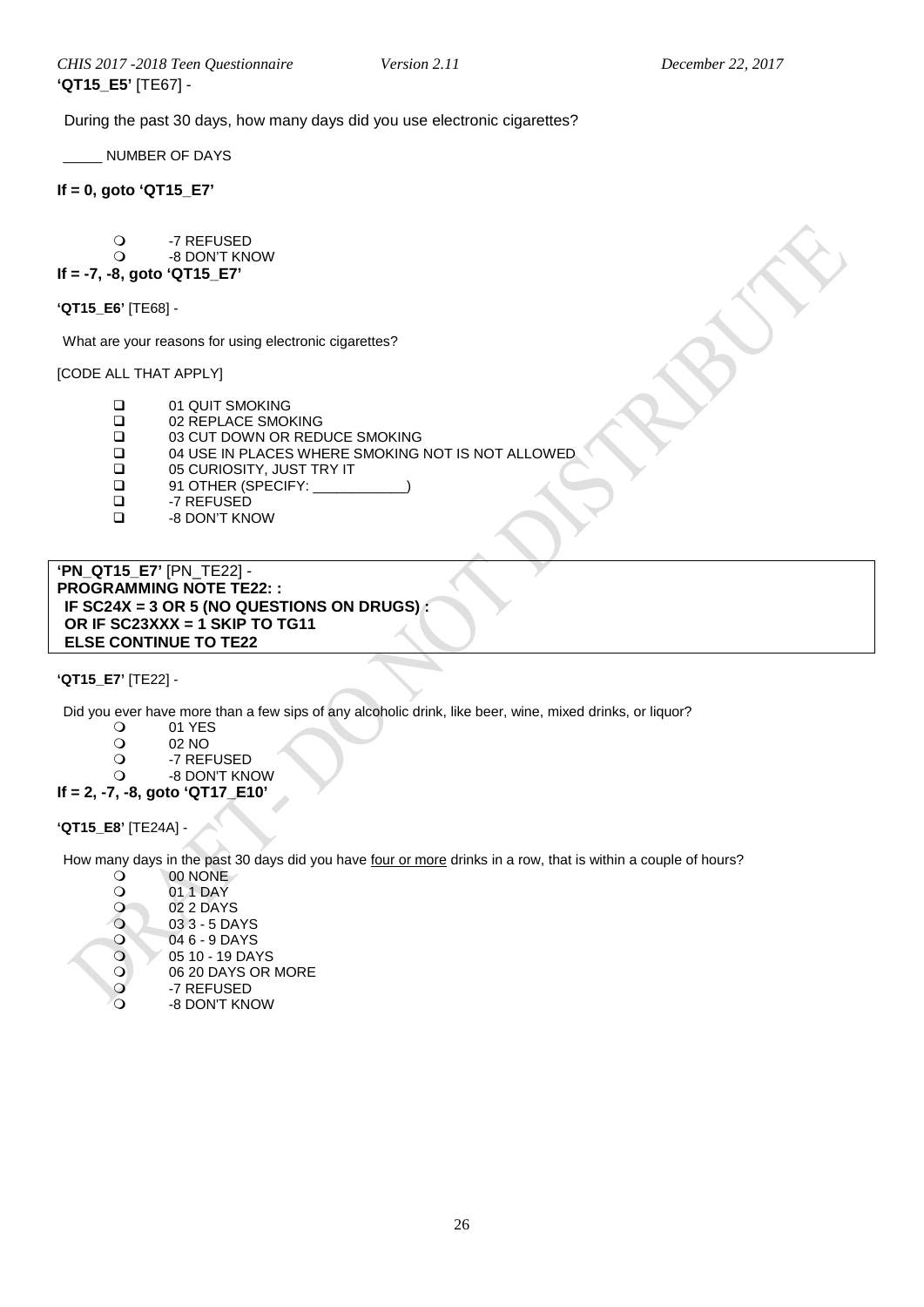#### **'PN\_QT15\_E9' [PN\_TE24] - PROGRAMMING NOTE TE24 : IF TA3 = 2 (FEMALE), GO TO TE69; ELSE CONTINUE WITH TE24**

### **'QT15\_E9'** [TE24] -

How many days in the past 30 days did you have <u>five or more</u> drinks in a row, that is within a couple of hours?<br>
O 00 NONE

- 00 NONE
- O 01 1 DAY<br>O 02 2 DAY
- O 02 2 DAYS<br>O 03 3 5 DA
- O 03 3 5 DAYS<br>O 04 6 9 DAYS
- O 04 6 9 DAYS<br>O 05 10 19 DAY
- O 05 10 19 DAYS<br>O 06 20 DAYS OR
- O 06 20 DAYS OR MORE<br>O -7 REFUSED
- O -7 REFUSED<br>O -8 DON'T KN -8 DON'T KNOW

#### **'QT17\_E10'** [TE69] -

The next questions are about marijuana also called cannabis or weed, hashish, and other products containing THC. There are many methods for consuming these products, such as smoking, vaporizing, dabbing, eating, or drinking.

Have you ever, even once, tried marijuana or hashish in any form?

# **[IF NEEDED: THC is the active ingredient in marijuana.]**

- 
- O 01 YES<br>O 02 NO
- O 02 NO<br>O -7 REF O -7 REFUSED<br>O -8 DON'T KN
- -8 DON'T KNOW

# **If = 2, -7, -8, goto NEXT SECTION**

# **'QT17\_E11'** [TE70] -

During the past 30 days, on how many days did you use marijuana, hashish, or another THC product?

- O 01 0 DAYS<br>O 02 1-2 DAY
- O 02 1-2 DAYS<br>O 03 3-5 DAYS
- O 03 3-5 DAYS<br>O 04 6-9 DAYS
- O 04 6-9 DAYS<br>O 05 10-19 DAY
- O 05 10-19 DAYS<br>O 06 20-29 DAYS
- $\begin{array}{cc}\n\text{O} & 06\ 20\text{-}29\ \text{DAYS}\n\text{O} & 07\ 30\ \text{DAYS}\ \text{OF} & \n\end{array}$
- O 07 30 DAYS OR MORE<br>O -7 REFUSED
- O -7 REFUSED<br>O -8 DON'T KN -8 DON'T KNOW
- **If = 1, goto NEXT SECTION**

# **'QT17\_E12'** [TE71] -

How often have you used tobacco when you have also been using marijuana? Would you say...<br>
O 01 Usually

- O 01 Usually<br>O 02 Sometin
- O 02 Sometimes
- O 03 Never<br>O -7 REFUS
- O -7 REFUSED<br>O -8 DON'T KN

-8 DON'T KNOW

# **'QT17\_E13'** [TE72] -

During the past 30 days, how did you use marijuana? Did you…

Smoke it in a joint, bong, or pipe?

- O 01 YES<br>O 02 NO
- O 02 NO<br>O -7 REF
- O -7 REFUSED<br>O -8 DON'T KN
- -8 DON'T KNOW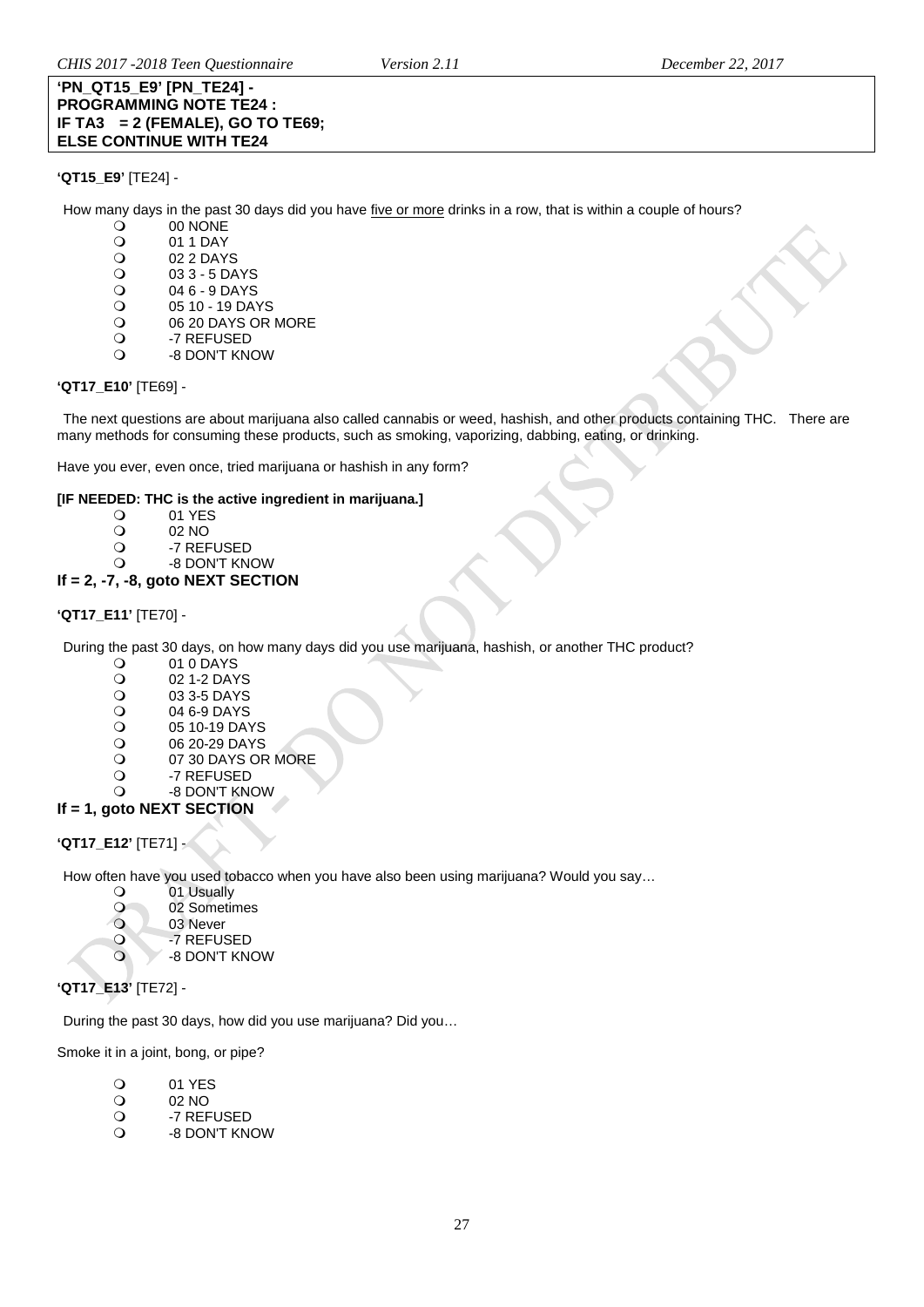#### **'QT17\_E14'** [TE78] -

During the past 30 days, how did you use marijuana? Did you…

Smoke part or all of a cigar with marijuana in it, which is sometimes called a blunt?<br>  $\bigcirc$  01 YFS

- $\begin{array}{cc}\n\text{O} & 01 \text{ YES} \\
\text{O} & 02 \text{ NO}\n\end{array}$
- O 02 NO<br>O -7 REF
- O -7 REFUSED<br>O -8 DON'T KN
- -8 DON'T KNOW

#### **'QT17\_E15'** [TE73] -

[During the past 30 days, how did you use marijuana?] Did you…

#### Eat it?

#### **[IF NEEDED SAY: For example, in brownies, cakes, cookies or candy]**

- O 01 YES<br>O 02 NO
- O 02 NO<br>O -7 REF
- O -7 REFUSED
- -8 DON'T KNOW

# **'QT17\_E16'** [TE74] -

[During the past 30 days, how did you use marijuana?] Did you… Drink it?

# **[IF NEEDED SAY: For example, in tea, cola, alcohol or other drinks]**

- O 01 YES<br>O 02 NO
- O 02 NO<br>O -7 REF
- O -7 REFUSED<br>O -8 DON'T KN
- -8 DON'T KNOW

# **'QT17\_E17'** [TE75] -

[During the past 30 days, how did you use marijuana?] Did you…

Vaporize it?

# **[IF NEEDED SAY: For example, in an e-cigarette type vaporizer]**

- 01 YES<br>02 NO
- O 02 NO<br>O -7 REF
- O -7 REFUSED<br>O -8 DON'T KN
- -8 DON'T KNOW

# **'QT17\_E18'** [TE76] -

[During the past 30 days, how did you use marijuana?] Did you…

Dab it?

#### **[IF NEEDED SAY: For example, using butane hash oil, wax or concentrates]**

- 01 YES
- 02 NO<br>
0 -7 REF
- O -7 REFUSED
- -8 DON'T KNOW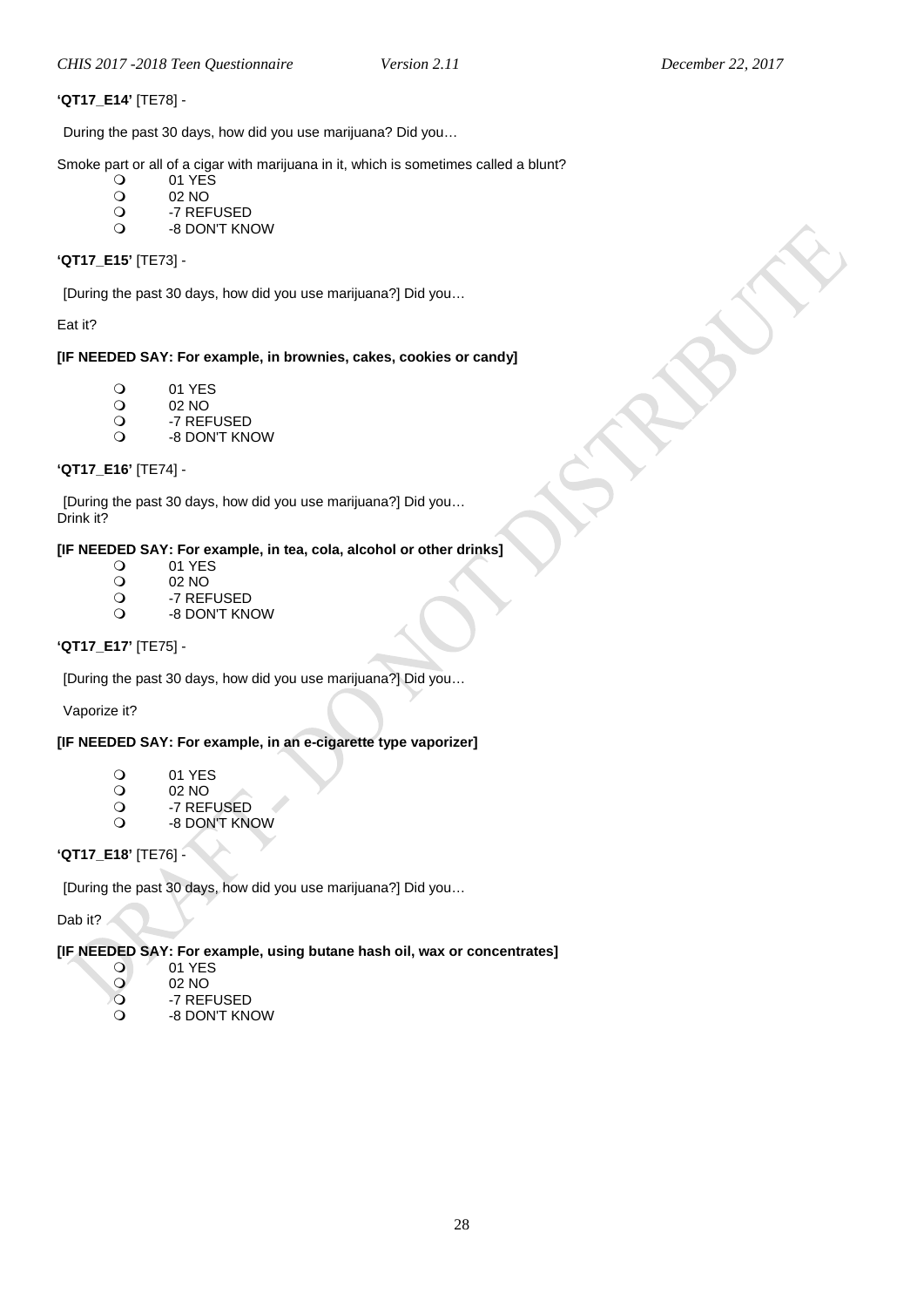[During the past 30 days, how did you use marijuana?] Did you…

Use it some other way?

- 01 YES ( SPECIFY\_\_\_\_\_\_\_)
- $\bigcirc$  02 NO
- -7 REFUSED
- -8 DON'T KNOW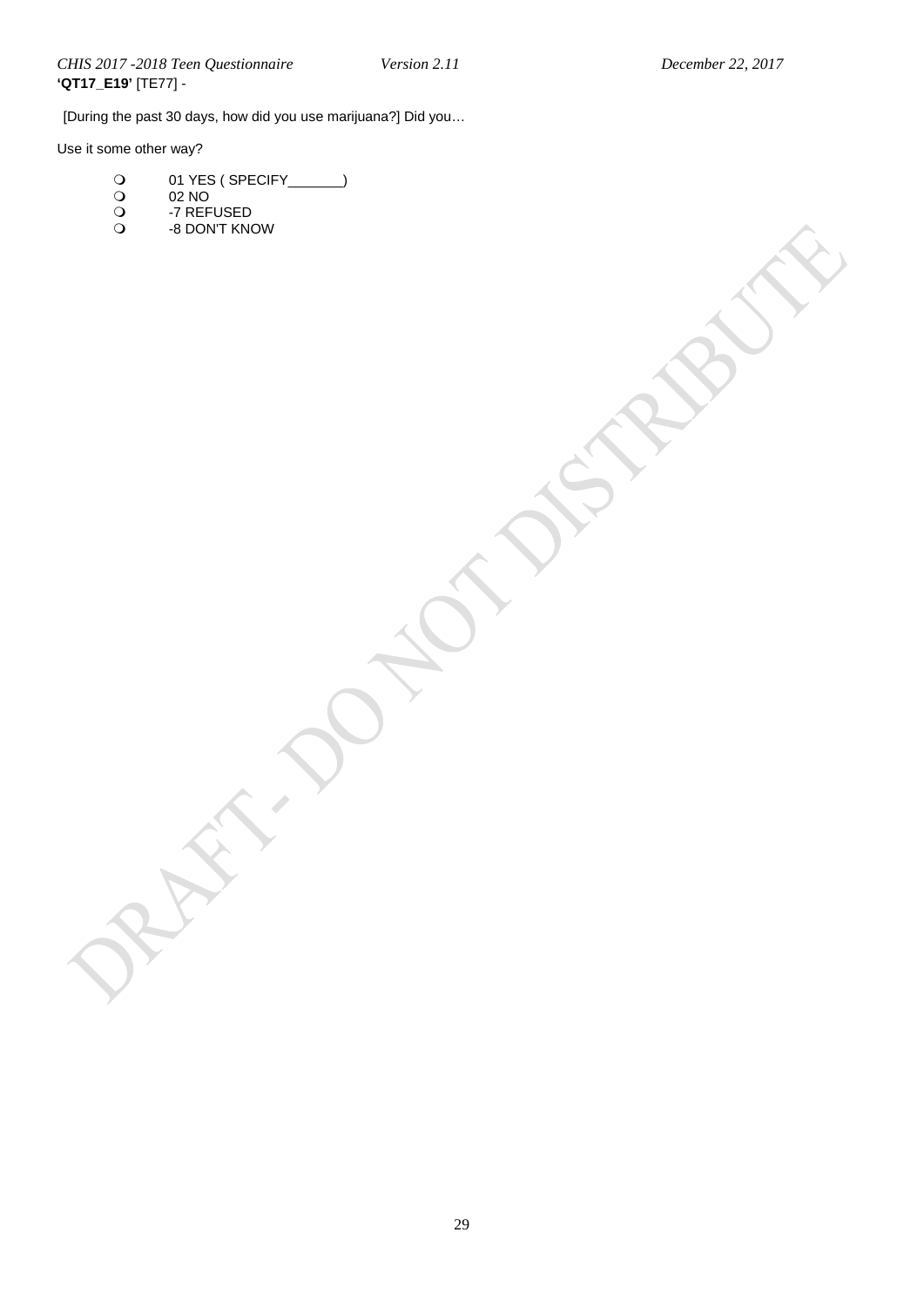# SECTION F – MENTAL HEALTH

### <span id="page-29-0"></span>**'QT15\_F1'** [TG11] -

The next questions are about how you have been feeling during the past 30 days.

About how often during the past 30 days did you feel nervous—Would you say all of the time, most of the time, some of the time, a little of the time, or none of the time?

- O 01 ALL<br>O 02 MO
- O 02 MOST<br>O 03 SOME
- O 03 SOME<br>O 04 A LITT
- O 04 A LITTLE<br>O 05 NONE
- O 05 NONE<br>O -7 REFUS
- O -7 REFUSED<br>O -8 DON'T KN -8 DON'T KNOW

#### **'QT15\_F2'** [TG12] -

During the past 30 days, about how often did you feel hopeless—all of the time, most of the time, some of the time, a little of the time, or none of the time?<br> $Q = 01$  ALL

- O 01 ALL<br>O 02 MOS
- O 02 MOST<br>O 03 SOME
- O 03 SOME<br>O 04 A LITT
- O

04 A LITTLE<br>
O

05 NONE
- 05 NONE
- O -7 REFUSED -8 DON'T KNOW

#### **'QT15\_F3'** [TG13] -

During the past 30 days, about how often did you feel restless or fidgety?

#### **[IF NEEDED, SAY: "All of the time, most of the time, some of the time, a little of the time, or none of the time?"]**

- O 01 ALL<br>O 02 MO
- O 02 MOST<br>O 03 SOME
- O 03 SOME<br>O 04 A LITT
- O

04 A LITTLE
O

05 NONE
- 05 NONE
- O -7 REFUSED -8 DON'T KNOW

**'QT15\_F4'** [TG14] -

How often did you feel so depressed that nothing could cheer you up?

**[IF NEEDED, SAY: "All of the time, most of the time, some of the time, a little of the time, or none of the time?"]**

| $\Omega$ | 01 ALL    |
|----------|-----------|
| $\Omega$ | 02 MOST   |
|          | 0.0000000 |

- $\begin{array}{cc}\n\bullet & 03 & \text{SOME} \\
\bullet & 04 & \text{ALITT}\n\end{array}$
- O 04 A LITTLE<br>O 05 NONE
- O 05 NONE<br>O -7 REFUS
- O -7 REFUSED<br>O -8 DON'T KN
- -8 DON'T KNOW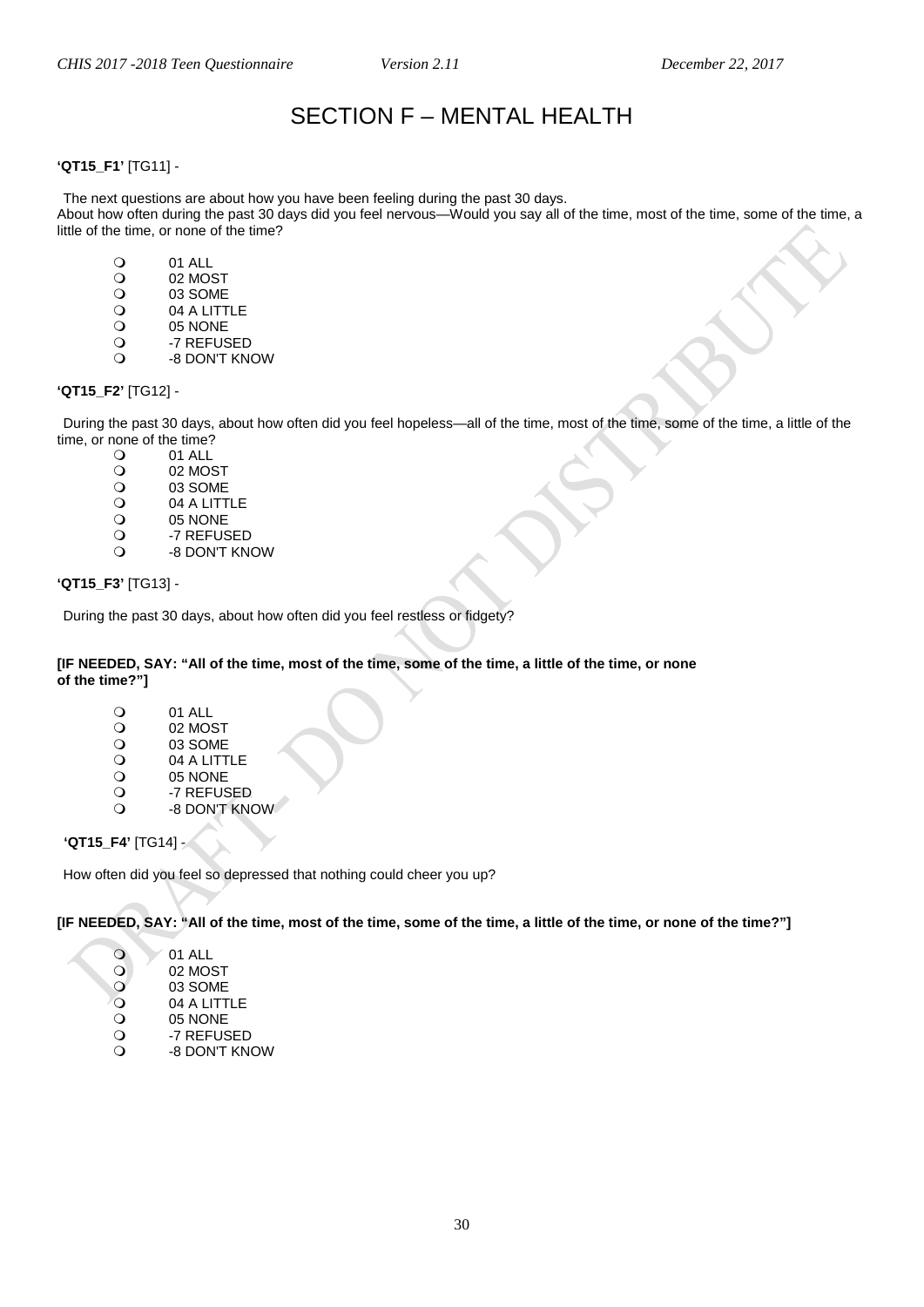During the past 30 days, about how often did you feel that everything was an effort?

**[IF NEEDED, SAY: "All of the time, most of the time, some of the time, a little of the time, or none of the time?"]**

- O 01 ALL<br>O 02 MOS
- O 02 MOST<br>O 03 SOME
- O 03 SOME<br>O 04 A LITT
- O 04 A LITTLE<br>O 05 NONE
- 05 NONE
- O -7 REFUSED<br>O -8 DON'T KN -8 DON'T KNOW

**'QT15\_F6'** [TG16] -

During the past 30 days, about how often did you feel worthless?

#### **[IF NEEDED, SAY: "All of the time, most of the time, some of the time, a little of the time, or none of the time?"]**

- O 01 ALL<br>O 02 MOS
- O 02 MOST<br>O 03 SOME
- O 03 SOME<br>O 04 A LITT
- O 04 A LITTLE<br>O 05 NONE
- 05 NONE
- O -7 REFUSED<br>O -8 DON'T KN -8 DON'T KNOW

# <span id="page-30-0"></span>**'QT17\_F7'** [TF30] -

Was there ever a month in the past 12 months when these feelings occurred more often than they did in the past 30 days?

- 
- 0 01 YES<br>02 NO O 02 NO<br>O -7 REF
- O -7 REFUSED
- -8 DON'T KNOW

**If = 2, -7, -8, goto 'QT15\_F7'**

**'PN\_T31' [PN\_T31] - PROGRAMMING NOTE TF31 : IF TF30 = 1 THEN CONTINUE WITH T31 ; ELSE SKIP TO TI11** 

#### **'QT17\_F8'** [TF31] -

The next questions are about the one month in the past 12 months when you were at your worst emotionally.

During that same month, how often did you feel nervous- all of the time, most, some, a little, or none of the time?

- 0 01 ALL O 02 MOST O 03 SOME<br>O 04 A LITT O 04 A LITTLE<br>O 05 NONE
- O 05 NONE
- O -7 REFUSED -8 DON'T KNOW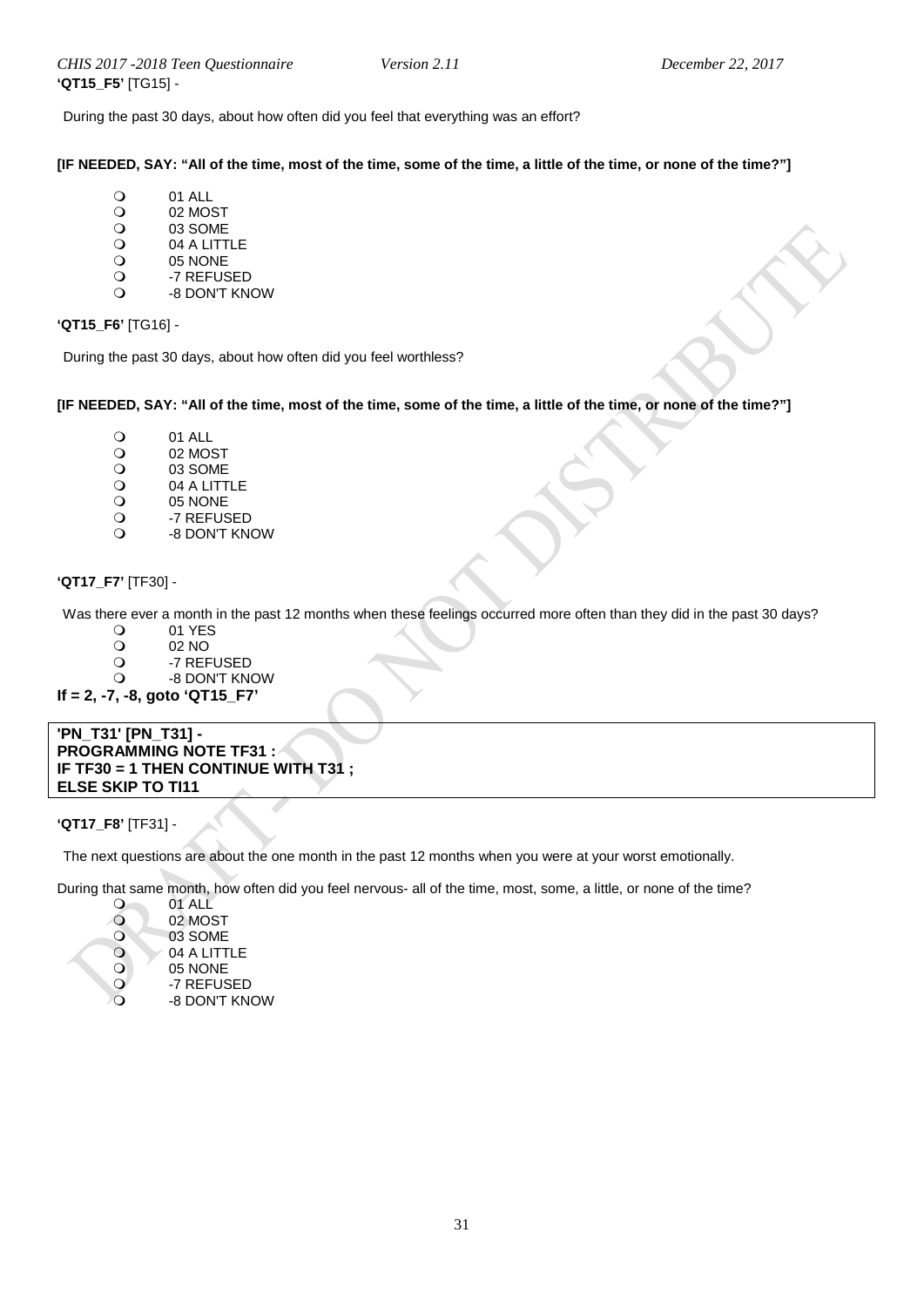During that same month, how often did you feel hopeless- all of the time, most, some, a little, or none of the time?<br>  $\bigcirc$  01 ALL

- O 01 ALL<br>O 02 MOS
- O 02 MOST<br>O 03 SOME
- O 03 SOME<br>O 04 A LITT
- O 04 A LITTLE<br>O 05 NONE
- 05 NONE
- O -7 REFUSED<br>O -8 DON'T KN
- -8 DON'T KNOW

#### **'QT17\_F10'** [TF33] -

How often did you feel restless or fidgety?

**[IF NEEDED, SAY: "All of the time, most of the time, some of the time, little of the time, or none of the time?"]**

- O 01 ALL<br>O 02 MOS
- O 02 MOST<br>O 03 SOME
- O 03 SOME<br>O 04 A LITT
- O 04 A LITTLE<br>O 05 NONE
- 05 NONE
- O -7 REFUSED<br>O -8 DON'T KN -8 DON'T KNOW

# **'QT17\_F11'** [TF34] -

How often did you feel so depressed that nothing could cheer you up?

#### **[IF NEEDED, SAY: "All of the time, most of the time, some of the time, a little of the time, or none of the time?"]**

- O 01 ALL<br>O 02 MO:
- O 02 MOST<br>O 03 SOME
- O 03 SOME<br>O 04 A LITT
- O 04 A LITTLE<br>O 05 NONE
- O 05 NONE<br>O -7 REFUS
- O -7 REFUSED<br>O -8 DON'T KN -8 DON'T KNOW

#### **'QT17\_F12'** [TF35] -

How often did you feel that everything was an effort? **[IF NEEDED, SAY: "All of the time, most of the time, some of the time, a little of the time, or none of the time?"]**

- O 01 ALL<br>O 02 MOS
- O 02 MOST<br>O 03 SOME
- O 03 SOME<br>O 04 A LITT
- O 04 A LITTLE<br>O 05 NONE
- O 05 NONE<br>O -7 REFUS
- O -7 REFUSED -8 DON'T KNOW

#### **'QT17\_F13'** [TF36] -

How often did you feel worthless?

**[IF NEEDED, SAY: "All of the time, most of the time, some of the time, a little of the time, or none of the time?"]**

- O 01 ALL<br>O 02 MOS
- O 02 MOST<br>O 03 SOME
- O 03 SOME<br>O 04 A LITT
- O 04 A LITTLE<br>O 05 NONE
- 05 NONE
- O -7 REFUSED<br>O -8 DON'T KN -8 DON'T KNOW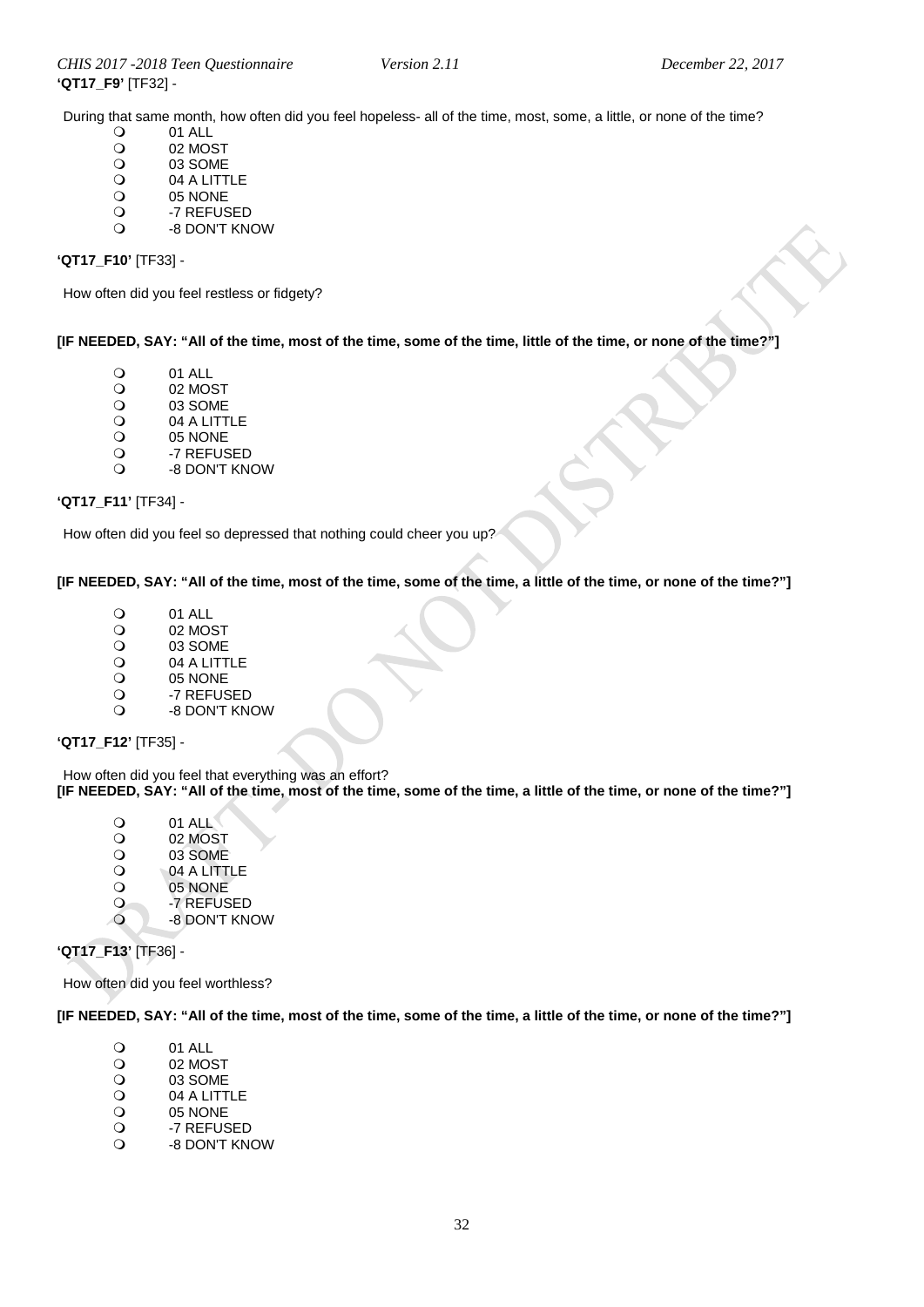#### **'QT15\_F7'** [TI11] -

In the past 12 months did you think you needed help for emotional or mental health problems, such as feeling sad, anxious, or nervous?<br>O

- O 01 YES<br>O 02 NO
- O 02 NO<br>O -7 REF
- O -7 REFUSED<br>O -8 DON'T KN
- -8 DON'T KNOW

**'QT15\_F8'** [TF11] -

In the past 12 months, have you received any psychological or emotional counseling?<br>  $Q$  01 YES

- O 01 YES<br>O 02 NO
	-
- 02 NO<br>
0 -7 REF O -7 REFUSED<br>O -8 DON'T KN
- -8 DON'T KNOW

#### **'PN\_QT15\_F9' [PN\_TI13] - PROGRAMMING NOTE TI13 : IF TE22 = 1 (MORE THAN SIP OF ALCOHOL) OR TE69 =1 (EVER USED MARIJUANA) CONTINUE WITH TI13 ; ELSE GO TO TE32**

# **'QT15\_F9'** [TI13] -

In the past 12 months, did you receive any professional help for your use of alcohol or drugs?<br>
O 01 YES

- 
- 0 01 YES<br>02 NO
- O 02 NO<br>O -7 REF O -7 REFUSED<br>O -8 DON'T KN
- -8 DON'T KNOW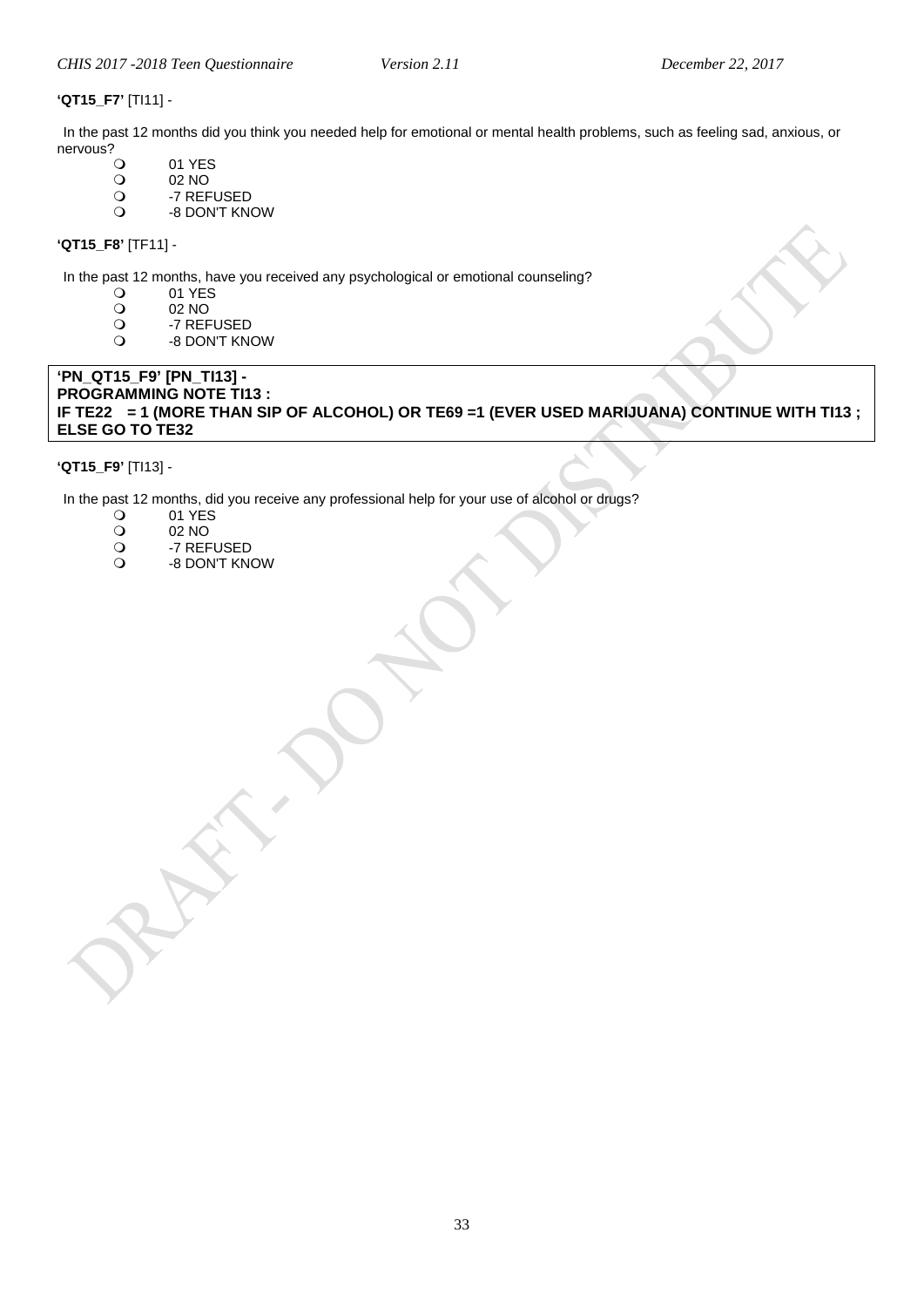# SECTION G – SEXUAL BEHAVIORS

#### <span id="page-33-0"></span>**'PN\_QT15\_G1' [PN\_TE32] - PROGRAMMING NOTE TE32 : IF SC23XXX =2 , GO TO TF1 ; ELSE CONTINUE WITH TE32**

#### **'QT15\_G1'** [TE32] -

The next section is about sexual behavior. The information will be kept private and you can refuse to answer.

Have you ever had sexual intercourse?

[IF NEEDED, SAY: "By sexual intercourse, we mean sex with a penis in a vagina or an anus or rectum."]

- 0 01 YES<br>02 NO
- O 02 NO<br>O -7 REF
- O -7 REFUSED<br>O -8 DON'T KN
- -8 DON'T KNOW

**'PN\_QT17\_G2'** [PN\_TG17] - **PROGRAMMING NOTE TG17: IF SC23XXX =2 GO TO TF1 , IF AGE < 15 YEARS GO TO TF1; ELSE IF MALE THEN GO TO TG21; ELSE CONTINUE WITH TG17**

#### **'QT17\_G2'** [TG17] -

Which of the following statements best describes your pregnancy plans? Would you say…

- O 01 You do not plan to get pregnant within the next 12 months,<br>
O 02 You are not sexually active
- O 02 You are not sexually active<br>O 03 You are planning to get pre
- O 03 You are planning to get pregnant within the next 12 months, or<br>
O 04 You are currently pregnant?
- O 04 You are currently pregnant?<br>
O -7 REFUSED
- O -7 REFUSED<br>O -8 DON'T KN
- -8 DON'T KNOW

#### **'PN\_QT17\_G3'** [PN\_TG18] - **PROGRAMMING NOTE TG18: IF TE32 = 2 (NOT SEXUALLY ACTIVE) or TG17=2,4, THEN GO TO TG21; ELSE CONTINUE WITH TG18**

#### **'QT17\_G3'** [TG18] -

Are you or your male sex partner currently using a birth control method to prevent pregnancy?

- 01 YES
- 02 NO<br>
02 NO
	- 03 NO MALE SEXUAL PARTNER
- O -7 REFUSED
- -8 DON'T KNOW

**If = 2, 3, -7, -8, goto 'QT17\_G6'**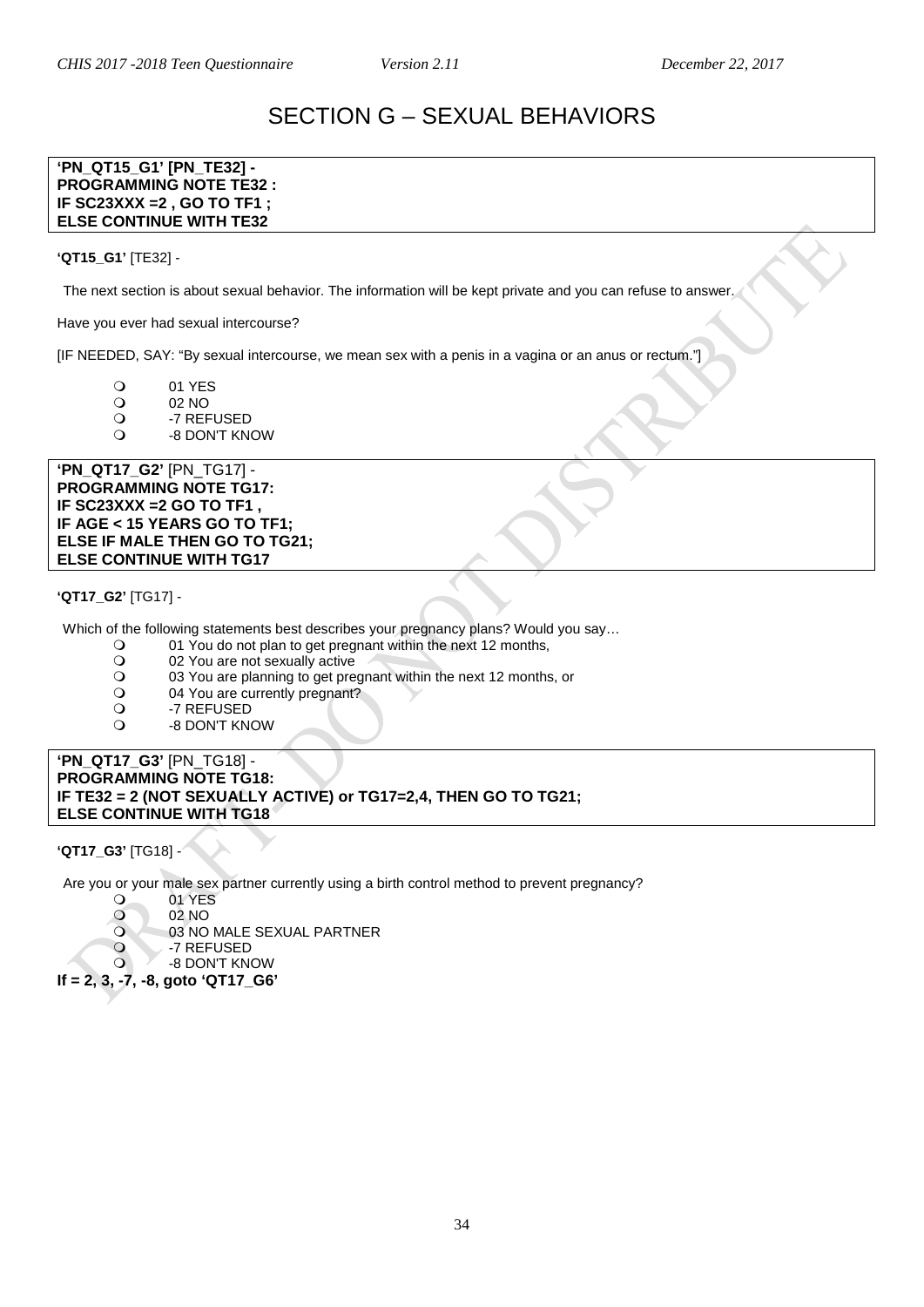#### **'QT17\_G4'** [TG19] -

Which birth control method or methods are you using?

#### **[CODE ALL THAT APPLY] [PROBE: "Any others?"]**

- O 03 IUD (MIRENA, PARAGARD)<br>O 04 IMPLANT (IMPLANON, NEX
- O 04 IMPLANT (IMPLANON, NEXPLANON)<br>O 05 BIRTH CONTROL PILLS
- O
05 BIRTH CONTROL PILLS<br>O
06 OTHER HORMONAL ME
- 06 OTHER HORMONAL METHODS (INJECTION/DEPO-PROVERA, PATCH,VAGINAL RING/NUVA RING)<br>O 07 CONDOMS (MALE)
- O 07 CONDOMS (MALE)<br>O 91 OTHER (SPECIFY:
- O 91 OTHER (SPECIFY:<br>O -7 REFUSED
- O -7 REFUSED<br>O -8 DON'T KN -8 DON'T KNOW

# **If = 3, 4, 5, 6, 7, 91, -7, -8, goto 'QT17\_G6'**

# **'QT17\_G5'** [TG20] -

What is the MAIN reason you are NOT currently using birth control?

- O 01 TRYING TO GET PREGNANT/WANT A BABY<br>O 02 HAVEN'T FOUND A METHOD I LIKE
- O 02 HAVEN'T FOUND A METHOD I LIKE<br>O 03 COST
- 
- O 03 COST<br>O 04 HAVE O 04 HAVEN'T HAD TIME TO GO IN FOR BIRTH CONTROL<br>O 05 NO TRANSPORTATION
- O 05 NO TRANSPORTATION<br>O 06 DON'T KNOW WHERE
- O 06 DON'T KNOW WHERE TO GET IT<br>O 07 DON'T BELIEVE IN BIRTH CONTR
- 07 DON'T BELIEVE IN BIRTH CONTROL
- O 08 WORRIED ABOUT SIDE EFFECTS AND/OR HEALTH RISKS<br>O 09 PARTNER WON'T LET ME
- O 09 PARTNER WON'T LET ME<br>O 91 OTHER (SPECIFY:
- O 91 OTHER (SPECIFY:<br>O -7 REFUSED
- -7 REFUSED
- -8 DON'T KNOW

#### **'PN\_QT17\_G6'** [PN\_TG21] - **PROGRAMMING NOTE TG21: IF 15≤ AGE ≤ 17, THEN CONTINUE WITH TG21; ELSE SKIP TO SECTION H;**

# **'QT17\_G6'** [TG21] -

During the past 12 months, did you receive counseling or information about male or female birth control from a doctor or medical provider?

- O 01 YES<br>O 02 NO
- O 02 NO<br>O -7 REF
- O -7 REFUSED<br>O -8 DON'T KN -8 DON'T KNOW

#### **'PN\_QT17\_G7'** [PN\_TG22] - **PROGRAMMING NOTE TG22: IF MALE AND 15 ≤ AGE ≤ 17 AND TE32 = 1 (SEXUALLY ACTIVE) THEN CONTINUE WITH TG22; ELSE SKIP TO NEXT SECTION**

# **'QT17\_G7'** [TG22] -

Are you or your female sex partner currently using a birth control method to prevent pregnancy?

- O 01 YES<br>O 02 NO
- O 02 NO<br>O 03 NO
- O 03 NO FEMALE SEXUAL PARTNER<br>O -7 REFUSED
- O -7 REFUSED<br>O -8 DON'T KN
- -8 DON'T KNOW

**If = 2, goto 'QT17\_G9' If = 3, -7, -8, goto SECTION H**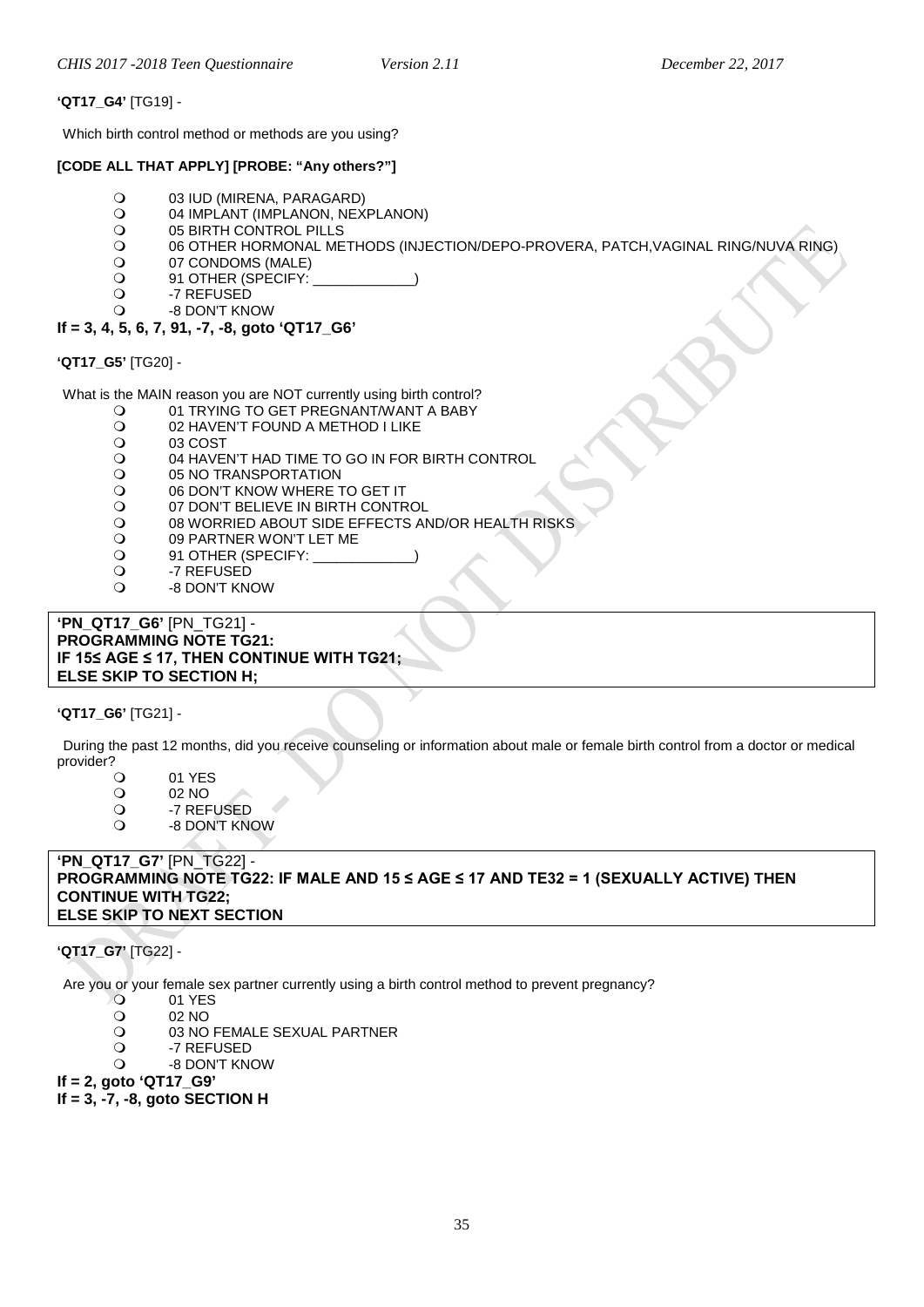Which birth control method or methods are you using?**[CODE ALL THAT APPLY] [PROBE: "Any others?"]**<br>
O 03 IUD (MIRENA, PARAGARD)

- O 03 IUD (MIRENA, PARAGARD)<br>O 04 IMPLANT (IMPLANON. NEX
- O 04 IMPLANT (IMPLANON, NEXPLANON)<br>O 05 BIRTH CONTROL PILLS
- O 05 BIRTH CONTROL PILLS<br>O 06 OTHER HORMONAL ME
- O 06 OTHER HORMONAL METHODS (INJECTION/DEPO-PROVERA, PATCH, VAGINAL RING/NUVA RING)<br>O 07 CONDOMS (MALE)
- O 07 CONDOMS (MALE)<br>
O 91 OTHER (SPECIFY:
- O 91 OTHER (SPECIFY: \_<br>O -7 REFUSED
- O -7 REFUSED<br>O -8 DON'T KNO
- -8 DON'T KNOW

#### **If = 3, 4, 5, 6, 7, 91, -7, -8, goto SECTION H**

**'QT17\_G9'** [TG24] -

What is the MAIN reason you are NOT currently using birth control?<br>O 01 TRYING TO GET PREGNANT/WANT A BABY

- O 01 TRYING TO GET PREGNANT/WANT A BABY<br>O 02 HAVEN'T FOUND A METHOD I LIKE
- O 02 HAVEN'T FOUND A METHOD I LIKE<br>O 03 COST
- O 03 COST<br>O 04 HAVE
- O 04 HAVEN'T HAD TIME TO GO IN FOR BIRTH CONTROL<br>O 05 NO TRANSPORTATION
- O 05 NO TRANSPORTATION<br>O 06 DON'T KNOW WHERE 1
- O 06 DON'T KNOW WHERE TO GET IT
- O 07 DON'T BELIEVE IN BIRTH CONTROL<br>O 08 WORRIED ABOUT SIDE EFFECTS AN
- O 08 WORRIED ABOUT SIDE EFFECTS AND/OR HEALTH RISKS<br>O 09 PARTNER WON'T LET ME
- O 09 PARTNER WON'T LET ME<br>O 91 OTHER (SPECIFY:
- Q 91 OTHER (SPECIFY: \_<br>Q -7 REFUSED
- O -7 REFUSED
- -8 DON'T KNOW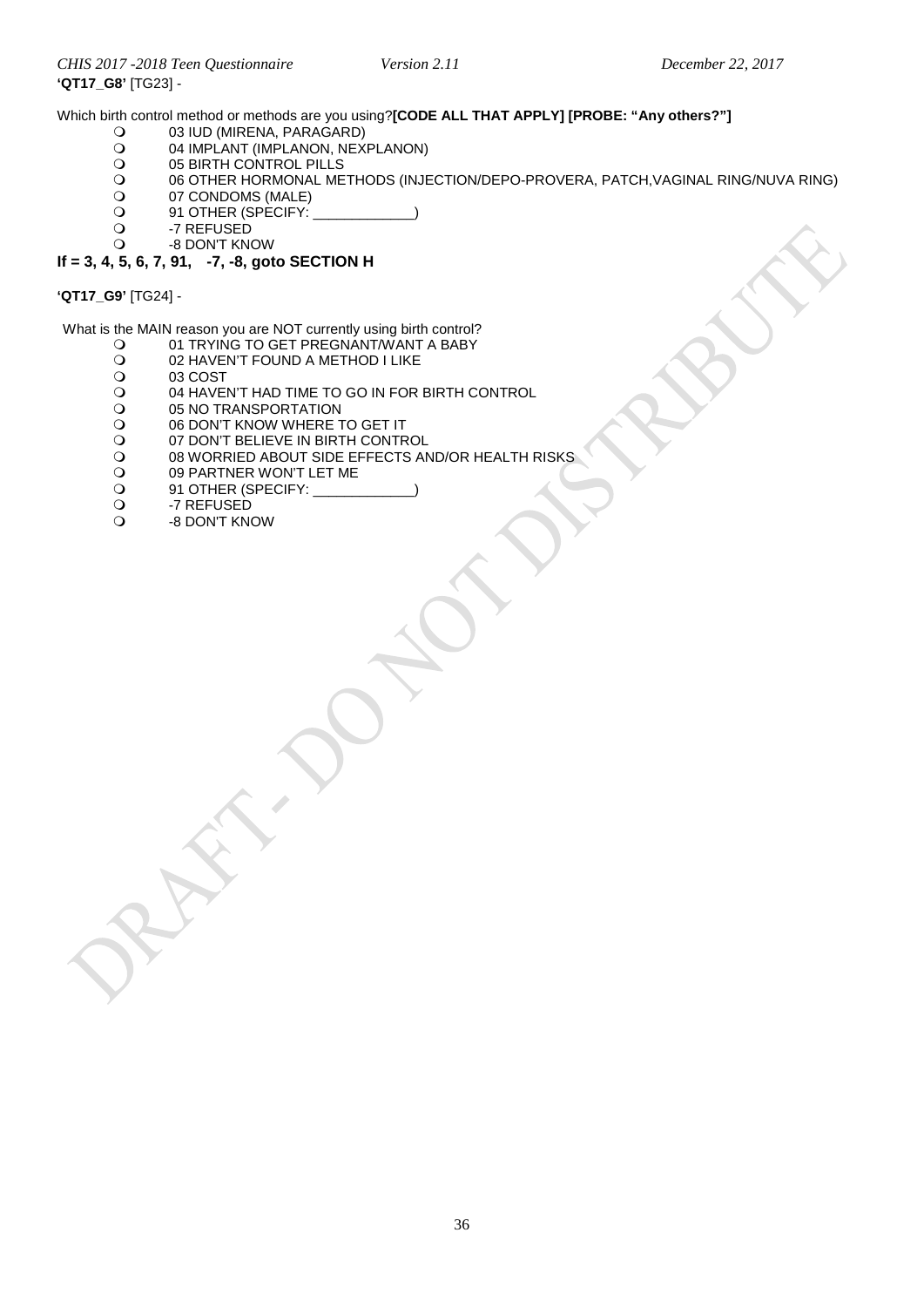# SECTION H – HEALTH CARE UTILIZATION AND ACCESS

#### <span id="page-36-1"></span><span id="page-36-0"></span>**'QT15\_H1'** [TF1] -

Now I'm going to ask about health care visits.

Is there a place that you usually go to when you are sick or need advice about your health?

#### **[IF R VOLUNTEERS MORE THAN ONE PLACE, ENTER 5.]**

- O 01 YES<br>O 02 NO
- $\begin{array}{ccc} \bigcirc & 02 \text{ NO} \\ \bigcirc & 03 \text{ DO} \end{array}$
- O 03 DOCTOR/MY DOCTOR<br>O 04 KAISER
- O 04 KAISER<br>O 05 MORE T
- O 05 MORE THAN ONE PLACE<br>O 3 -7 REFUSED
- O -7 REFUSED<br>O -8 DON'T KN -8 DON'T KNOW
- **If = 2, -7, -8, goto 'PN\_QT15\_H3'**

**'PN\_QT15\_H2'** [PN\_TF2] - **PROGRAMMING NOTE TF2 : IF TF1 = 4 (KAISER), FILL IN TF2 = 1 AND GO TO TF3 ; ELSE IF TF1 = 3 (DOCTOR/MY DOCTOR), DISPLAY "Is your doctor in a private"; ELSE DISPLAY "What kind of place do you go to most often—a medical…".**

#### **'QT15\_H2'** [TF2] -

{What kind of place do you go to most often -- a medical…/Is your doctor in a private…} doctor's office, a clinic or hospital clinic, an emergency room, or some other place?<br>01 DOCTOR'S OFFICE

- 01 DOCTOR'S OFFICE/KAISER/OTHER HMO
- O 02 CLINIC/HEALTH CENTER/HOSPITAL CLINIC<br>O 03 EMERGENCY ROOM
- O 03 EMERGENCY ROOM<br>
O 91 SOME OTHER PLACE
- 91 SOME OTHER PLACE (SPECIFY:<br>O 94 NO ONE PLACE
- O 94 NO ONE PLACE<br>O -7 REFUSED
- O -7 REFUSED<br>O -8 DON'T KN
- -8 DON'T KNOW

**'PN\_QT15\_H3' [PN\_TF3] - PROGRAMMING NOTE TF3 : IF TB19=1 OR TB28=1 (ER VISIT DUE TO ASTHMA-IMPERIAL COUNTY), MARK 'YES=1' ON TF3 AND GO TO TF16 ; ELSE CONTINUE WITH TF3** 

**'QT15\_H3'** [TF3] -

<span id="page-36-2"></span>Emergency Room Visits

During the past 12 months, did you visit a hospital emergency room for your own health?

- 0 01 YES<br>02 NO
- 02 NO<br>
02 NO<br>
-7 REF
- -7 REFUSED -8 DON'T KNOW

<span id="page-36-3"></span> $V$  and to medical doctor $2'$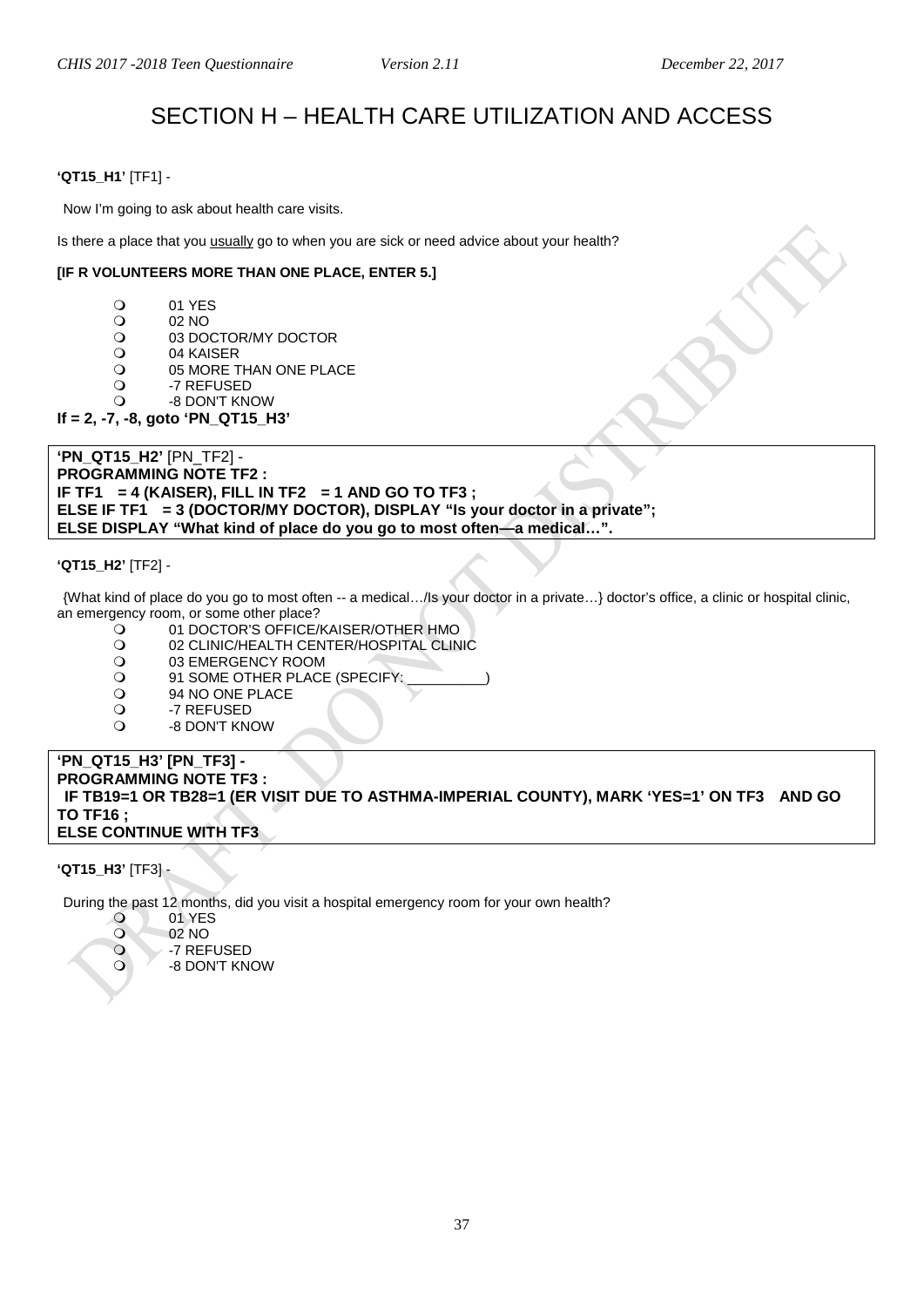During the past 12 months, how many times have you seen a medical doctor?

\_\_\_\_\_ TIMES [HR: 0-365]

O -7 REFUSED<br>Q -8 DON'T KN

-8 DON'T KNOW

#### **'QT15\_H5'** [TF5] -

When was the last time you saw a doctor for a physical exam or check-up?<br>
O 01 3 MONTHS AGO OR LESS

- O 01 3 MONTHS AGO OR LESS<br>O 02 MORE THAN 3 MONTHS U
- O 02 MORE THAN 3 MONTHS UP TO 6 MONTHS AGO<br>O 03 MORE THAN 6 MONTHS UP TO 12 MONTHS AGO
- O 03 MORE THAN 6 MONTHS UP TO 12 MONTHS AGO<br>O 04 MORE THAN 12 MONTHS UP TO 2 YEARS AGO
- O 04 MORE THAN 12 MONTHS UP TO 2 YEARS AGO<br>O 05 MORE THAN 2 YEARS AGO
- O 05 MORE THAN 2 YEARS AGO<br>O 00 HAVE NEVER HAD A PHYSI
- O OO HAVE NEVER HAD A PHYSICAL<br>O 30 -7 REFUSED
- -7 REFUSED
- -8 DON'T KNOW

<span id="page-37-0"></span>**'PN\_QT15\_H8' [PN\_TI14] - PROGRAMMING NOTE TI14 : IF TF1 = 1, 3, 4, OR 5 (YES, DOCTOR, KAISER, OR MORE THAN ONE PLACE FOR USUAL SOURCE OF CARE), CONTINUE WITH TI14 ; ELSE GO TO TH44** 

**'QT15\_H8'** [TI14] -

Do you have a personal doctor or medical provider who is your main provider?

**[IF NEEDED, SAY: "This can be a general doctor, a specialist doctor, a physician assistant, a nurse or other health provider."]**

- O 01 YES<br>O 02 NO
- O 02 NO<br>O -7 REF
- O -7 REFUSED<br>O -8 DON'T KN
- -8 DON'T KNOW

**'PN\_QT15\_H11'** [PN\_TH49] - **PROGRAMMING NOTE TH49: IF TEINSURE = 1 OR TF1 = 1, 3, 4, OR 5 (HAS A USUAL SOURCE OF CARE) THEN CONTINUE WITH TH49; ELSE GO TO PROGRAMMING NOTE TI17; IF TI14 = 1 (HAS A PERSONAL DOCTOR), THEN DISPLAY "your"; ELSE DISPLAY "a"**

# **'QT15\_H11'** [TH49] -

In the past 12 months, did you try to get an appointment to see {your/a} doctor or medical provider within two days because you were sick or injured?

#### **[IF NEEDED, SAY: "Do not include urgent care or emergency care visits. I am only asking about appointments".]**

- O 01 YES
- O 02 NO<br>O -7 REF
	- O -7 REFUSED<br>O -8 DON'T KN
	- -8 DON'T KNOW
- **If = 2, -7, or -8 go to 'PN\_QT17\_H9'**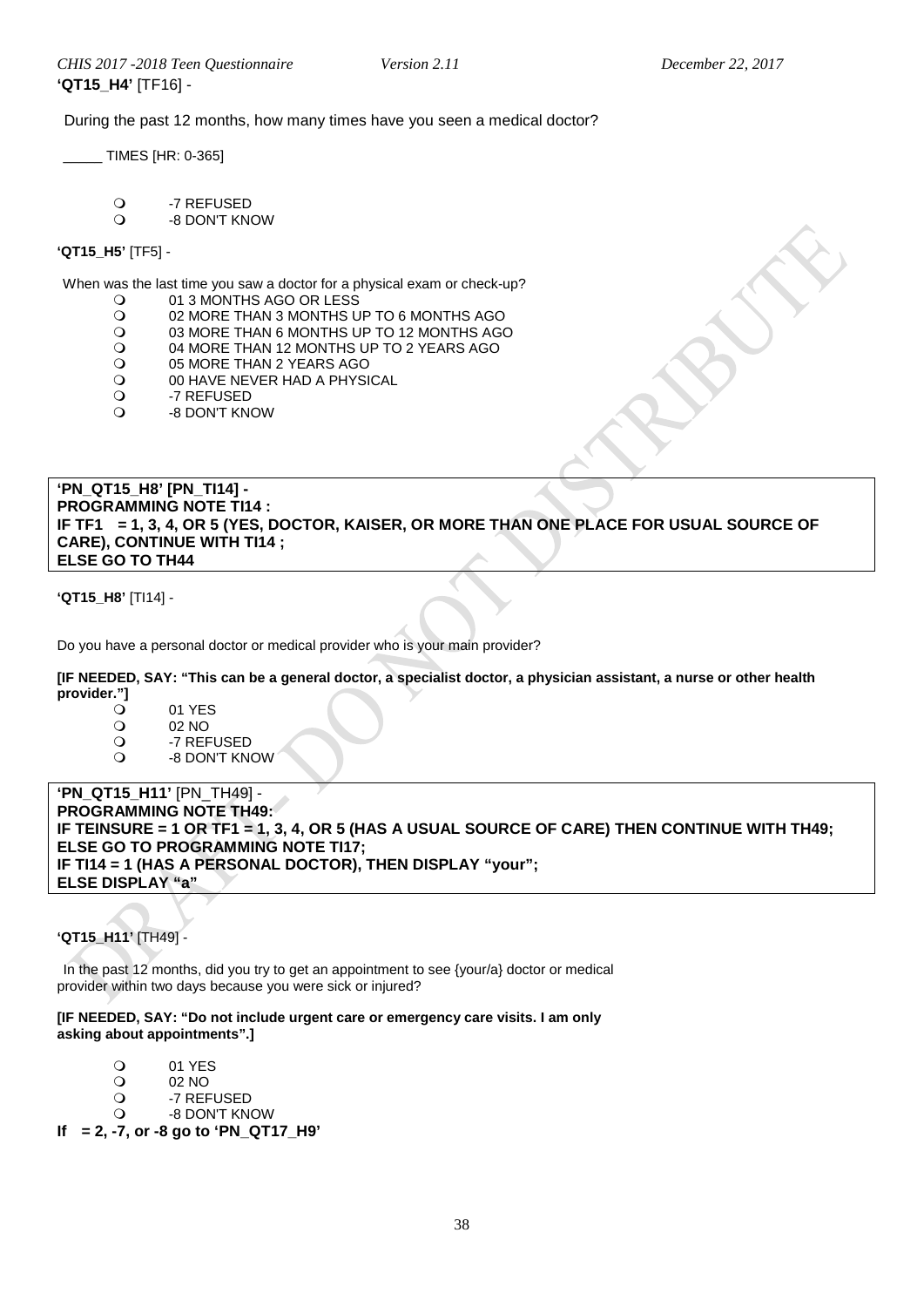#### **'QT15\_H12'** [TH46] -

How often were you able to get an appointment within two days? Would you say...<br>  $Q = 1$  Never

- O 1 Never<br>O 2 Some
- O 2 Sometimes,<br>O 3 Usually, or
- Q 3 Usually, or<br>Q 4 Always?
- O 4 Always?<br>O 5 REFUSE
- O 5 REFUSED<br>O 6 DON'T KN
- 6 DON'T KNOW

<span id="page-38-0"></span>**'PN\_QT17\_H9'** [PN\_TI17] - **PROGRAMMING NOTE TI17: IF TB17 = 1 (YES, STILL HAVE ASTHMA) OR TB18 = 1 (YES, ASTHMA EPISODE IN PAST 12 MONTHS) AND IF TF1 = 1, 3, 4, OR 5 (YES, DOCTOR, KAISER, OR MORE THAN ONE PLACE FOR USUAL SOURCE OF CARE) AND IF TI14 = 1 (YES HAS PERSONAL DOCTOR), CONTINUE WITH TI17; ELSE GO TO TI18**

#### **'QT17\_H9'** [TI17] -

Is there anyone at your doctor's office or clinic who helps coordinate your care with other doctors or services, such as tests or treatments?

- O 01 YES<br>O 02 NO
- O 02 NO<br>O -7 REF
- O -7 REFUSED<br>O -8 DON'T KN
- -8 DON'T KNOW

# <span id="page-38-1"></span>**Delays in Care**

#### **'QT15\_H13'** [TI18] -

During the past 12 months, did you delay or not get a medicine that a doctor prescribed for you?<br>  $Q = 01$  YFS

- O 01 YES<br>O 02 NO
- O 02 NO<br>O -7 REF
- O -7 REFUSED<br>O -8 DON'T KN
- -8 DON'T KNOW
- **If = 2, -7, -8, goto 'QT15\_H15'**

# **'QT15\_H14'** [TI21] -

Was cost or lack of insurance a reason why you delayed or did not get the prescription?

- 01 YES<br>02 NO
	- 02 NO
- O -7 REFUSED
	- -8 DON'T KNOW

# **'QT15\_H15'** [TF9] -

During the past 12 months, did you delay or not get any other medical care you felt you needed—such as seeing a doctor, a specialist, or other health professional?

- 0 01 YES
- 02 NO<br>02 NO<br>22 REF
- O -7 REFUSED<br>O -8 DON'T KN
- -8 DON'T KNOW **If = 2, -7, -8, goto 'QT17\_H17'**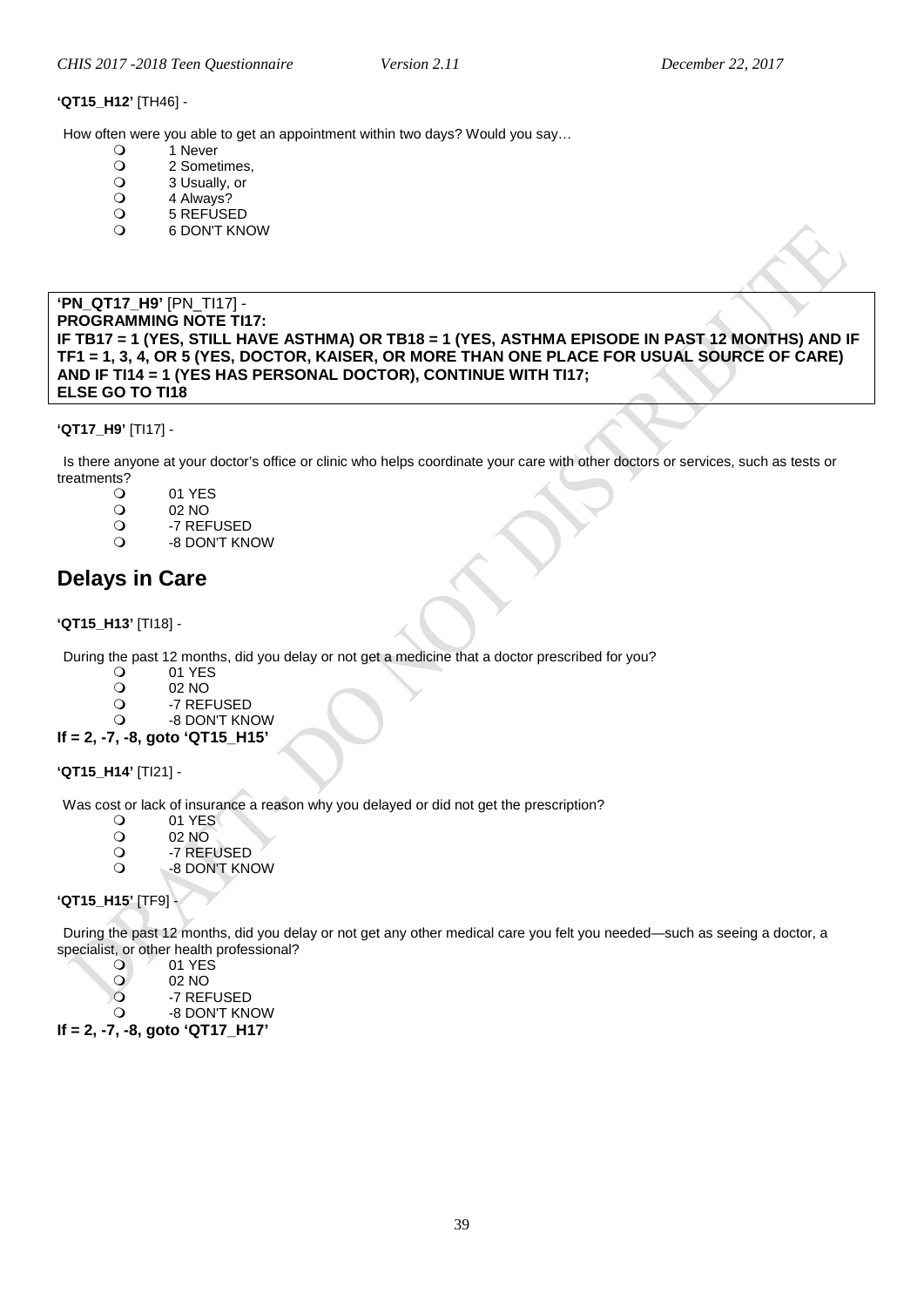Did you get the care eventually?<br> $Q = 01$  YES

- O 01 YES<br>O 02 NO
- O 02 NO<br>O -7 REF
- O -7 REFUSED<br>O -8 DON'T KN
- -8 DON'T KNOW

#### **'QT15\_H17'** [TF22] -

Was cost or lack of insurance a reason why you delayed or did not get the care you felt you needed?<br>  $Q = 01$  YFS

- O 01 YES<br>O 02 NO
- O 02 NO<br>O -7 REF
- O -7 REFUSED<br>O -8 DON'T KNO
- -8 DON'T KNOW
- **If = 2, -7, -8, goto 'QT15\_H19'**

#### **'QT15\_H18'** [TH58] -

Was that the main reason?

- 
- 01 YES<br>02 NO
- O 02 NO<br>O -7 REF O -7 REFUSED
- -8 DON'T KNOW
- **If = 1, -7, -8, goto 'QT17\_H17'**

#### **'QT15\_H19'** [TH59] -

What was the one main reason why you delayed getting the care you felt you needed?

- O 01 COULDN'T GÉT APPOINTMENT<br>O 02 MY INSURANCE NOT ACCEPTE
- O 02 MY INSURANCE NOT ACCEPTED<br>O 03 INSURANCE DID NOT COVER
- O 03 INSURANCE DID NOT COVER<br>O 04 LANGUAGE PROBLEMS
- O 04 LANGUAGE PROBLEMS<br>O 05 TRANSPORTATION PRO
- O 05 TRANSPORTATION PROBLEMS<br>O 06 HOURS NOT CONVENIENT
- O 06 HOURS NOT CONVENIENT<br>O 07 NO CHILD CARE FOR CHIL
- O 07 NO CHILD CARE FOR CHILDREN AT HOME<br>O 08 FORGOT OR LOST REFERRAL
- O 08 FORGOT OR LOST REFERRAL<br>O 09 I DIDN'T HAVE TIME
- O 09 I DIDN'T HAVE TIME<br>O 10 COULDN'T AFFORD/
- 0 10 COULDN'T AFFORD/COST TOO MUCH
- O 11 NO INSURANCE<br>
O 91 OTHER (SPECIF
- O 91 OTHER (SPECIFY<br>O -7 REFUSED
- O -7 REFUSED<br>O -8 DON'T KN
- -8 DON'T KNOW

# **'QT17\_H17'** [TF14] -

<span id="page-39-0"></span>Dental Health

This next question is about dental health.

About how long has it been since you visited a dentist or dental clinic? Include hygienists and all types of dental specialists.<br>
O 00 HAVE NEVER VISIT

- O 00 HAVE NEVER VISIT<br>O 01 6 MONTHS AGO OR
- O 01 6 MONTHS AGO OR LESS<br>O 02 MORE THAN 6 MONTHS U
- O 02 MORE THAN 6 MONTHS UP TO 1 YEAR AGO<br>O 03 MORE THAN 1 YEAR UP TO 2 YEARS AGO
- O 03 MORE THAN 1 YEAR UP TO 2 YEARS AGO<br>O 04 MORE THAN 2 YEARS UP TO 5 YEARS AGO
- O 04 MORE THAN 2 YEARS UP TO 5 YEARS AGO<br>O 05 MORE THAN 5 YEARS AGO
- O 05 MORE THAN 5 YEARS AGO<br>O -7 REDUSED
- O -7 REDUSED<br>O -8 DON'T KNO -8 DON'T KNOW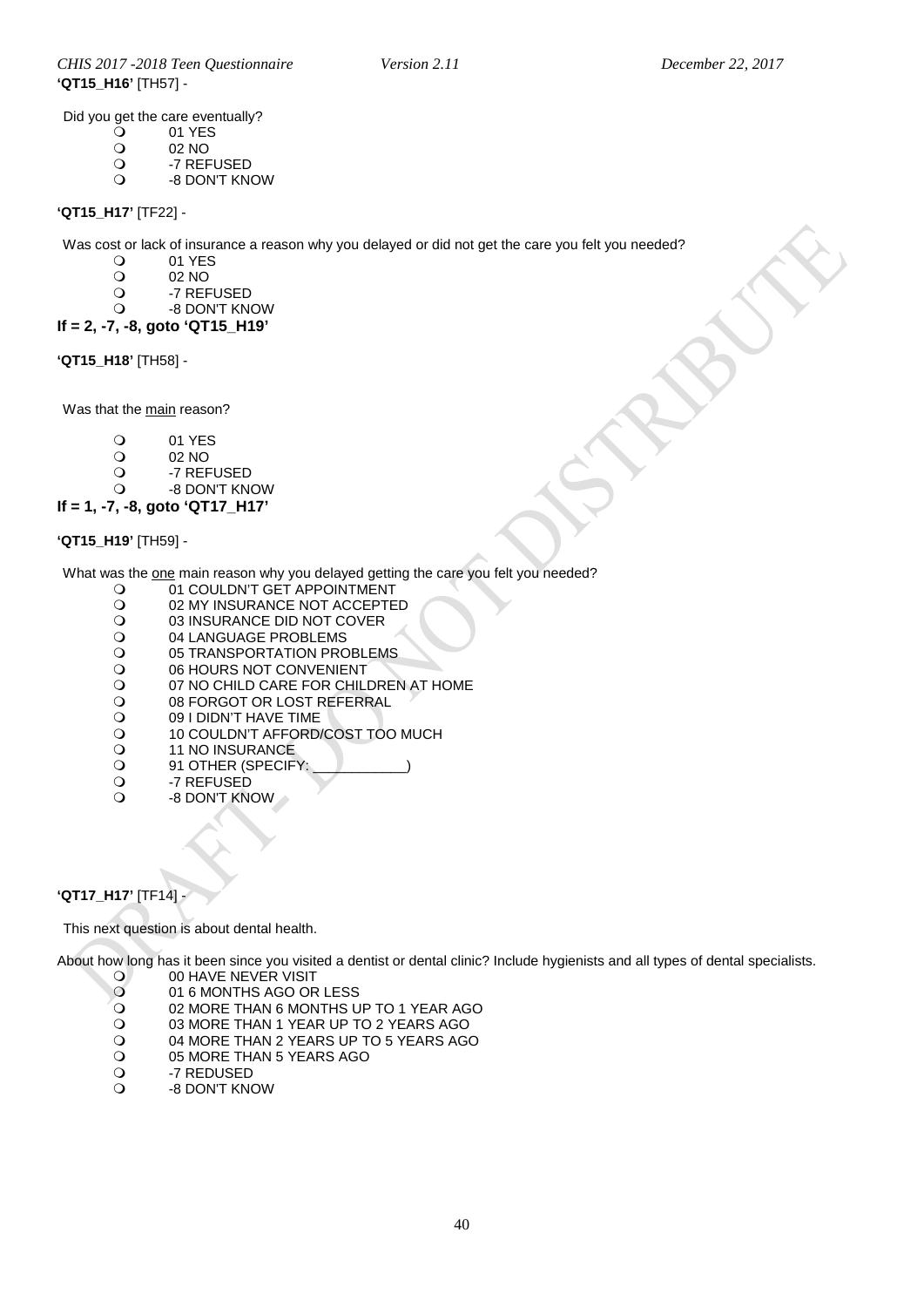# SECTION J - DEMOGRAPHIC INFORMATION PART II

# <span id="page-40-1"></span><span id="page-40-0"></span>**'QT15\_J1'** [TI1] -

So we can be sure we have included all races and ethnic groups in California, I need to ask a few questions about your background. Are you Latino or Hispanic?

**[IF NEEDED, SAY: "Such as Mexican, Central or South American?"]**

- 
- O 01 YES<br>O 02 NO
- O 02 NO<br>O -7 REF
- O -7 REFUSED<br>O -8 DON'T KN -8 DON'T KNOW
- **If = 2, -7, -8, goto 'PN\_QT15\_J3'**

#### **'QT15\_J2'** [TI1A] -

And what is your Latino or Hispanic ancestry or origin? Such as Mexican, Salvadoran, Cuban, Honduran-- and if you have more than one, tell me all of them.

#### [IF NECESSARY, GIVE MORE EXAMPLES]

[CODE ALL THAT APPLY]

- 01 MEXICAN/MEXICAN AMERICAN/CHICANO<br>04 SALVADORAN
- □ 04 SALVADORAN<br>□ 05 GUATEMALAN
- □ 05 GUATEMALAN<br>□ 06 COSTA RICAN
- □ 06 COSTA RICAN<br>□ 07 HONDURAN
- □ 07 HONDURAN<br>□ 08 NICARAGUA
- □ 08 NICARAGUAN<br>□ 09 PANAMANIAN
- □ 09 PANAMANIAN<br>□ 10 PUERTO RICA □ 10 PUERTO RICAN<br>□ 11 CUBAN
- 
- □ 11 CUBAN\_<br>□ 12 SPANISH 12 SPANISH-AMERICAN (FROM SPAIN)<br>12 91 OTHER LATINO (SPECIFY:
- □ 91 OTHER LATINO (SPECIFY: \_<br>□ 27 REFUSED
- □ -7 REFUSED<br>□ -8 DON'T KNO
- -8 DON'T KNOW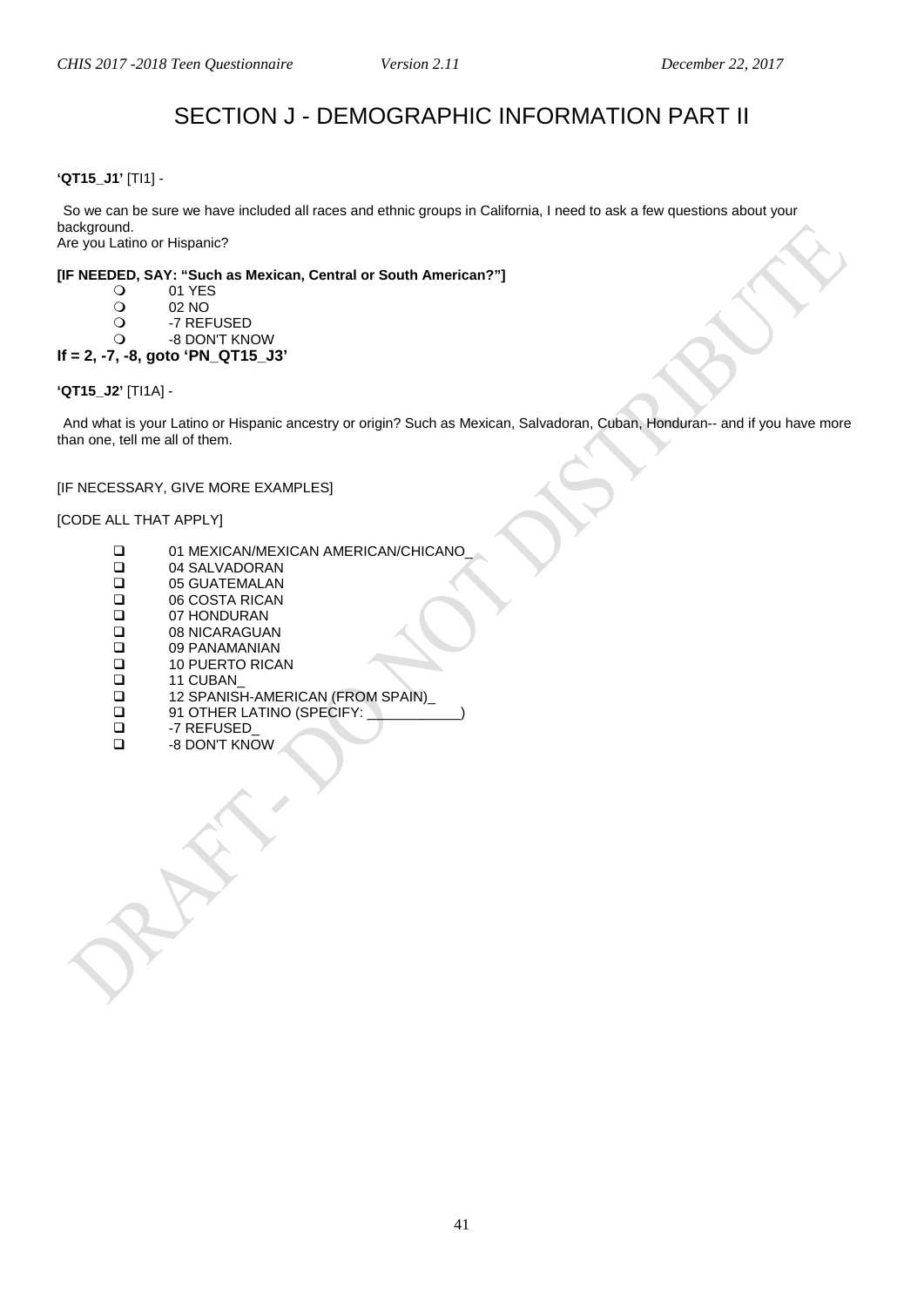#### **'PN\_QT15\_J3' [PN\_TI2] - PROGRAMMING NOTE TI2 : IF TI1 = 1 (YES), DISPLAY "You said you are Latino or Hispanic. Also,"; IF MORE THANONE RACE GIVEN, AFTER ENTERING RESPONSES FOR TI2 , CONTINUE WITH PROGRAMMING NOTE TI2A ; ELSE GO TO SKIPS AS INDICATED FOR SINGLE RESPONSES**

**'QT15\_J3'** [TI2] -

{You said you are Latino or Hispanic. Also,} Please tell me which one or more of the following you would use to describe yourself: Would you describe yourself as Native Hawaiian, Other Pacific Islander, American Indian, Alaska Native, Asian, Black, African American, or White?

[IF R SAYS "NATIVE AMERICAN" CODE AS "4"]

[IF R GIVES ANOTHER RESPONSE YOU MUST SPECIFY WHAT IT IS]

[CODE ALL THAT APPLY]

- $\Box$  01 WHITE
- □ 02 BLACK OR AFRICAN AMERICAN<br>□ 03 ASIAN
- $\Box$  03 ASIAN<br> $\Box$  04 AMERI
- 04 AMERICAN INDIAN OR ALASKA NATIVE
- □ 05 OTHER PACIFIC ISLANDER<br>□ 06 NATIVE HAWAIIAN
- □ 06 NATIVE HAWAIIAN<br>□ 91 OTHER (SPECIFY:
- □ 91 OTHER (SPECIFY:<br>□ -7 REFUSED
- ם -7 REFUSED<br>D -8 DON'T KN
	- -8 DON'T KNOW

**If = 1;2;6;91;-7;-8, And Only One Race, goto 'QT15\_J11'**

- **If = 3, And Only One Race, goto 'PN\_QT15\_J7'**
- **If = 4, And Only One Race, goto 'PN\_QT15\_J4'**
- **If = 5, And Only One Race, goto 'PN\_QT15\_J8'**

#### **'PN\_QT15\_J4' [PN\_TI2A] - PROGRAMMING NOTE TI2A : IF TI2 = 4 (AMERICAN INDIAN, ALASKA NATIVE) CONTINUE WITH TI2A ; ELSE GO TO PROGRAMMING NOTE TI2D**

**'QT15\_J4'** [TI2A] -

You said, American Indian or Alaska Native, and what is your tribal heritage? If you have more than one tribe, tell me all of them. **[CODE ALL THAT APPLY]**

| ◻ | 01 APACHE<br>02 BLACKFOOT/BLACKFEET         |
|---|---------------------------------------------|
| □ | 03 CHEROKEE                                 |
| □ | 04 CHOCTAW                                  |
|   | 05 MEXICAN AMERICAN INDIAN                  |
| ◪ | 06 NAVAJO                                   |
| ⊡ | 07 POMO                                     |
| ⊡ | 08 PUEBLO                                   |
| □ | 09 SIOUX                                    |
| □ | 10 YAQUI                                    |
| ⊡ | 91 OTHER TRIBE [Ask for spelling] (SPECIFY: |
|   | -7 REFUSED                                  |
|   | -8 DON'T KNOW                               |

**'QT15\_J5'** [TI2B] -

Are you an enrolled member in a federally or state recognized tribe?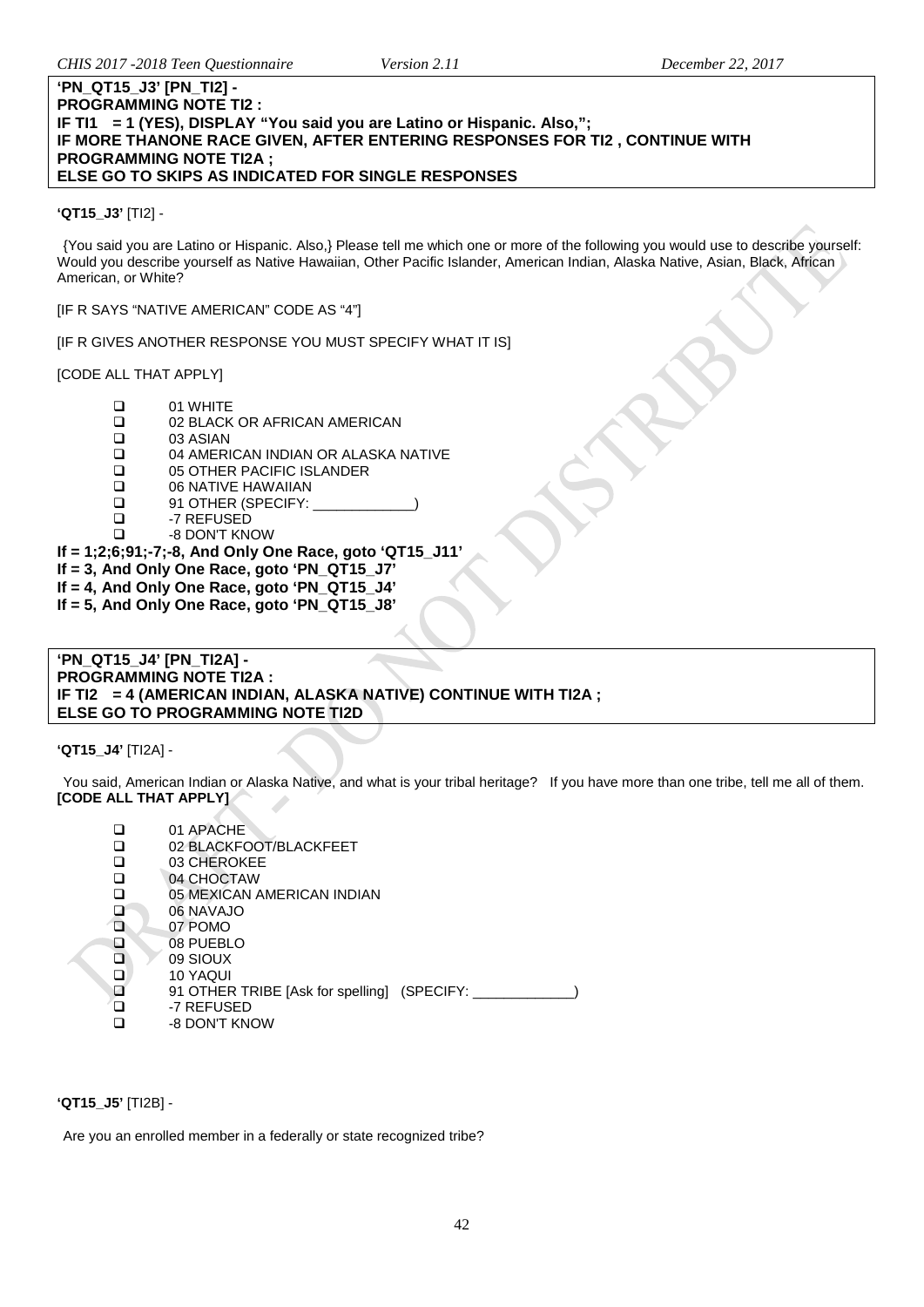- O 01 YES<br>O 02 NO
- O 02 NO<br>O -7 REF
	- O -7 REFUSED<br>O -8 DON'T KN -8 DON'T KNOW

# **If = 2, -7, -8, goto 'PN\_QT15\_J7'**

**'QT15\_J6'** [TI2C] -

Which tribe are you enrolled in?

- O 01 APACHE<br>O 02 BLACKFI
- O 02 BLACKFEET<br>O 03 CHEROKEE
- O 03 CHEROKEE<br>O 04 CHOCTAW
- O 04 CHOCTAW<br>O 05 NAVAJO
- O 05 NAVAJO<br>O 06 POMO
- O
06 POMO
0
7
PUEBL
- O 07 PUEBLO<br>O 08 SIOUX
- O 08 SIOUX<br>O 09 YAQUI O 09 YAQUI<br>O 10 OTHER
- 10 OTHER

'APACHE\_T' [APACHE\_T] -

# APACHE\_T

- O
1 MESCALERO APACHE, NM
O
2
APACHE (NOT SPECIFIED
- Q 2 \_APACHE (NOT SPECIFIED)<br>Q 3 OTHER APACHE IAsk for sp
	- 3 \_OTHER APACHE [Ask for spelling] (SPECIFY: )

'BLACKFEET\_T' [BLACKFEET\_T] -

- BLACKFEET\_T
	- 4 BLACKFOOT/BLACKFEET\_

'CHEROKEE\_T' [CHEROKEE\_T] -

# CHEROKEE\_T

- O 5 WESTERN CHEROKEE<br>O 6 CHEROKEE (NOT SPE
- O 6 \_CHEROKEE (NOT SPECIFIED)<br>O 7 OTHER CHEROKEE IAsk for spe
- 7 \_OTHER CHEROKEE [Ask for spelling] (SPECIFY: \_\_\_\_\_\_\_\_\_\_)\_

OTHER\_CHEROKEE\_T

# CHOCTAW\_T

- O 08 CHOCTAW OKLAHOMA<br>O 09 CHOCTAW (NOT SPEC
- O 09 CHOCTAW (NOT SPECIFIED)<br>O 10 OTHER CHOCTAW IAsk for spe
- 10 OTHER CHOCTAW [Ask for spelling] (SPECIFY:  $\qquad$ )

'NAVAJO\_T' [NAVAJO\_T] -

NAVAJO\_T

11 NAVAJO (NOT SPECIFIED)

'POMO\_T' [POMO\_T] -

POMO\_T

- 0 12 HOPLAND BAND, HOPLAND RANCHERIA\_<br>0 13\_SHERWOOD VALLEY RANCHERIA\_
- 0 13\_SHERWOOD VALLEY RANCHERIA\_<br>Q 14\_POMO (NOT SPECIFIED)
- Q 14 \_POMO (NOT SPECIFIED)\_<br>Q 15 OTHER POMO [Ask for spe
- 15 \_OTHER POMO [Ask for spelling] (SPECIFY: \_\_\_\_\_\_\_\_\_\_)\_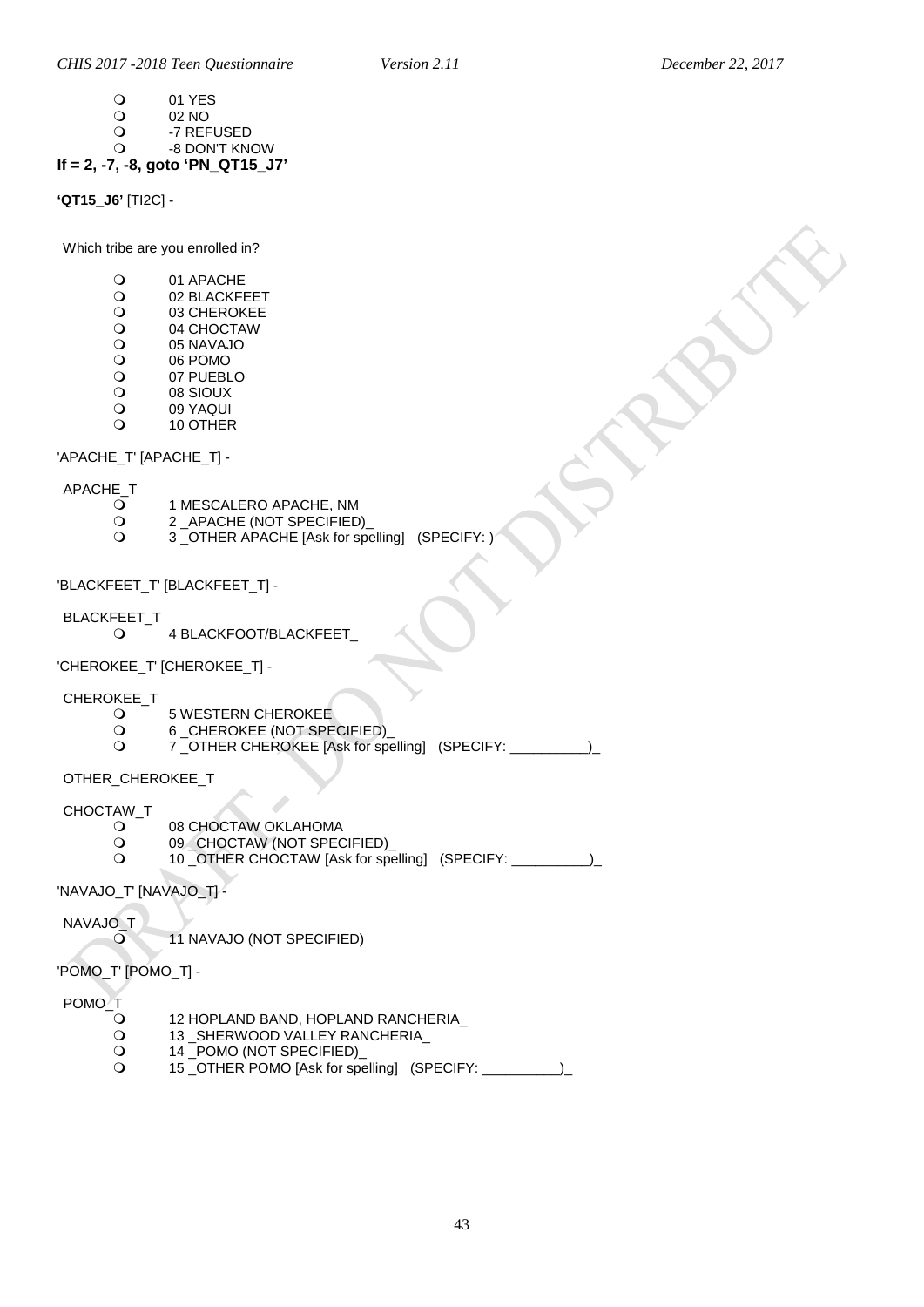*CHIS 2017 -2018 Teen Questionnaire Version 2.11 December 22, 2017* 'PUEBLO\_T' [PUEBLO\_T] -

| PUEBLO |
|--------|
|--------|

- O 16 HOPI\_16<br>O 17 YSLETA
	- 0 17 \_YSLETA DEL SUR PUEBLO OF TEXAS\_17<br>0 18 PUEBLO (NOT SPECIFIED) 18
	- 18 \_PUEBLO (NOT SPECIFIED)\_18<br>○ 19 OTHER PUEBLO [Ask for spellin
		- 19 \_OTHER PUEBLO [Ask for spelling] (SPECIFY: \_\_\_\_\_\_\_\_\_\_)\_

'SIOUX\_T' [SIOUX\_T] -

SIOUX\_T

- O 20 OGLALA/PINE RIDGE SIOUX\_<br>O 21 SIOUX (NOT SPECIFIED)
- Q 21 \_SIOUX (NOT SPECIFIED)<br>Q 22 OTHER SIOUX [Ask for specified]
	- 22 \_OTHER SIOUX [Ask for spelling] (SPECIFY: \_\_\_\_\_\_\_\_\_\_)\_

'YAQUI\_T' [YAQUI\_T] -

YAQUI\_T<br>Q

- O 23 PASCUA YAQUI TRIBE OF ARIZONA\_<br>O 24 YAQUI (NOT SPECIFIED)
- Q 24 \_YAQUI (NOT SPECIFIED)<br>Q 25 OTHER YAQUI IAsk for spe
- 25 \_OTHER YAQUI [Ask for spelling] (SPECIFY: \_\_\_\_\_\_\_\_\_\_)\_

OTHER\_T

- \_\_<br>〇 91 OTHER (SPECIFY: \_\_\_\_\_\_\_\_\_\_\_)\_<br>〇 -7 REFUSED\_
- O -7 REFUSED<br>Q -8 DON'T KN
- -8 DON'T KNOW

**'PN\_QT15\_J7' [PN\_TI2D] - PROGRAMMING NOTE TI2D : IF TI2 = 3 (ASIAN) CONTINUE WITH TI2D ; ELSE GO TO PROGRAMMING NOTE TI2D1** 

#### **'QT15\_J7'** [TI2D] -

You said Asian, and what specific ethnic group are you, such as Chinese, Filipino, Vietnamese? If you are more than one, tell me all of them.

[CODE ALL THAT APPLY]

□ 01 BANGLADESHI<br>□ 02 BURMESE □ 02 BURMESE<br>□ 03 CAMBODI/ □ 03 CAMBODIAN<br>□ 04 CHINESE  $\Box$  04 CHINESE □ 05 FILIPINO<br>□ 06 HMONG □ 06 HMONG<br>□ 07 INDIAN ( □ 07 INDIAN (INDIA)<br>□ 08 INDONESIAN □ 08 INDONESIAN<br>□ 09 JAPANESE **□** 09 JAPANESE<br>□ 10 KOREAN □ 10 KOREAN<br>□ 11 LAOTIAN <sup>11</sup> LAOTIAN<br>12 MALAYSI 12 MALAYSIAN<br>13 PAKISTANI 13 PAKISTANI<br>14 SRI LANKA  $\Box$  14 SRI LANKAN<br> $\Box$  15 TAIWANESE 15 TAIWANESE 16 THAI<br>17 VIET 17 VIETNAMESE ים g1 OTHER ASIAN (SPECIFY: \_\_\_\_\_\_\_\_\_\_\_\_)<br>ים −-7 REFUSED □ -7 REFUSED<br>□ -8 DON'T KN -8 DON'T KNOW

**'PN\_QT15\_J8'** [PN\_TI2D1] -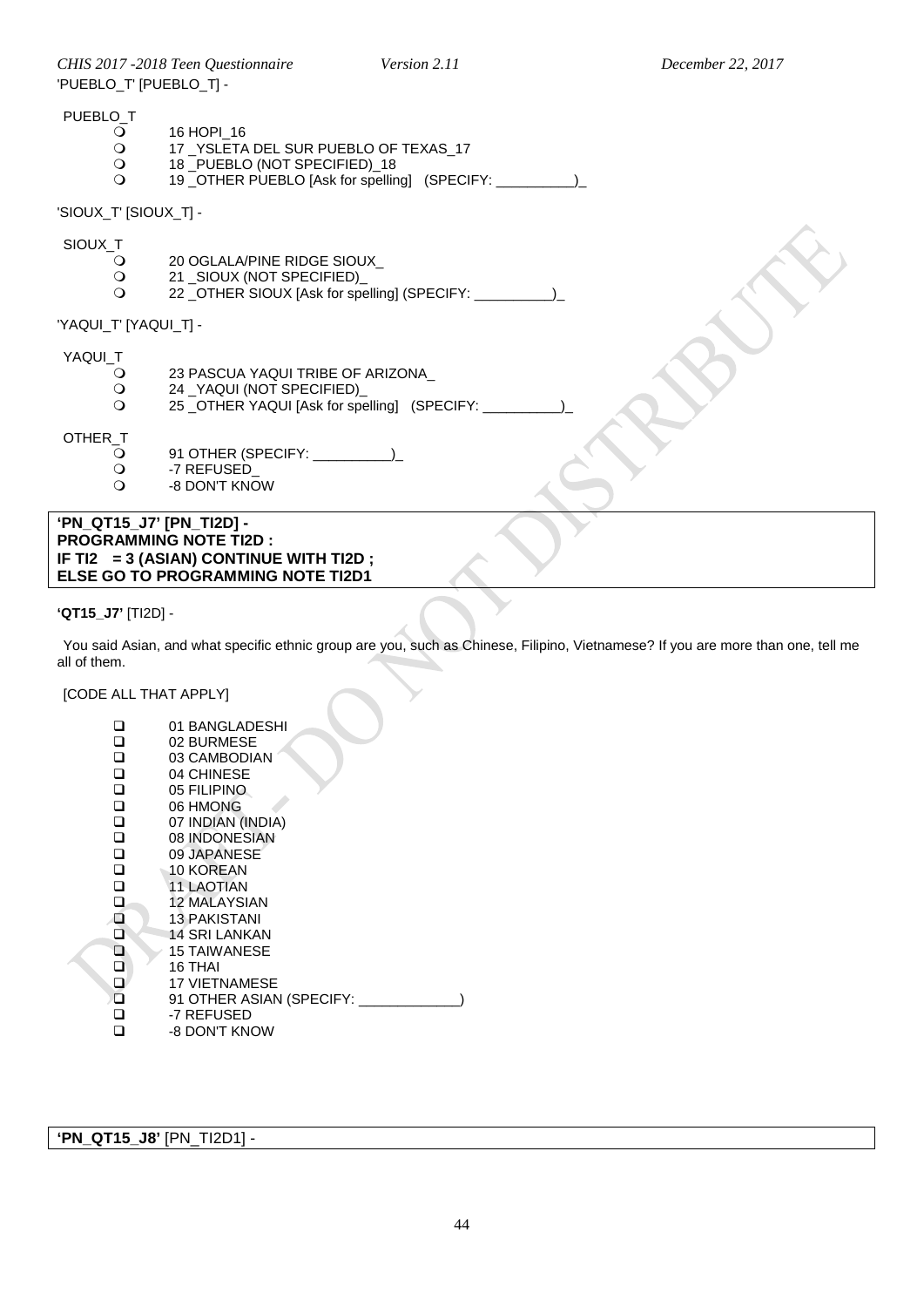#### **PROGRAMMING NOTE TI2D1 : IF TI2 = 5 (PACIFIC ISLANDER) CONTINUE WITH TI2D1 ; ELSE GO TO PROGRAMMING NOTE TI2F**

**'QT15\_J8'** [TI2D1] -

You said you are Pacific Islander. What specific ethnic group are you, such as Samoan, Tongan, or Guamanian? If you are more than one, tell me all of them. **[CODE ALL THAT APPLY]**

# 01 SAMOAN/AMERICAN SAMOAN

- □ 02 GUAMANIAN<br>□ 03 TONGAN
- $\Box$  03 TONGAN<br> $\Box$  04 FIJIAN
- $\Box$  04 FIJIAN<br> $\Box$  91 OTHER
- 91 OTHER PACIFIC ISLANDER (SPECIFY: \_\_\_\_\_\_\_)
- □ -7 REFUSED<br>□ -8 DON'T KN
- -8 DON'T KNOW

#### **'PN\_QT15\_J9' [PN\_TI2F] - PROGRAMMING NOTE TI2F : IF TI1 = 1 (YES, LATINO) AND [TI2 = 6 (NATIVE HAWAIIAN) OR 5 (OTHER PACIFIC ISLANDER) OR 4 (AMERICAN INDIAN OR ALASKA NATIVE) OR 3 (ASIAN) OR 2 (BLACK OR AFRICAN AMERICAN) OR 1 (WHITE) OR 91 (OTHER (Specify))], CONTINUE WITH TI2F ; ELSE IF MULTIPLE RESPONSES TO TI2 OR TI2D OR TI2D1 [NOT COUNTING -7 OR -8 (REF/DK)], CONTINUE WITH TI2F ; ELSE GO TO TI3 ;** FOR TI1A RESPONSES, INCLUDE "Specify" RESPONSE FOR 91 (OTHER LATINO); IF TI1 = -7 (REFUSE), **INSERT "Latino"**

**'QT15\_J9'** [TI2F] -

You said that you are: [RESPONSES FROM TI1A, TI2, TI2D, TI2D1]. Do you identify with any one race in particular?

- 0 01 YES<br>02 NO
- 02 NO
- O -7 REFUSED<br>O -8 DON'T KN
- -8 DON'T KNOW

**IF TI3 = 2,-7,-8 go to TI3**

**'QT15\_J10'** [TI2E] -

Which do you most identify with?

- O 01 MEXICAN/MEXICAN AMERICAN/CHICANO<br>O 04 SALVADORAN
- O 04 SALVADORAN<br>O 05 GUATEMALAN
- O 05 GUATEMALAN<br>O 06 COSTA RICAN
- O 06 COSTA RICAN<br>O 07 HONDURAN
- O 07 HONDURAN<br>O 08 NICARAGUA
- O 08 NICARAGUAN<br>O 09 PANAMANIAN
- 09 PANAMANIAN
- O 10 PUERTO RICAN<br>O 11 CUBAN
- O 11 CUBAN<br>O 12 SPANIS
- O 12 SPANISH-AMERICAN (FROM SPAIN)<br>O 13 LATINO, OTHER SPECIFY
- O 13 LATINO, OTHER SPECIFY<br>O 14 LATINO 14 LATINO
- 16 NATIVE HAWAIIAN
- 
- O 17 OTHER PACIFIC ISLANDER<br>O 18 AMERICAN INDIAN OR ALAS O 18 AMERICAN INDIAN OR ALASKA NATIVE<br>O 19 ASIAN
- 
- O 19 ASIAN<br>O 20 BLACK O 20 BLACK OR AFRICAN AMERICAN<br>O 21 WHITE
- 21 WHITE
- O 22 RACE, OTHER SPECIFY
- 30 BANGLADESHI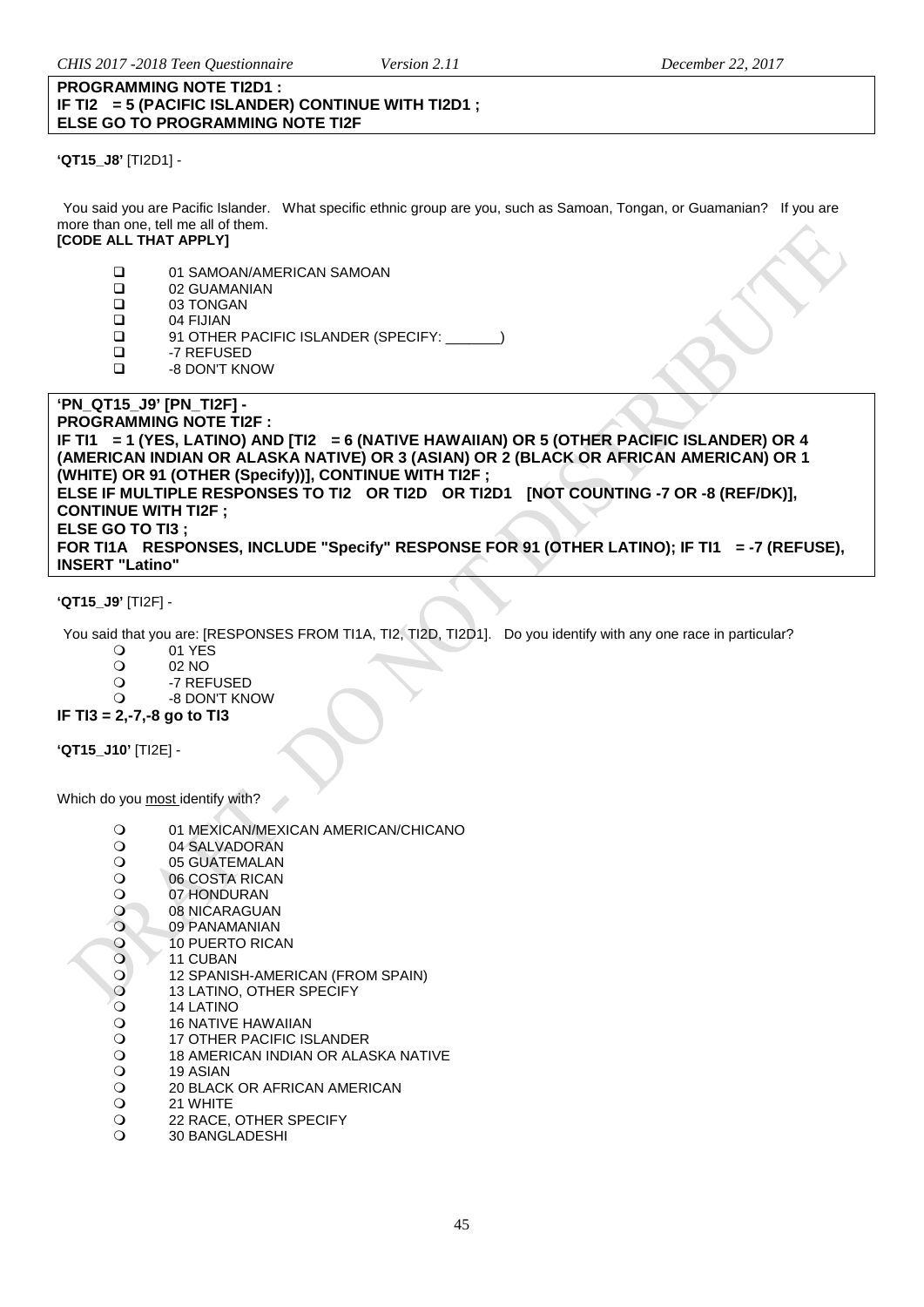| 31 BURMESE                         |
|------------------------------------|
| 32 CAMBODIAN                       |
| 33 CHINESE                         |
| <b>34 FILIPINO</b>                 |
| 35 HMONG                           |
| 36 INDIAN (INDIA)                  |
| <b>37 INDONESIAN</b>               |
| 38 JAPANESE                        |
| <b>39 KOREAN</b>                   |
| <b>40 LAOTIAN</b>                  |
| 41 MALAYSIAN                       |
| <b>42 PAKISTANI</b>                |
| 43 SRI LANKAN                      |
| <b>44 TAIWANESE</b>                |
| 45 THAI                            |
| <b>46 VIETNAMESE</b>               |
| 49 ASIAN, OTHER SPECIFY            |
| 50 SAMOAN/AMERICAN SAMOAN          |
| 51 GUAMANIAN                       |
| 52 TONGAN                          |
| 53 FIJIAN                          |
| 55 PACIFIC ISLANDER, OTHER SPECIFY |
| 90 BOTH/ALL/MULTIRACIAL            |
| 95 NONE OF THESE                   |
|                                    |

- -7 REFUSED
- -8 DON'T KNOW

# <span id="page-45-0"></span>**'QT15\_J11'** [TI3] -

In what country were you born?

<span id="page-45-1"></span>

|                          | <b>COUTTLY WORD YOU DOTTLE</b> |
|--------------------------|--------------------------------|
| $\mathbf O$              | 01 UNITED STATES               |
|                          | 02 AMERICAN SAMOA              |
|                          | 03 CANADA                      |
|                          | 04 CHINA                       |
|                          | 05 EL SALVADOR                 |
|                          | 06 ENGLAND                     |
|                          | 07 FRANCE                      |
|                          | 08 GERMANY                     |
|                          | 09 GUAM                        |
|                          | <b>10 GUATEMALA</b>            |
|                          | <b>11 HUNGARY</b>              |
|                          | 12 INDIA                       |
|                          | 13 IRAN                        |
|                          | 14 IRELAND                     |
|                          | 15 ITALY                       |
|                          | 16 JAPAN                       |
|                          | 17 KOREA                       |
|                          | <b>18 MEXICO</b>               |
|                          | <b>19 PHILIPPINES</b>          |
|                          | 20 POLAND                      |
|                          | 21 PORTUGAL                    |
|                          | <b>22 PUERTO RICO</b>          |
|                          | 23 RUSSIA                      |
|                          | 24 TAIWAN                      |
|                          | <b>25 VIETNAM</b>              |
|                          | <b>26 VIRGIN ISLANDS</b>       |
| 000000000000000000000000 | 91 OTHER (SPECIFY:             |
|                          | -7 REFUSED                     |
|                          | -8 DON'T KNOW                  |
|                          |                                |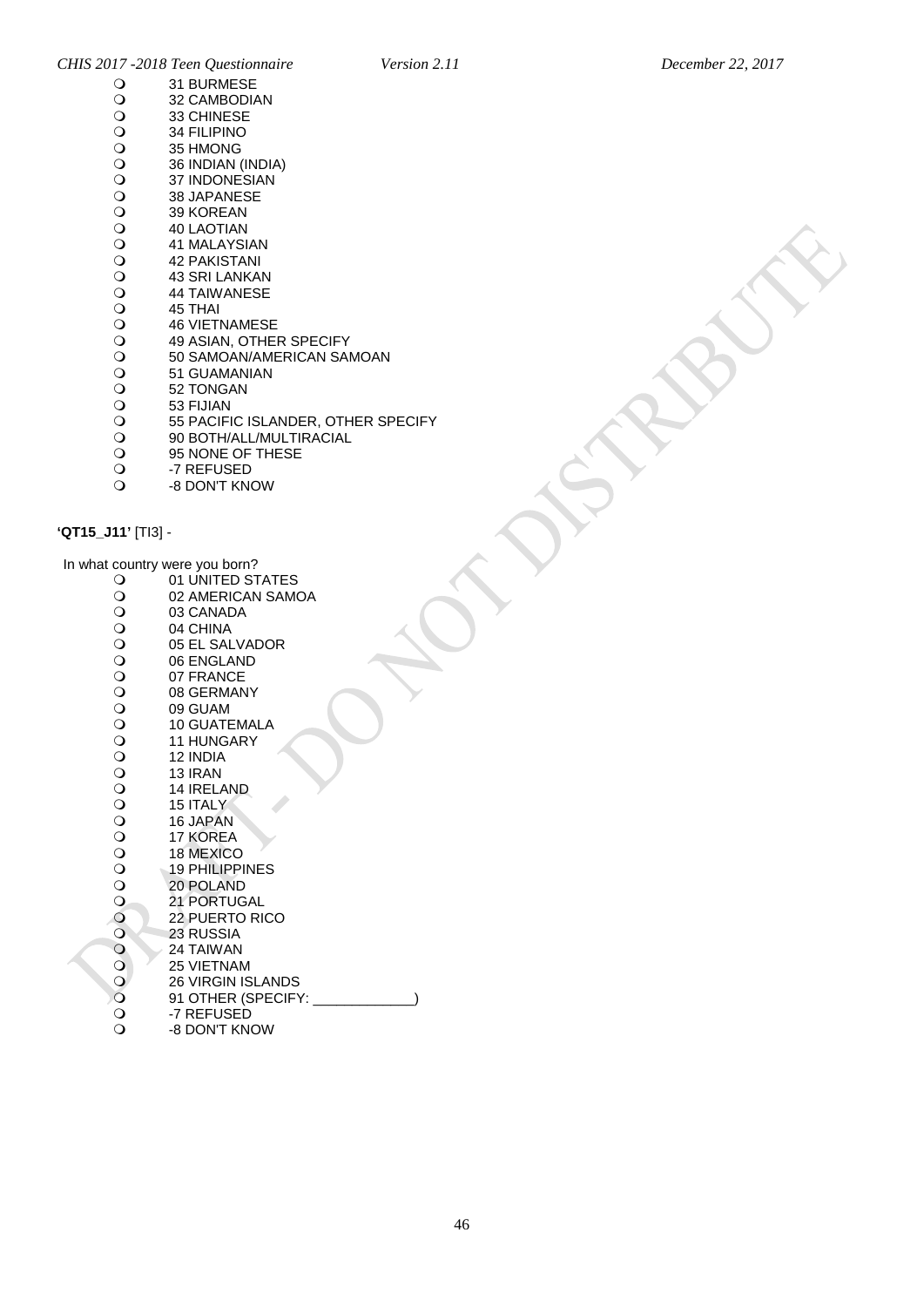### **'PN\_QT15\_J12' [PN\_TI4] - PROGRAMMING NOTE TI4 : IF TI3 = 1, 2, 9, 22, OR 26 (BORN IN USA OR US TERRITORY), GO TO TI7 ; ELSE CONTINUE WITH TI4**

**'QT15\_J12'** [TI4] -

Are you a citizen of the United States?<br> $Q = 01$  YFS

- O 01 YES<br>O 02 NO
- O 02 NO<br>O 03 APP
- O 03 APPLICATION PENDING<br>O -7 REFUSED
- O -7 REFUSED<br>O -8 DON'T KN
- -8 DON'T KNOW **If = 1, goto 'QT15\_J14'**

**'QT15\_J13'** [TI5] -

Are you a permanent resident with a green card?

**[IF NEEDED, SAY: "People usually call this a "Green Card" but the color can also be pink, blue, or white."]**

- O 01 YES<br>O 02 NO
- O 02 NO<br>O 03 APP
- O 03 APPLICATION PENDING<br>O 7 REFUSED
- O -7 REFUSED -8 DON'T KNOW
- 

# **'QT15\_J14'** [TI6] -

About how many years have you lived in the United States?

# [FOR LESS THAN A YEAR, ENTER 1 YEAR]

'TI6YR' [TI6YR] -

\_\_\_\_\_ NUMBER OF YEARS

<span id="page-46-0"></span>Language Spoken at Home

- YEAR (FIRST CAME TO LIVE IN U.S.)
	- O -7 REFUSED<br>O -8 DON'T KN
	- -8 DON'T KNOW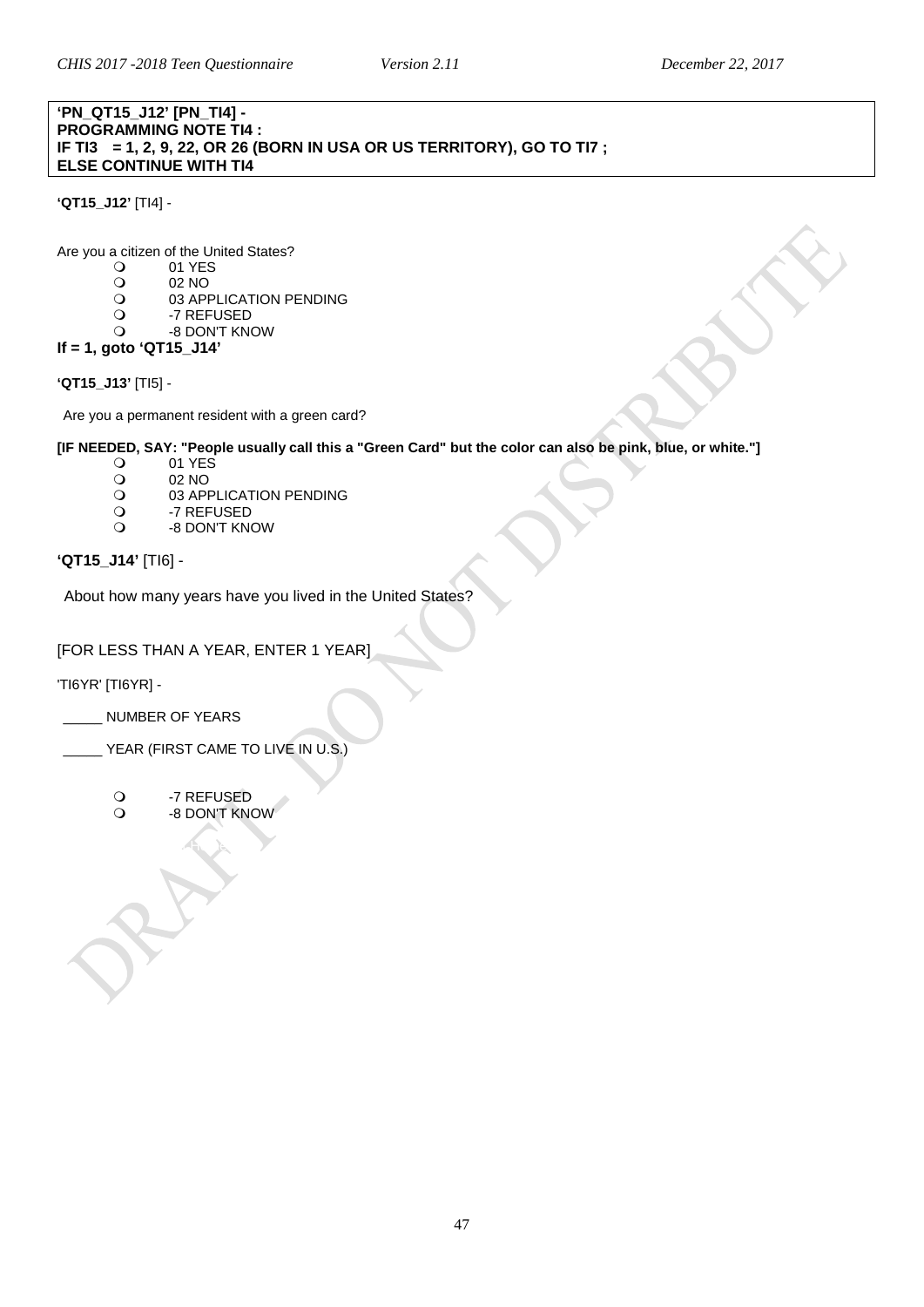What languages do you speak at home?

[CODE ALL THAT APPLY.]

[PROBE: "Any others?"]

| ◻      | 01 ENGLISH                |
|--------|---------------------------|
| □      | 02 SPANISH                |
| ❏      | 03 CANTONESE              |
| □      | 04 VIETNAMESE             |
| ❏      | 05 TAGALOG                |
| □      | 06 MANDARIN               |
| □      | 07 KOREAN                 |
| □      | 08 ASIAN INDIAN LANGUAGES |
| $\Box$ | 09 RUSSIAN                |
| ❏      | 91 OTHER 1 (SPECIFY: ____ |
| □      | 92 OTHER 2 (SPECIFY: __   |
| ❏      | -7 REFUSED                |
| ◻      | -8 DON'T KNOW             |
|        |                           |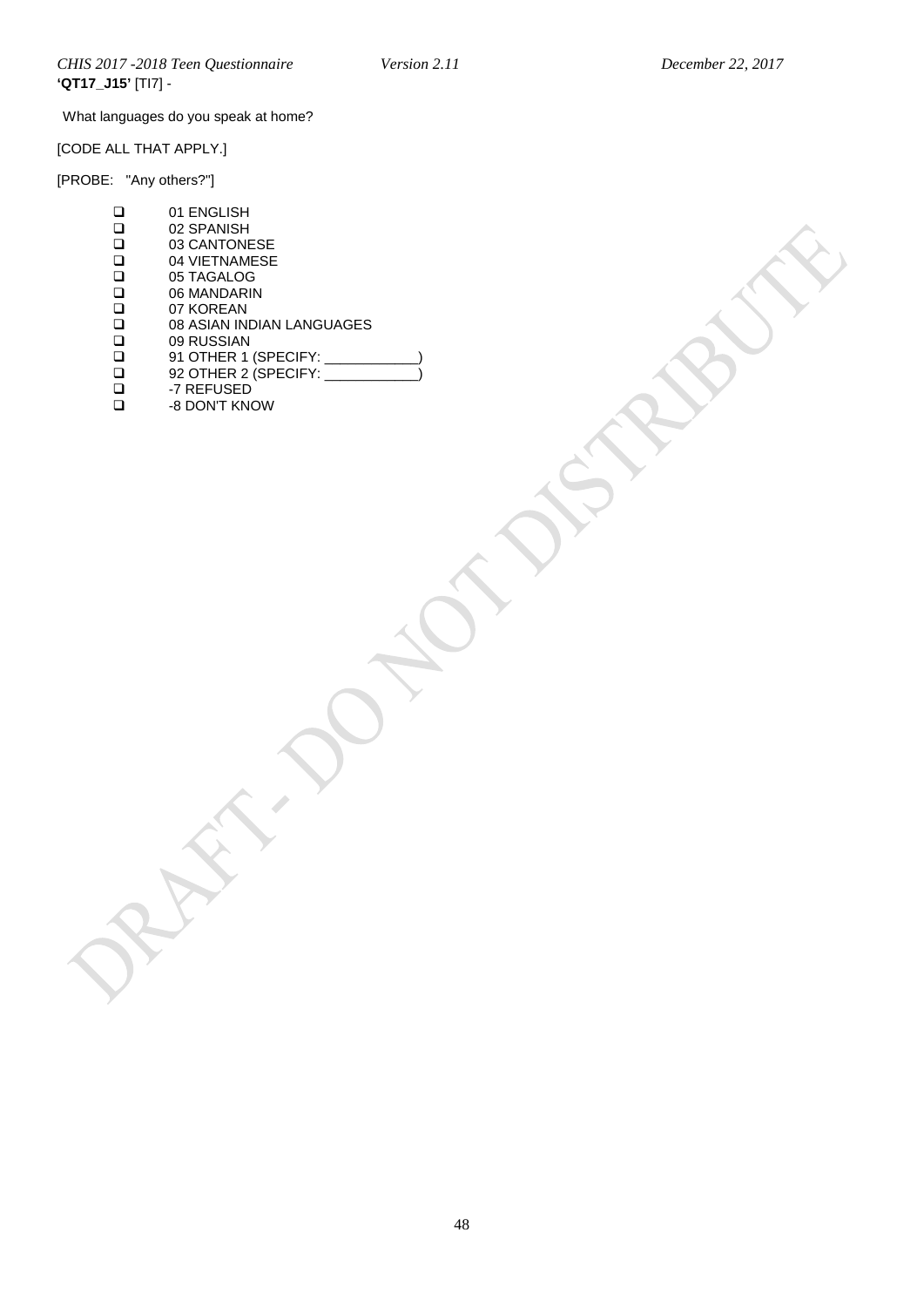# SECTION K – SUICIDE IDEATION AND ATTEMPTS

#### <span id="page-48-0"></span>**'QT15\_K1'** [TK1] -

The next section is about thoughts of hurting yourself. Again, if any question upsets you, you don't have to answer it.

Have you ever seriously thought about committing suicide?

- O 01 YES<br>O 02 NO
- O 02 NO<br>O -7 REF
- O -7 REFUSED<br>O -8 DON'T KN
- -8 DON'T KNOW
- **If = 2, -7, -8, goto 'QT15\_L1'**

**'QT15\_K2'** [TK2] -

Have you seriously thought about committing suicide at any time in the past 12 months?<br>
O 01 YES

- O 01 YES<br>O 02 NO
- O 02 NO<br>O -7 REF
- O -7 REFUSED<br>O -8 DON'T KN
- -8 DON'T KNOW
- **If = 2, -7, -8, goto 'QT15\_K4'**

#### **'QT15\_K3'** [TK3] -

Have you seriously thought about committing suicide at any time in the past 2 months?<br>  $Q = 01$  YES

- O 01 YES<br>O 02 NO
- O 02 NO<br>O -7 REF
- O -7 REFUSED<br>O -8 DON'T KN
- -8 DON'T KNOW

#### **'QT15\_K4'** [TK4] -

Have you ever attempted suicide?

- 01 YES<br>02 NO
- O 02 NO<br>O -7 REF
- O -7 REFUSED<br>O -8 DON'T KN
- -8 DON'T KNOW

**'PN\_QT15\_K5' [PN\_TK5] - PROGRAMMING NOTE TK5 : IF (TK2 = 2, -7, OR -8) AND (TK4 = 2, -7, OR -8), THEN GO TO SUICIDE RESOURCE; IF (TK3 = 2, -7, OR -8) AND (TK4 = 2, -7, OR -8), THEN GO TO SUICIDE RESOURCE; IF TK3 = 1 AND (TK4 = 2, -7, OR -8), THEN GO TO SUICIDE RESOURCE; ELSE CONTINUE WITH TK5**

**'QT15\_K5'** [TK5] -

Have you attempted suicide at any time in the past 12 months?

- 01 YES<br>02 NO
- 02 NO<br>0 -7 REF
- O -7 REFUSED
	- -8 DON'T KNOW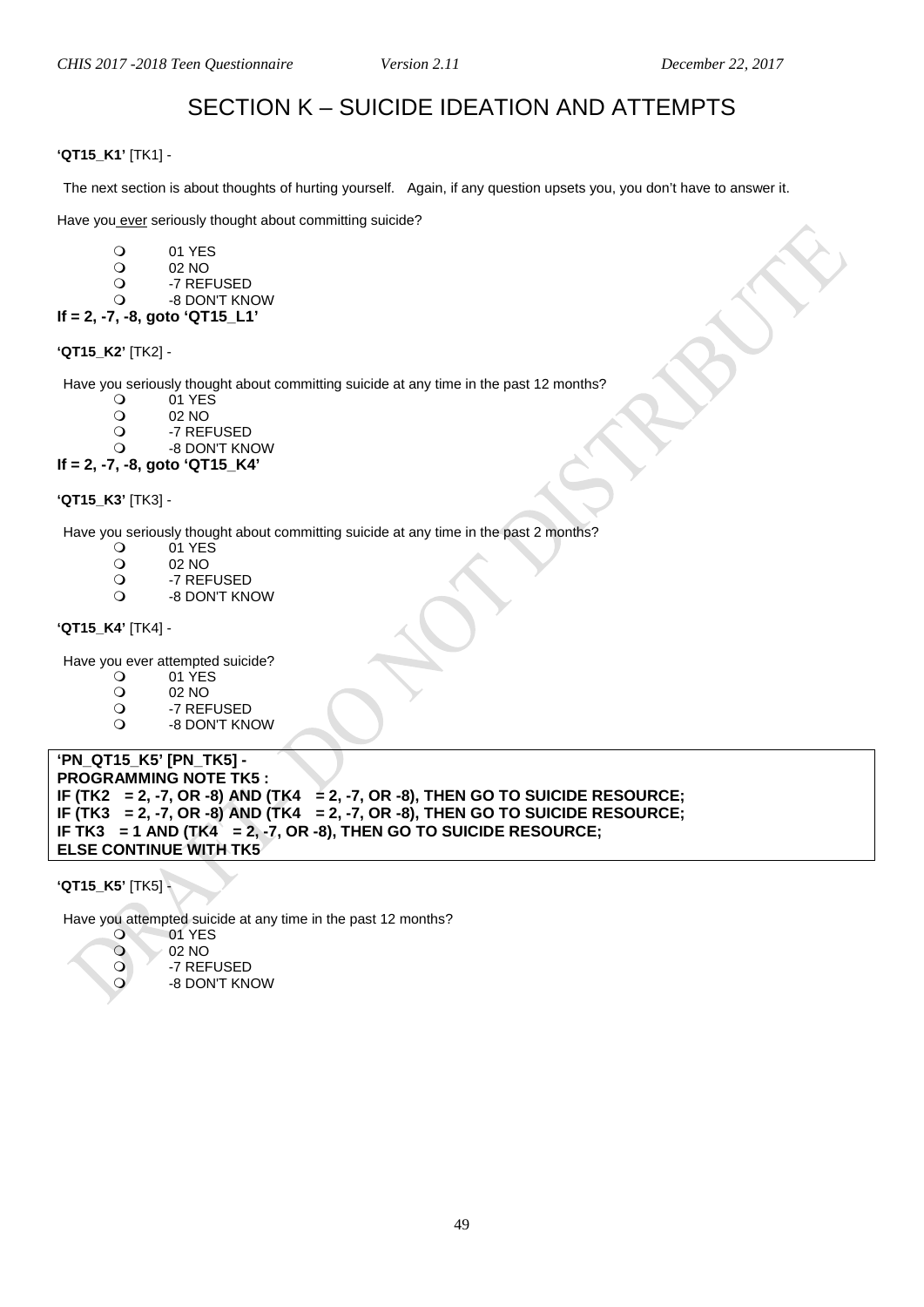SUICIDE RESOURCE:

We have a number you can call if you'd like to talk to someone about suicidal thoughts or attempts. Someone is available 24 hours a day to provide information to help you. Do you have something to write with? [WAIT UNTIL THEY HAVE SOMETHING TO WRITE DOWN THE NUMBER AND/OR WEBSITE AND THEN CONTINUE WITH THE SCRIPT. SPEAK SLOWLY WHEN GIVING THE HOTLINE NUMBER.] The number is 1-800-273-TALK (8255). [IF NEEDED, REPEAT THE NUMBER OR ASK THEM TO READ IT BACK TO YOU.] The number is 1-800-273-TALK (8255).

Or, you can visit a website to find out information about getting help. [SPEAK SLOWLY WHEN GIVING OUT THE WEBSITE ADDRESS.] The website address is www.suicidepreventionlifeline.org. [IF NEEDED, REPEAT THE ADDRESS OR ASK THEM TO READ IT BACK TO YOU.]

'POST\_SUICIDE RESOURCE1' [POST\_SUICIDE RESOURCE1] -

### **POST-NOTE FOR SUICIDE RESOURCE: IF (TK2 = 2, -7, OR -8) AND (TK4 = 2, -7, OR -8), THEN GO TO TH21 (NEXT SECTION); ELSE CONTINUE WITH TK7**

#### **'QT15\_K6'** [TK7] -

Would you like to discuss your thoughts with this person now or would you like to continue with the survey?<br>
O 01 DISCUSS THOUGHTS WITH PERSON

- O 01 DISCUSS THOUGHTS WITH PERSON<br>O 02 CONTINUE WITH SURVEY
- O 02 CONTINUE WITH SURVEY<br>O 3 -7 REFUSED
- O -7 REFUSED<br>O -8 DON'T KN
- -8 DON'T KNOW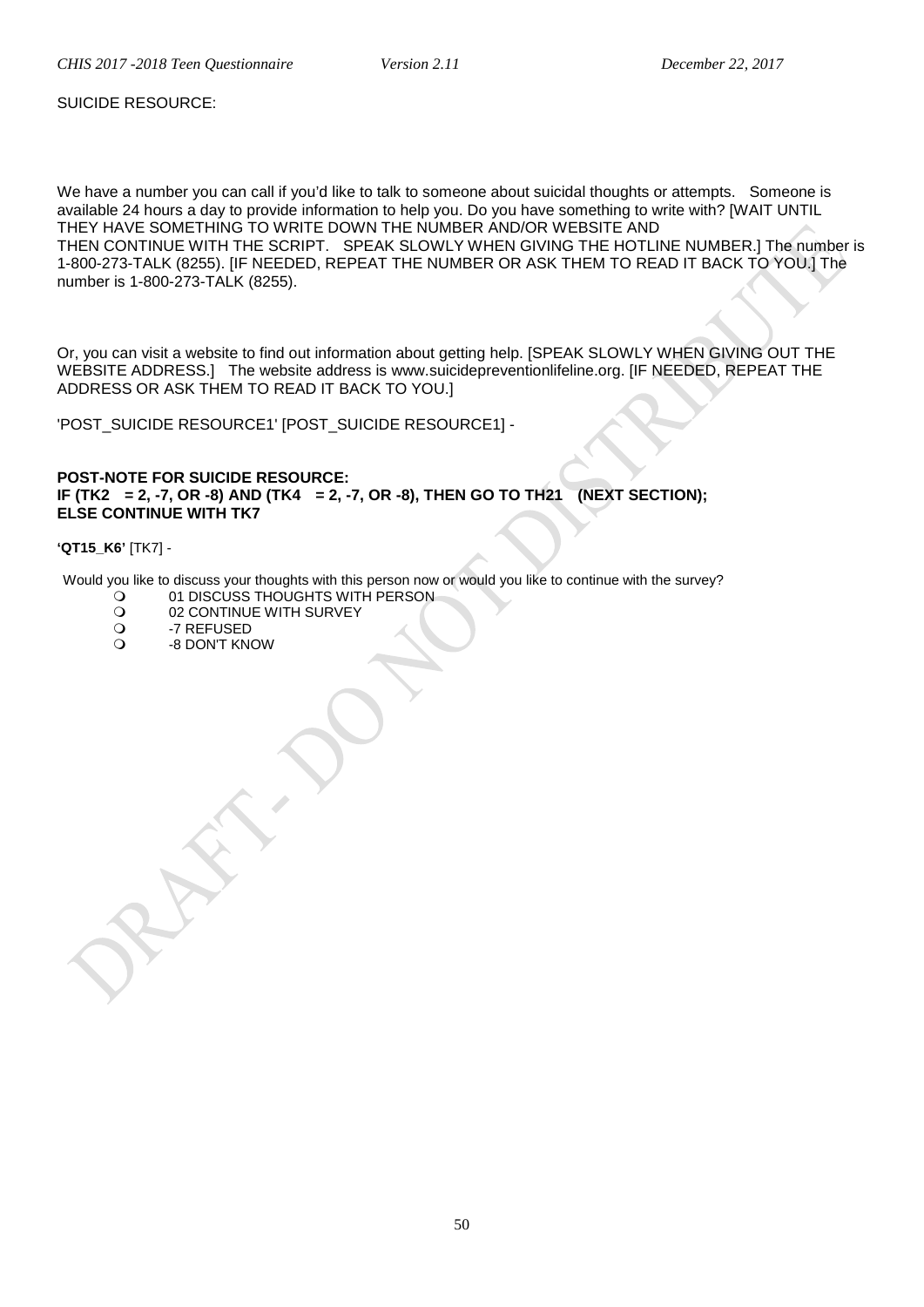# SECTION L – CIVIC ENGAGEMENT AND RESILIENCY

#### <span id="page-50-0"></span>**'QT15\_L1'** [TH21] -

In the past 12 months, have you done any volunteer work or community service that you have not been paid for?<br>  $Q = 01$  YFS

- O 01 YES<br>O 02 NO
- O 02 NO<br>O -7 REF
- O -7 REFUSED
- -8 DON'T KNOW

#### **'PN\_QT15\_L2' [PN\_TH8] - PROGRAMMING NOTE TH8 : IF TA4 = 1 OR TA4C = 1 (ATTENDED SCHOOL LAST YEAR) THEN CONTINUE WITH TH8 ; ELSE GO TO TL37**

#### **'QT15\_L2'** [TH8] -

How true do you feel the next statements are about your school and things you might do there:

At my school, there is a teacher or some other adult...

Who really cares about me. Would you say this is...

- O 01 Not at all true<br>
O 02 A little true
- O 02 A little true<br>O 03 Pretty muc
- O 03 Pretty much true, or<br>
O 04 Very much true?
- O 04 Very much true?<br>
O -7 REFUSED
- O -7 REFUSED<br>O -8 DON'T KN
- -8 DON'T KNOW

#### **'QT15\_L3'** [TH9] -

[At my school, there is a teacher or some other adult..

Who notices when I'm not there. Is this…

- O 01 Not at all true<br>
O 02 A little true
- O 02 A little true<br>O 03 Pretty muc
- O 03 Pretty much true, or<br>
O 04 Very much true?
- O 04 Very much true?<br>
O -7 REFUSED
- O -7 REFUSED<br>O -8 DON'T KN
- -8 DON'T KNOW

**'QT15\_L4'** [TH10] -

[At my school, there is a teacher or some other adult...]

Who listens to me when I have something to say. Is this…

- 
- O 01 Not at all true<br>O 02 A little true 02 A little true
- O 03 Pretty much true, or<br>
O 04 Verv much true?
- O 04 Very much true?<br>
O -7 REFUSED
- O -7 REFUSED<br>O -8 DON'T KN
- -8 DON'T KNOW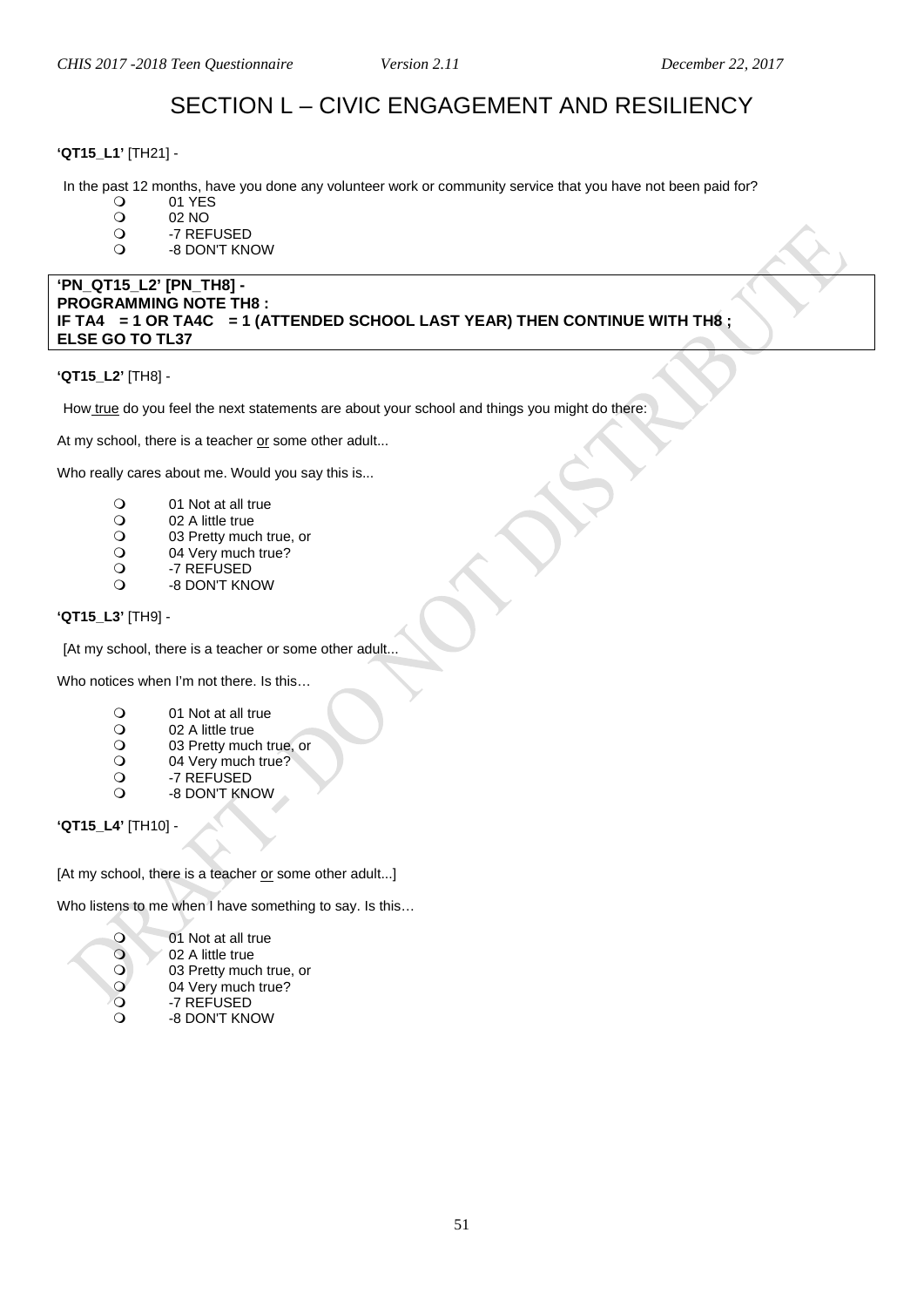[At my school, there is a teacher or some other adult...]

Who tells me when I do a good job. **[IF NEEDED, READ:]**

- O 01 NOT AT ALL TRUE<br>O 02 A LITTLE TRUE
- O 02 A LITTLE TRUE<br>
O 03 PRETTY MUCH
- O 03 PRETTY MUCH TRUE, OR<br>O 04 VERY MUCH TRUE?
- O 04 VERY MUCH TRUE?<br>O -7 REFUSED
- O -7 REFUSED<br>O -8 DON'T KN -8 DON'T KNOW

# **'QT15\_L6'** [TH12] -

[At my school, there is a teacher or some other adult...]

Who always wants me to do my best.

#### **[IF NEEDED, READ:]**

- O 01 NOT AT ALL TRUE<br>O 02 A LITTLE TRUE
- O 02 A LITTLE TRUE<br>
O 03 PRETTY MUCH
- O 03 PRETTY MUCH TRUE, OR<br>O 04 VERY MUCH TRUE?
- O 04 VERY MUCH TRUE?<br>O -7 REFUSED
- O -7 REFUSED<br>O -8 DON'T KN
- -8 DON'T KNOW

# **'QT15\_L8'** [TH14] -

In my home, there is a parent or some other adult… Who cares about my school work. Is this…

- 
- O 01 NOT AT ALL TRUE<br>O 02 A LITTLE TRUE O 02 A LITTLE TRUE<br>
O 03 PRETTY MUCH
- O 03 PRETTY MUCH TRUE, OR<br>O 04 VERY MUCH TRUE?
- O 04 VERY MUCH TRUE?<br>O -7 REFUSED
- O -7 REFUSED<br>O -8 DON'T KN
- -8 DON'T KNOW

**'QT15\_L9'** [TH15] -

[In my home, there is a parent or some other adult…]

Who listens to me when I have something to say. Is this...<br>  $Q = 01$  Not at all true

- O 01 Not at all true<br>O 02 A little true
- O 02 A little true<br>O 03 Pretty muc
- O 03 Pretty much true, or<br>
O 04 Very much true?
- 04 Very much true?
- O -7 REFUSED<br>O -8 DON'T KN
	- -8 DON'T KNOW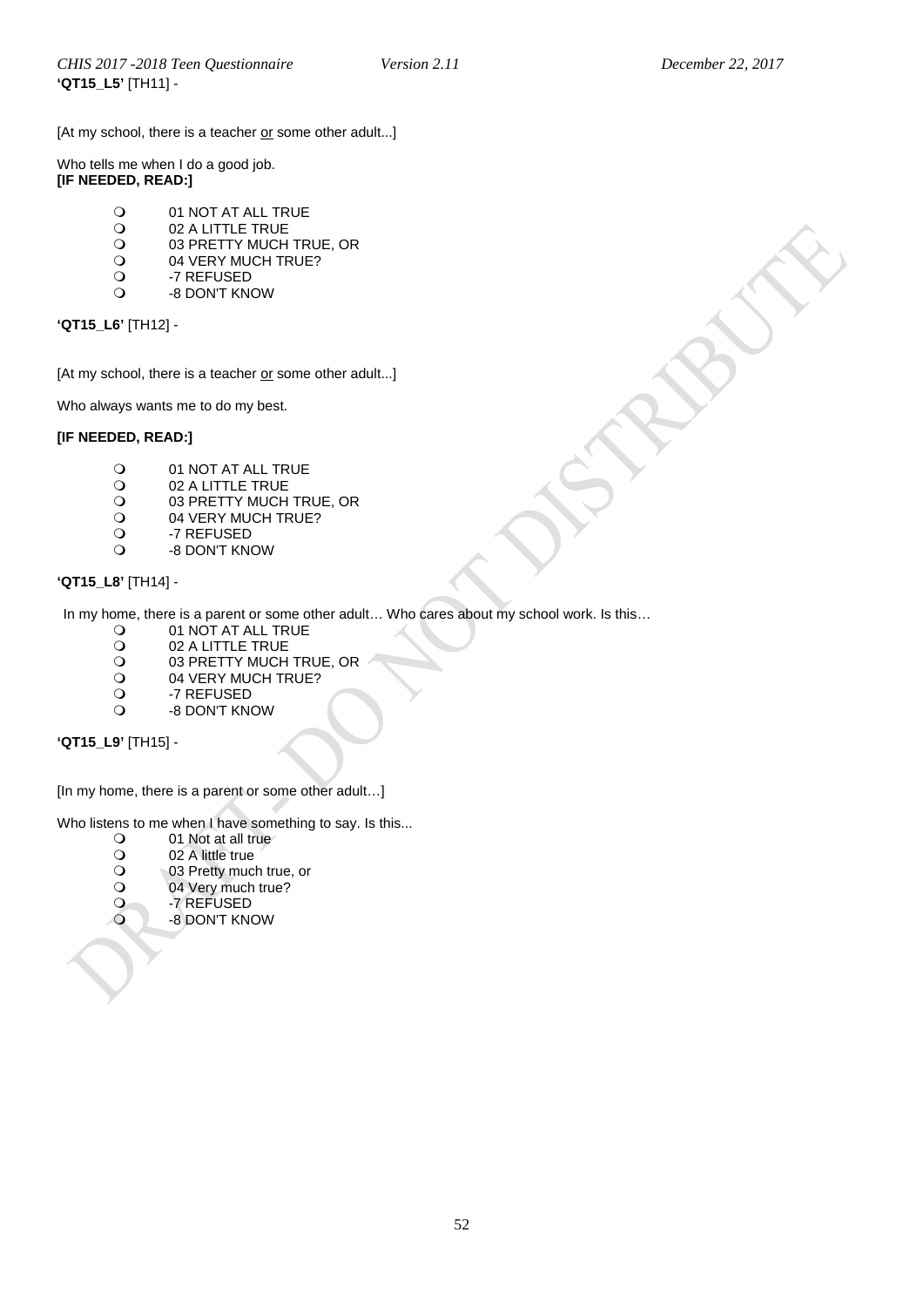[In my home, there is a parent or some other adult...]

Who talks with me about my problems<br> $Q = 01$  NOT AT ALL TRU

- O 01 NOT AT ALL TRUE<br>O 02 A LITTLE TRUE
- O 02 A LITTLE TRUE<br>
O 03 PRETTY MUCH
- O 03 PRETTY MUCH TRUE, OR<br>O 04 VERY MUCH TRUE?
- O 04 VERY MUCH TRUE?<br>O -7 REFUSED
- O -7 REFUSED<br>O -8 DON'T KN
- -8 DON'T KNOW

#### **'QT15\_L12'** [TH18] -

[In my home, there is a parent or some other adult...]

Who always wants me to do my best<br> $Q = 01$  NOT AT ALL TF

- O 01 NOT AT ALL TRUE<br>O 02 A LITTLE TRUE
- O 02 A LITTLE TRUE<br>
O 03 PRETTY MUCH
- O 03 PRETTY MUCH TRUE, OR<br>O 04 VERY MUCH TRUE?
- O 04 VERY MUCH TRUE?<br>O -7 REFUSED
- O -7 REFUSED<br>O -8 DON'T KN
- -8 DON'T KNOW

### **'QT15\_L13'** [TH19] -

[In my home, there is a parent or some other adult...]

Who believes that I will be a success<br> $\frac{O}{O} = 01 \text{ NOT AT ALL}$ 

- O 01 NOT AT ALL TRUE<br>O 02 A LITTLE TRUE
- O 02 A LITTLE TRUE<br>
O 03 PRETTY MUCH
- O 03 PRETTY MUCH TRUE, OR<br>O 04 VERY MUCH TRUE?
- O 04 VERY MUCH TRUE?<br>O -7 REFUSED
- O -7 REFUSED<br>O -8 DON'T KN
- -8 DON'T KNOW

# **'QT15\_L15'** [TL37] -

A person's appearance, style, dress, or the way they walk or talk may affect how people describe them. How do you think other people at school would describe you?

# **[IF NEEDED, SAY: "Think about the last time you attended school".]**

- O 01 Very feminine,<br>
O 02 Mostly feminine
- O 02 Mostly feminine,<br>
O 03 Equally feminine
- O 03 Equally feminine and masculine<br>
O 04 Mostly masculine, or
- O 04 Mostly masculine, or<br>O 05 Very masculine?
- O 05 Very masculine?<br>O -7 REFUSED
- -7 REFUSED

<span id="page-52-0"></span>Pre-Exposure Prophylaxis

-8 DON'T KNOW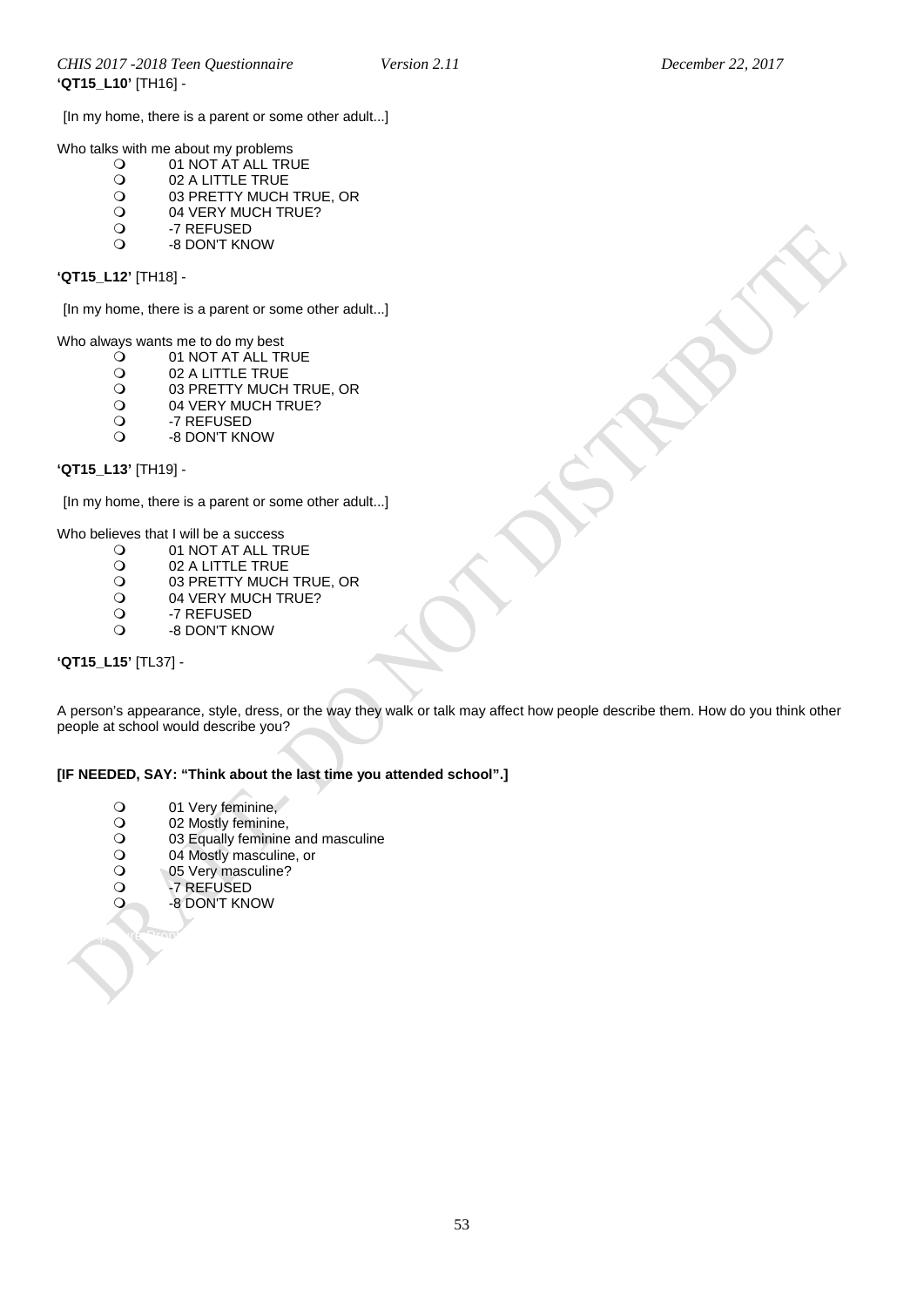#### **'PN\_QT17\_L13'** [PN\_TL44] - **PROGRAMMING NOTE TL44;**

**IF [TA3 = 1 AND TL37 = 1,2 (MALE AND GENDER EXPRESSION IS VERY/MOSTLY FEMININE)] OR [TA3=2 AND TL37 = 4,5 (FEMALE AND GENDER EXPRESSION IS VERY/MOSTLY MASCULINE) ] CONTINUE WITH TL44; ELSE SKIP TO TH31**

### **'QT17\_L13'** [TL44] -

People who do not have HIV can take one pill a day to lower their risk of getting HIV. This is called pre-exposure prophylaxis, or PrEP. The pill is also called Truvada®.

At any time in the past 30 days, have you taken PrEP or Truvada®?

- O 01 YES<br>O 02 NO
- O 02 NO<br>O -7 REF
- O -7 REFUSED
- -8 DON'T KNOW

# **If = 1, goto 'QT17\_L17'**

#### **'QT17\_L14'** [TL45] -

In the past 12 months, have you taken any PrEP or Truvada®?

- O 01 YES
- O 02 NO<br>O -7 REF
- O -7 REFUSED
- -8 DON'T KNOW

# **If = 1, goto 'QT17\_L17'**

#### **'QT17\_L15'** [TL46] -

Have you ever taken any PrEP or Truvada<sup>®</sup>?

- $\begin{matrix} 0 & 01 \ \end{matrix}$  YES<br> $\begin{matrix} 0 & 02 \ \end{matrix}$  NO
- O 02 NO<br>O -7 REF
- O -7 REFUSED
- -8 DON'T KNOW

# **If = 1, goto 'QT17\_L17'**

**'QT17\_L16'** [TL47] -

Before today, have you ever heard of PrEP or Truvada®?<br>
O 01 YES

- 0 01 YES
- O 02 NO<br>O -7 REF
- O -7 REFUSED
- -8 DON'T KNOW

#### <span id="page-53-0"></span>**'QT17\_L17'** [TH31] -

Have you ever been tested for HIV, the virus that causes AIDS?

- 01 YES<br>02 NO
- O 02 NO<br>O -7 REF
- O -7 REFUSED<br>O -8 DON'T KN
- -8 DON'T KNOW

# **If = 2, -7, -8, goto 'QT17\_L19'**

# **'QT17\_L18'** [TL48] -

For your most recent HIV test, were you offered the test or did you ask for the test?<br>
O 01 I WAS OFFERED THE TEST

- O 01 I WAS OFFERED THE TEST<br>O 02 I ASKED FOR THE TEST
- O 02 I ASKED FOR THE TEST<br>O 03 I DON'T REMEMBER
- O 03 I DON'T REMEMBER<br>
O 91 OTHER (SPECIFY:
- O 91 OTHER (SPECIFY:
- O -7 REFUSED<br>O -8 DON'T KN
- -8 DON'T KNOW

### **If = 1, 2, 3, 91, -7, -8, goto NEXT SECTION**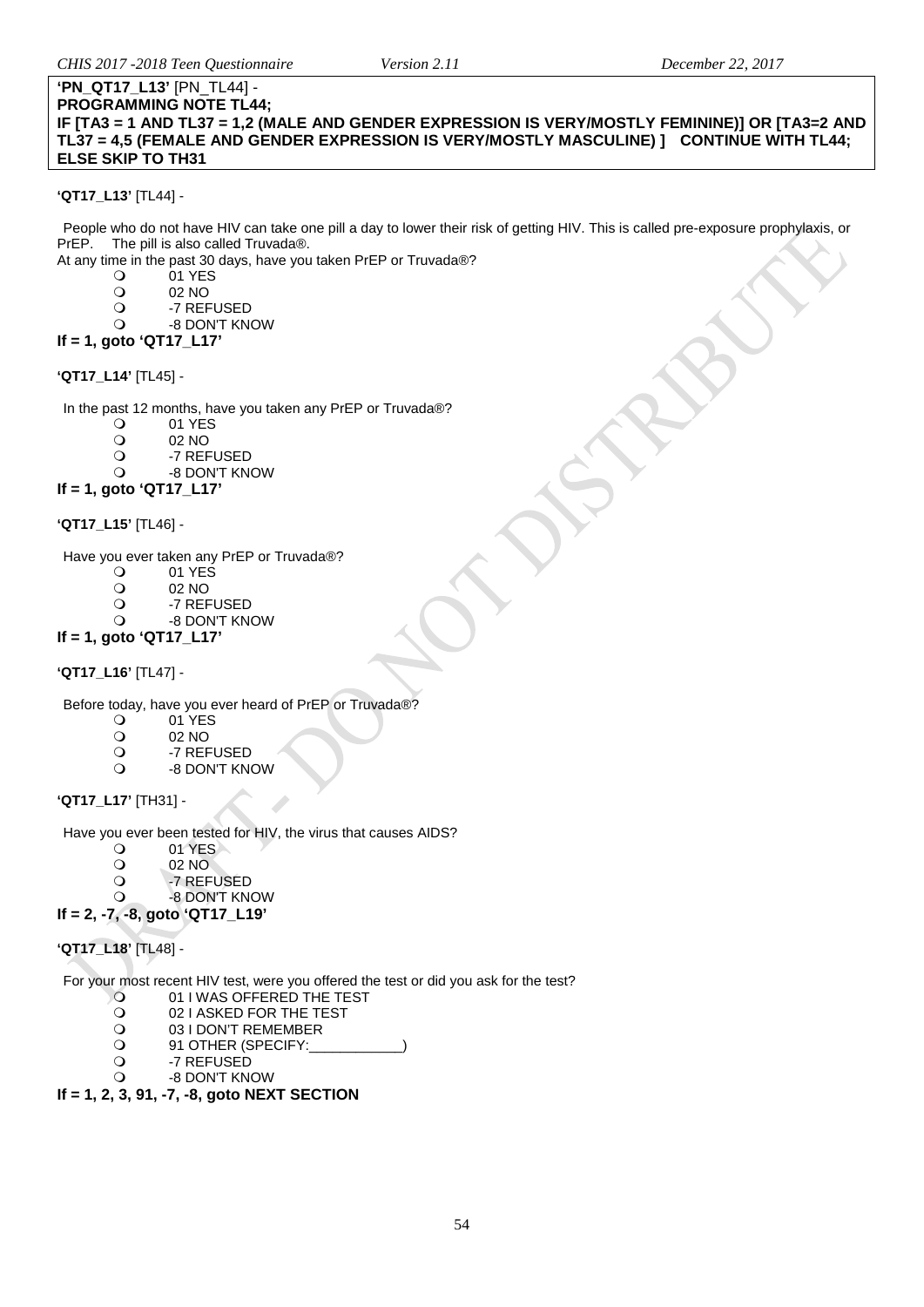*CHIS 2017 -2018 Teen Questionnaire Version 2.11 December 22, 2017* **'QT17\_L19'** [TL49] -

Were you ever offered an HIV test?

- 01 YES
- $\bigcirc$  02 NO
- -7 REFUSED
- -8 DON'T KNOW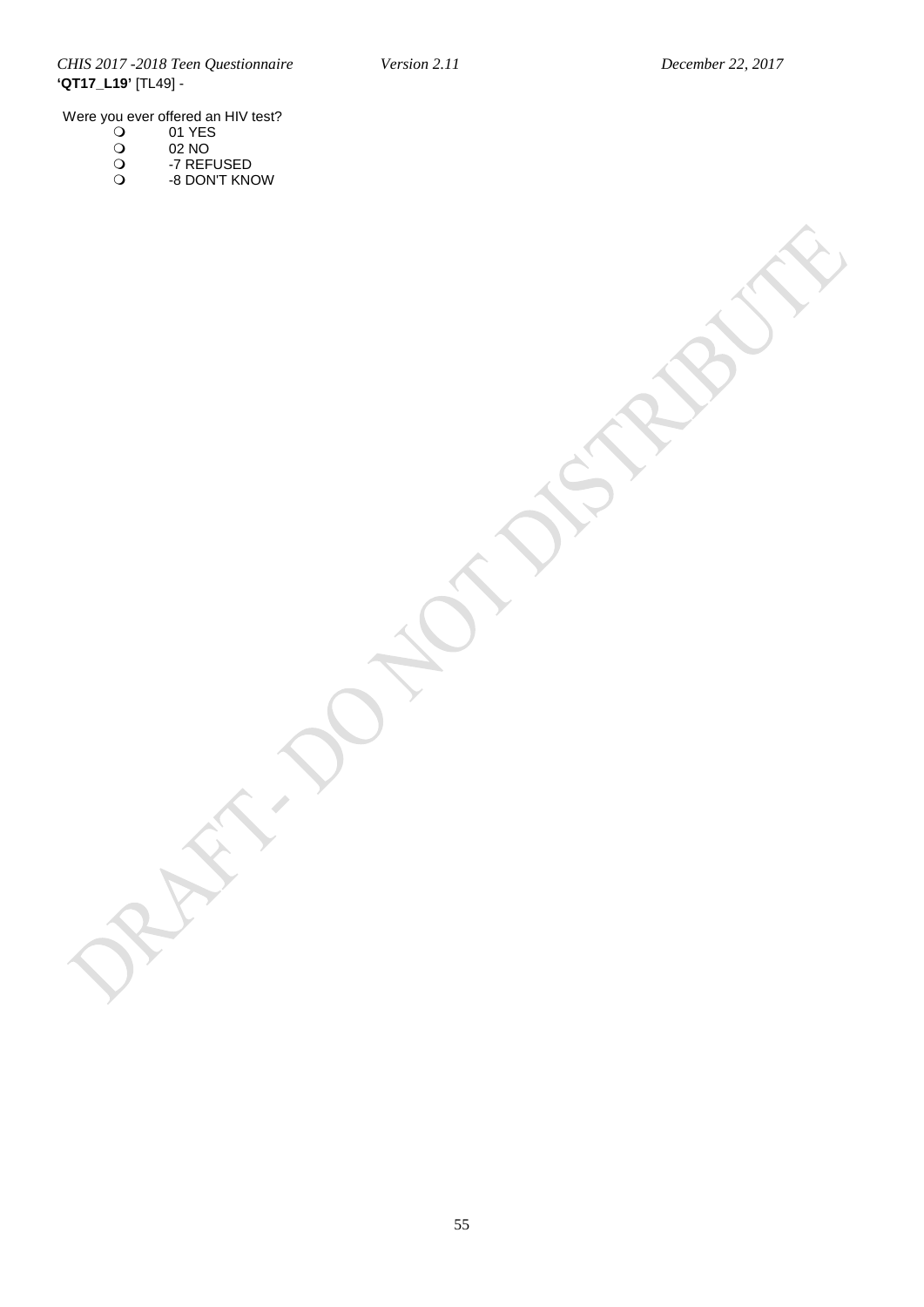# SECTION M - CLOSING

# <span id="page-55-1"></span><span id="page-55-0"></span>Follow Up and Close

#### **'QT15\_M1'** [TI10] -

Those are my final questions. I appreciate your time and cooperation. Finally, do you think you would be willing to do a followup to this survey sometime in the future?<br> $Q = 01 \text{ YFS}$ 

O 01 YES<br>O 02 MAY

- O 02 MAYBE/PROBABLY YES<br>O 03 DEFINITELY NOT
- O 03 DEFINITELY NOT<br>O -7 REFUSED
- O -7 REFUSED<br>O -8 DON'T KN
- -8 DON'T KNOW

**'PN\_' [PN\_SUICIDE2] - PROGRAMMING NOTE SUICIDE RESOURCE 2: IF TK7 = 2, -7, OR -8, CONTINUE WITH SUICIDE RESOURCE 2; ELSE GO TO CLOSE**

# SUICIDE RESOURCE 2:

**'QT15\_M2'** [TM4] -

As I mentioned earlier, we have a number you can call if you'd like to talk to someone about suicidal thoughts or attempts. Someone is available 24 hours a day to provide information to help you. Do you have something to write with? **[WAIT UNTIL THEY HAVE SOMETHING TO WRITE DOWN THE NUMBER AND/OR WEBSITE AND THEN CONTINUE WITH THE SCRIPT. SPEAK SLOWLY WHEN GIVING THE HOTLINE NUMBER.]** . The number is **1-800-273-TALK (8255). [IF NEEDED, REPEAT THE NUMBER OR ASK THEM TO READ IT BACK TO YOU.]**

Or you can visit a website to find out information about getting help. **[SPEAK SLOWLY WHEN GIVING OUT THE WEBSITE ADDRESS.]** The website address is **www.suicidepreventionlifeline.org. [IF NEEDED, REPEAT THE ADDRESS OR ASKTHEM TO READ IT BACK TO YOU.]**

Would you like to speak with someone now?

- O 01 YES
- 02 NO<br>Q -7 REF
- O -7 REFUSED
- -8 DON'T KNOW

'CLOSE' [CLOSE] -

Thank you. You have helped with a very important health survey. If you have any questions, you can contact Dr. Ponce, who heads the study.Would you like the number?

**[IF YES, SAY: "**Dr. Ponce can be reached toll-free at 1-866-275-2447. Goodbye."**]** 

**[IF NO, SAY: "**Goodbye"**]**